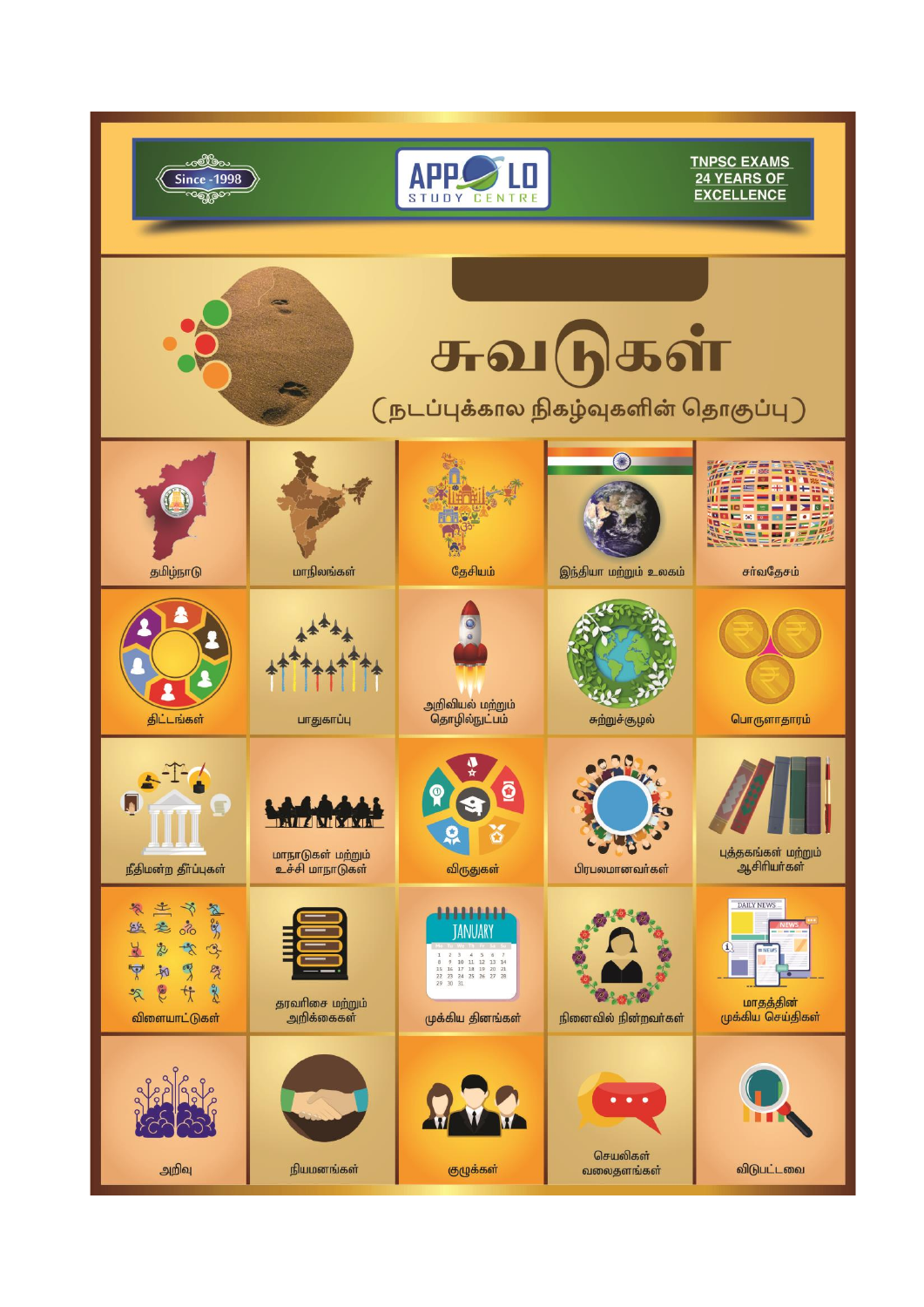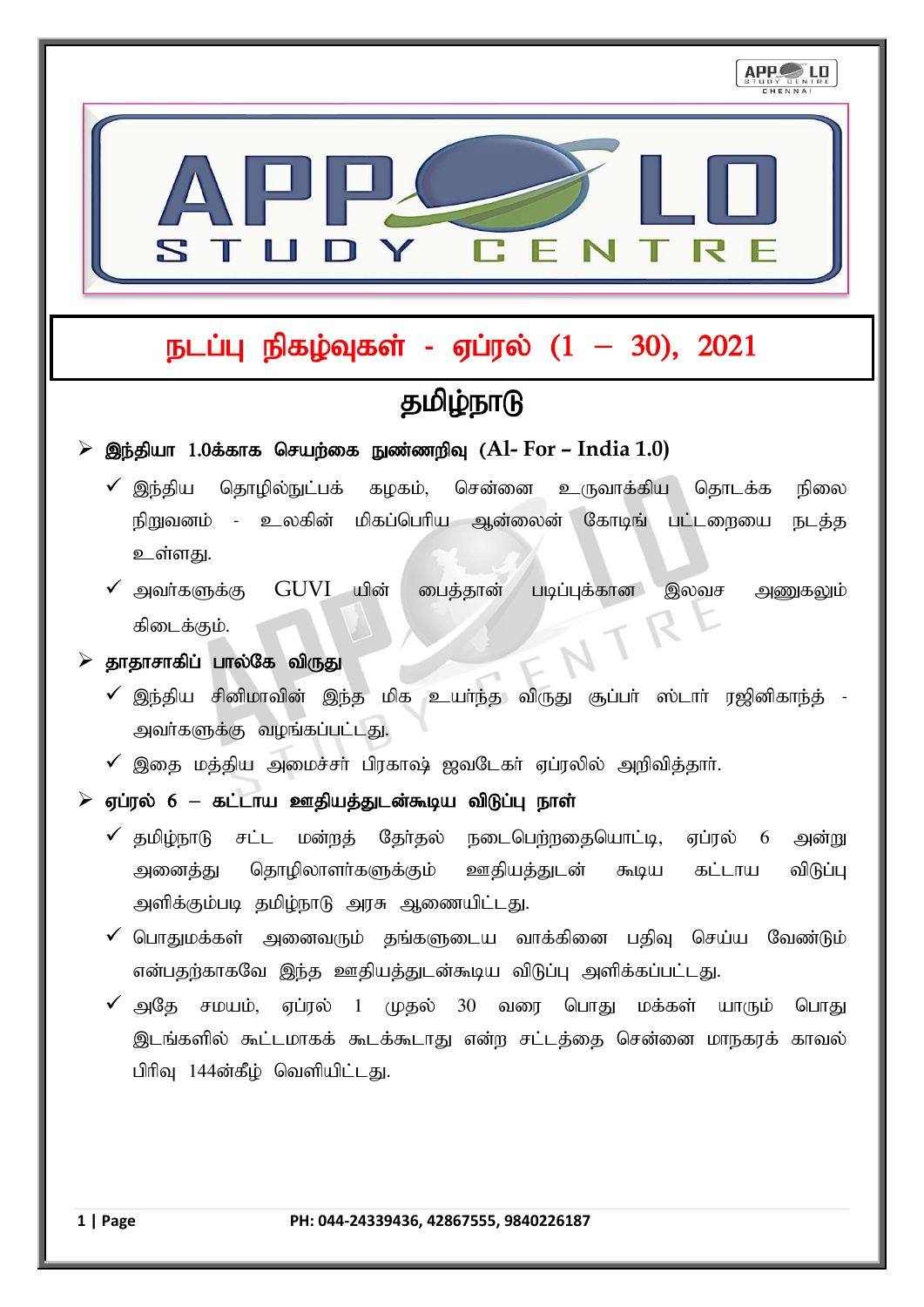

### $\triangleright$  மாநில விரைவு போக்குவரத்துக் கழகம்

- $\checkmark$  பயணிகளிடையே கோவிட்-19 பெருந்தொற்று குறித்த அச்சத்தைப் போக்குவதற்காக, கிருமி நீக்கம் செய்யப்பட்ட, குளிர்சாதன வசதி செய்யப்பட்ட பேருந்துகளை இந்த கோடைக்காலத்தில் தமிழ்நாடு அரசு இயக்குகிறது.
- $\checkmark$  இதன் பொருட்டு, மாநில விரைவு போக்குவரத்துக் கழகம் சென்னையில் 20 குளிர்சாதன வசதி கொண்ட பேருந்துகளை தரம் உயர்த்தியது.
- $\checkmark$  நச்சுயிரிகள், நுண்ணியிரிகள் மற்றும் இதர நுண்ணுயிரிகள் பேருந்துக்குள் புகாதவாறு, மாநில விரைவு போக்குவரத்துக் கழகம் இந்த பேருந்துகளில் பலநிலை காற்று தூய்மையாக்கிகளையும், புற ஊதாக் கதிர்களைக் கொண்டு சுத்தம் செய்யும் கிருமி நாசினி அமைப்புகளையும் நிா்மாணித்துள்ளது.

### $\triangleright$  "தலைக்கவசம் இல்லை, பார்க்கிங் இல்லை''

- $\checkmark$  சென்னை பெருநகர மாநகரக போக்குவரத்துக் காவல் துறை மாநகரத்தில் உள்ள அனைத்து காவல் நிலையங்களிலும் 'தலைக்கவசம் இல்லையென்றால், பார்க்கிங் இல்லை' என்ற ஒரு விதியைக் கொண்டு வந்துள்ளது.
- $\checkmark$  இந்த விதி காவல் நிலையங்களுக்கு மட்டுமல்லாமல், அனைத்து அரசு அலுவலக கட்டிடங்களிலும் விரைவில் பின்பற்றப்பட உள்ளது.
- கேரளா, தமிழ்நாடு மற்றும் புதுச்சேரி மாநில சட்ட மன்றங்களுக்கான தோ்தல் ஒரே கட்டமாக நடைபெற்றது.
	- $\checkmark$  சமீபத்திய தரவுகளின்படி, மாநிலத்தில் 6.28 கோடி வாக்காளர்கள் உள்ளனர். இவர்களில் 3.09 கோடி பேர் ஆண்கள், 3.19 கோடி பேர் பெண்கள், ம<u>ற்று</u>ம் 7,192 பேர் மூன்றாம் பாலினத்தவர்கள்.
	- $\checkmark$  ஆளும் அ.இ.அ.தி.மு.க மற்றும் அதன் எதிரியாகிய தி.மு.க ஆகிய இரண்டு கட்சிகளும் 131 தொகுதிகளில் நேரடியாக மோதுகின்றன.
	- $\checkmark$  234 இருக்கைகள் கொண்ட தமிழ்நாடு சட்ட மன்றப் பேரவைக்கான தேர்தலில் 3,998 வேட்பாளர்கள் களத்தில் உள்ளனர்.
- $\triangleright$  தோ்தல் ஆணையத்தில் இருந்து பெறப்பட்ட மதிப்பீடுகள்
	- $\checkmark$  ஏப்ரலில் தமிழ்நாடு தேர்தல் ஆணையம் வெளியிட்ட முதற்கட்ட மதிப்பீடுகளின்படி, 234 தொகுதிகளிலும் 12 மணி நேரம் நடைபெற்ற இந்த தேர்தலில் 71.9 விழுக்காடு வாக்காளர்கள் வாக்களித்துள்ளனர்.
	- இந்தப் பட்டியலில் 78 விழுக்காடு வாக்குகளை பதிவு செய்த கள்ளக்குறிச்சி மாவட்டம் முதலிடம் பிடித்தது. அதைத் தொடர்ந்து நாமக்கல் (77.91 விமுக்காடு), அரியலூர் (77.88 விழுக்காடு), கரூர் (77.6 விழுக்காடு), தர்மபுரி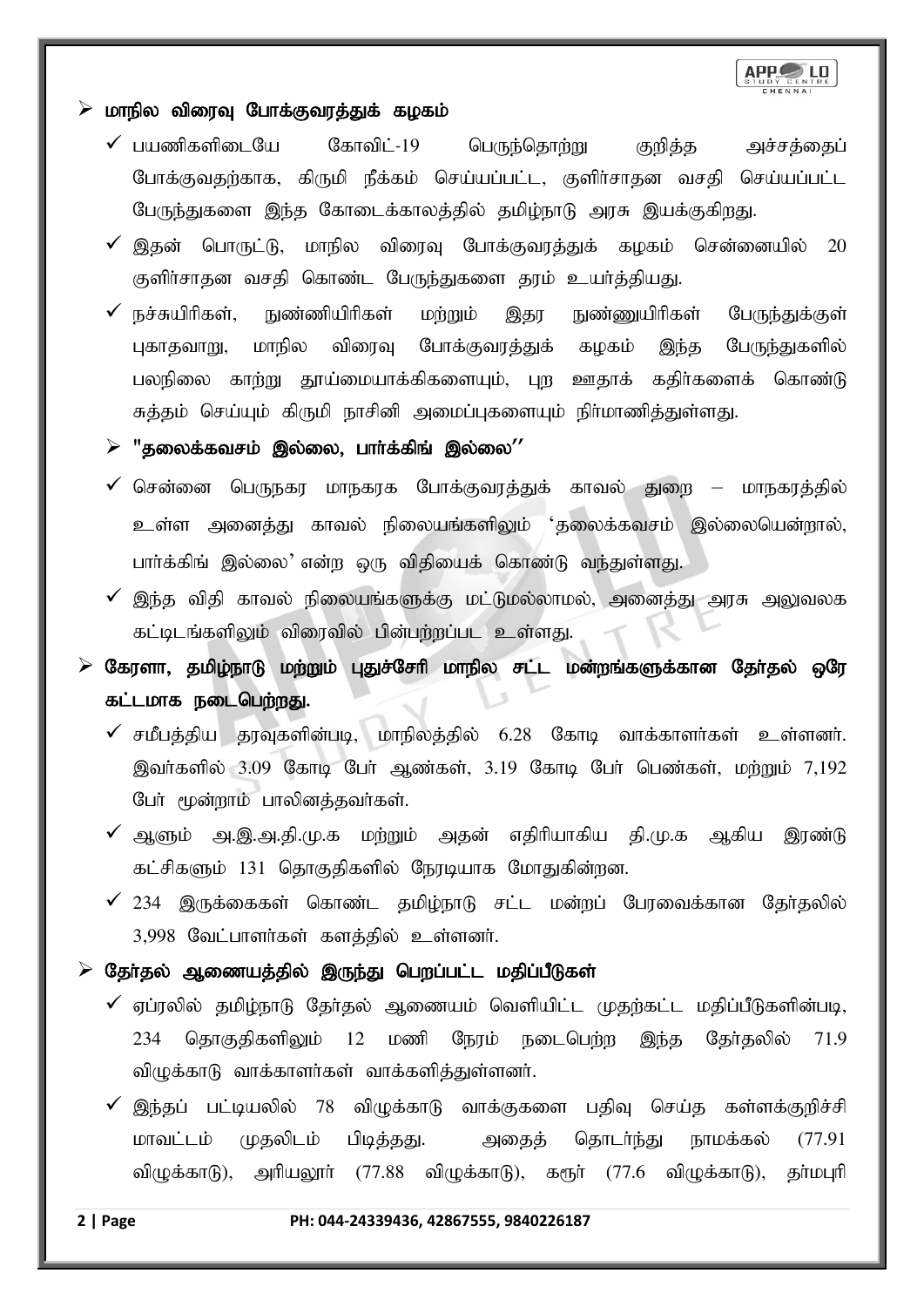$(77.23$  விழுக்காடு) மற்றும் பெரம்பலூா்  $(77.08$  விழுக்காடு) மாவட்டங்கள் இடம் பிடித்துள்ளன.

- $\checkmark$  திருநெல்வேலி 65.16 விழுக்காடு, கோயம்புத்தூர் 66.98 விழுக்காடு, இராமநாதபுரம்  $67.16$  விழுக்காடு மற்றும் திருப்பூர்  $67.48$  விழுக்காடு.
- $\checkmark$  மகுணா 68.14 விழுக்காடு, கன்னியாகுமரி 68.41 விழுக்காடு, சிவகங்கை 68.49 விழுக்காடு, திருவள்ளுர் 68.73 விழுக்காடு மற்றும் நீலகிரி 69.24 விழுக்காடு, மாவட்டங்கள் 70 விழுக்காடு வாக்களிப்பை எட்டவில்லை.

### $\triangleright$  தமிழ்நாட்டில் அதிகபட்ச மற்றும் குறைந்தபட்ச வாக்களிப்பு வீதம்

|        | சட்ட மன்றத்<br>தொகுதிகள் | மாவட்டம் | வாக்களிப்பு<br>சதவீதம் |
|--------|--------------------------|----------|------------------------|
| மிக    | பாலக்கோடு                | தர்மபுரி | 87.33%                 |
| அதிகம் | குளித்தலை                | கரூர்    | 86.15%                 |
|        | எடப்பாடி                 | சேலம்    | 85.6%                  |
| மிகக்  | வில்லிவாக்கம்            | சென்னை   | 55.52%                 |
| குறைவு |                          |          |                        |

### $\triangleright$  சதி கல் - திருப்பூரில் சமீபத்தில் கண்டுபிடிக்கப்பட்டது.

 $\checkmark$  சுமார் 300 ஆண்டுகள் பழமையானது என்று கருதப்படும் ஒரு சதி கல், திருப்பூரில் சமீபத்தில் கண்டுபிடிக்கப்பட்டது.

R

 $\checkmark$  இந்தப் பெண் ஒரு வீரரின் மனைவி என்று அடையாளம் காணப்படுகிறாள். அவள் தன் கணவனின் சிதையில் உடன் கட்டை ஏறுவதற்கு தயாராக இருந்தாள்.

### $\triangleright$  மேட்டூர் சரபங்கா தூக்கு நீர்ப்பாசன திட்டம்

- $\checkmark$  திட்டத்தின் பெயர்: என்ஜிடி மேட்டூர் சரபங்கா நீர்ப்பாசனத் திட்டம் (NGT Mettur Sarabanga Irrigation)
- $\checkmark$  இந்தப் பகுதியில் நிலத்தடி நீர்மட்டம் 300 மீட்டருக்கும் கீழே உள்ளது.
- $\checkmark$  555 மெட்ரிக் கன அடி உபரிநீர் 30 நாட்களுக்கு பயன்படுத்தப்படும்.
- $\checkmark$  திட்டத்தின் நிலை என்ஜிடி குழு ஆய்வின்போது பம்ப் அறை கட்டும் பணிகள்  $50$  விழுக்காடு முடிவடைந்திருந்தது.
- $\checkmark$  குழாய்கள் பதிக்கும் பணி 44 முதல் 93 விழுக்காடு
- $\checkmark$  மின்சாரப் பணி 50 விழுக்காடு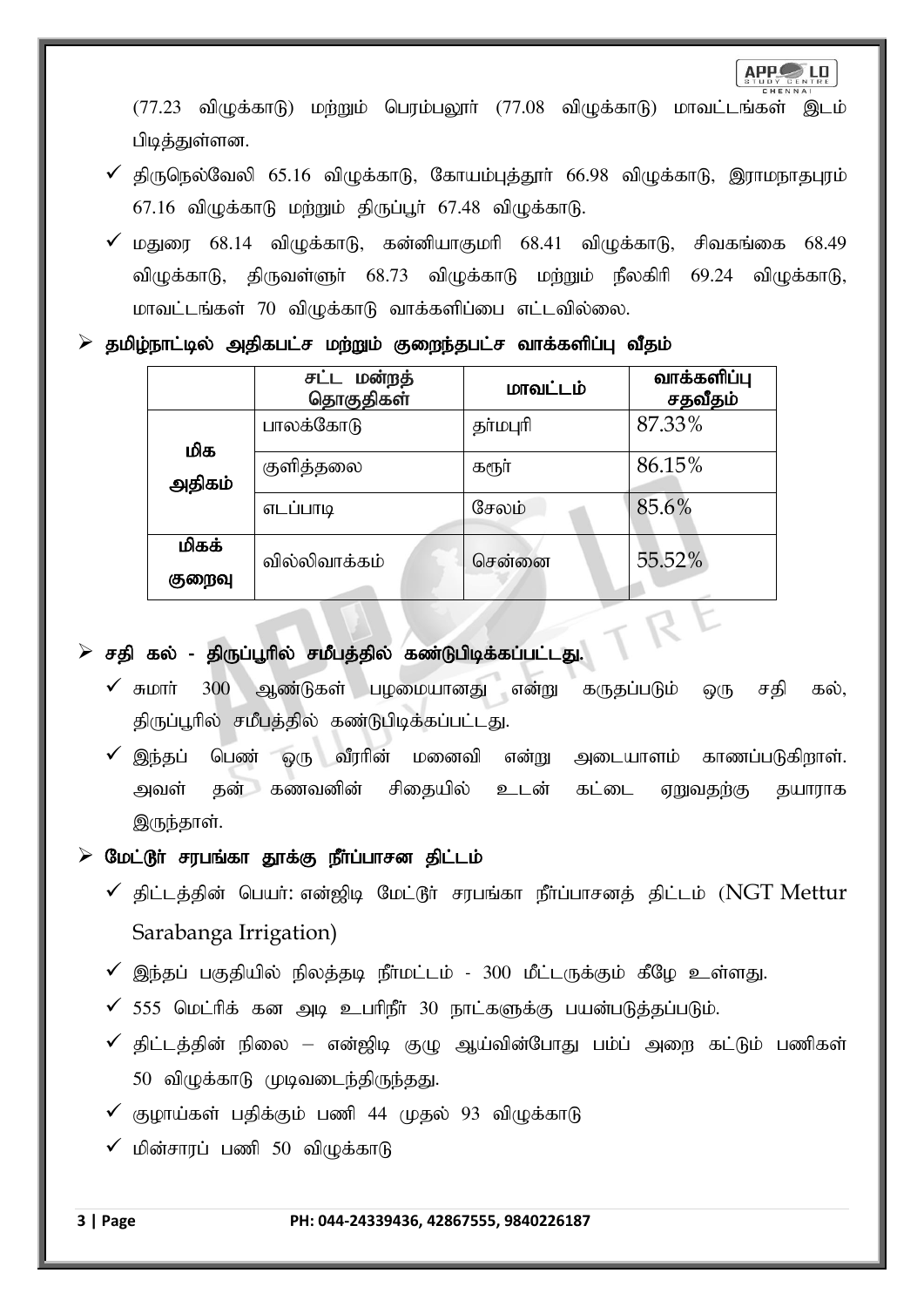

### ≻ மின் விமான நிறுவனம் (The eplane company)

 $\checkmark$  ஐஐடி சென்னையின் தயாரிப்பாகிய 'மின்விமான நிறுவனம்' – நகர்ப்புறங்களில் மக்களை ஒரு இடத்திலிருந்து இன்னொரு இடத்திற்கு அழைத்துச் செல்வதற்காக, லுரு பறக்கும் மின்சார விமான டாக்சியை வடிவமைத்துள்ளது.

### ➢ fpuidl; fyg;ig (**Granite Plough)**

 $\checkmark$  கீழடி மக்கள் விவசாயம் செய்து வந்தனர் என்பகை மூன்று பக்கங்கள் கொண்ட கிரனைட் கலப்பை உறுதி செய்கிறது.

#### $\triangleright$  சென்னை விளாடிவோஸ்டாக்

 $\checkmark$  இரண்டு ஆண்டுகளுக்கு முன்பு கருத்துருவாக்கப்பட்ட இந்த கடல் வழிப் பாதையானது, மலேசியா, பிலிப்பைன்ஸ் மற்றும் தென் கொரியாவில் உள்ள துறைமுகங்களுடன் மலாக்கா மற்றும் தென் சீனக் கடல் ஜலசந்தி வழியாக இந்த இரண்டு துறைமுகங்களையும் இணைக்கும்.

### $\triangleright$  தஞ்சாவூர் நாயக்கர் கால கல்வெட்டு கண்டுபிடிப்பு

- $\checkmark$  3.5 அடி உயரமுள்ள தஞ்சாவூர் நாயக்கர் கால கல்வெட்டு ஒன்று கண்டுபிடிக்கப்பட்டுள்ளது.
- $\checkmark$  இது 16ஆம் நூற்றாண்டு காலத்தைச் சேர்ந்தது ஆகும்.
- $\checkmark$  இந்தக் கல்வெட்டு செவ்வப்ப நாயக்கர்களின் ஆட்சிக் காலக்கையும், சிங்கப் பெருமாள் கோவில் இடம் பெயர்வையும் பற்றி குறிப்பிடுகிறது.

### $\geq 17$ ஆம் நூற்றாண்டு கால கல்வெட்டு – உதைய நாயன்

- $\checkmark$  இராமநாதபுரம் மாவட்டத்தில் ஒரு குளத்தைத் தூா்வாாியபோது, 17ஆம் நூற்றாண்டு கால கல்வெட்டு ஒன்று கண்டுபிடிக்கப்பட்டது.
- $\checkmark$  இதில் உள்ள எழுத்து வரிகள் சர்வதாரி தமிழ் ஆண்டின் ஆனி மாதம் 14ம் நாள் எழுதப்பட்டுள்ளன.
- $\checkmark$  இதன் காலம் கி.பி 1648ஐ குறிப்பதாக உள்ளது.
- $\checkmark$  இது பட்டமங்களம் கிாாமக்கை வட்டியள்ள ஆயிாவேலி மற்றும் அதே பெயரிலான லு கிராமம் தானமாக வழங்கப்பட்டதைக் குறிப்பிடுகிறது.
- $\checkmark$  'துகவர் உடையன் பொன்னி அட்டைப்பர் உடைய நாயன்' என்ற பெயர் களியனேரியைச் சேர்ந்த சேதுபதி அரசின் பிரதிநிதியாக விளங்கிய ஒருவரின் பெயரைக் குறிப்பதாக இருக்கலாம்.
- $\checkmark$  கூத்தன் சேதுபதி மற்றும் தளவாய் சேதுபதி ஆகியோரும்கூட 'உடைய நாயன்' என்ற அடைமொழியால் அமைக்கப்பட்டனர்.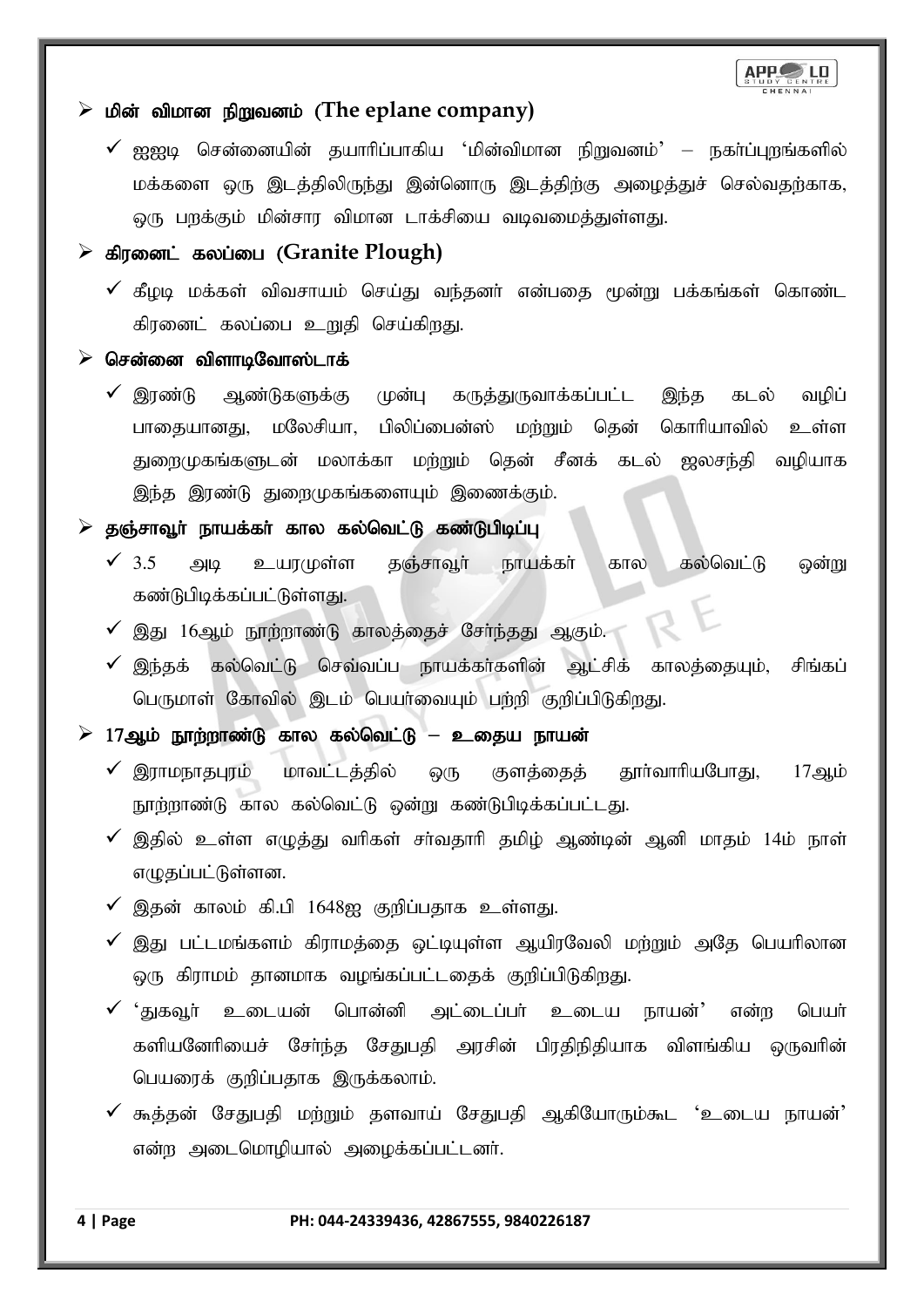APP LD

 $\checkmark$  இந்தக் குளத்தின் எதிரில் அமைந்துள்ள சிவன் கோவில், 13ஆம் நூற்றாண்டில் பாண்டியர்களின் கடைசி கால கட்டிடக்கலை பாணியில் கட்டப்பட்டது.

### $\triangleright$  சென்னையில் நிலத்தடி நீரின் தரம்

- $\checkmark$  தமிழ்நாடு அரசு, சென்னை ஐஐடி யில் உள்ள தூய நீருக்கான சா்வதேச மையத்துடன் இணைந்து (International Centre for Clean Water) சென்னையில் நிலக்கடி நீரின் காக்கை ஆய்வ செய்வகர்காக ஒரு முன்னோடிக் திட்டத்தைத் தொடங்கி வைத்துள்ளது.
- $\checkmark$  இந்த மையம் குழாய் நீா் மற்றும் சுத்திகரிக்கப்பட்ட கழிவுநீரின் தரத்தையும் ஆய்வு செய்வதற்காக ஒரு சிறு சாதனத்தை வடிவமைத்து வருகிறது.
- $\checkmark$  இந்த மையம், தண்ணீா்மூலமாகப் பரவும் நோய்கள் குறித்த முன்னெச்சாிக்கையை வழங்குகிறது.

### $\blacktriangleright$  சென்னை – கன்னியாகுமரி தொழிற்கூட சாலை (Chennai –kanya kumara **industrial corriodor)**

 $\checkmark$  தமிழ்நாட்டில் சென்னை – கன்னியாகுமரி தொழிற்கூட சாலை திட்டத்திற்காக 484 மில்லியன் டாலா் கடன் உதவியை ஆசிய அபிவிருத்தி வங்கி சமீபத்தில் அனுமதித்துள்ளது.

 $\triangleright$  வண்ணத்துப்பூச்சியின் புதிய சிற்றினம் கண்டுபிடிப்பு

- $\checkmark$  தென் மேற்கு மலைத் தொடரிலிருந்து Nacaduba Sibhalaramaswamii Sadasivan என்ற ஒரு ஆறு வரி நீல நிற வண்ணத்துப் பூச்சியின் துணை சிற்றினம் கண்டறியப்பட்டுள்ளது.
- $\checkmark$  இந்த துணை சிற்றினம் அகஸ்தியமாலா என்ற சிற்றினத்தைச் சேர்ந்ததாகும்.

# மாநிலங்கள்

#### ஒரிசா – 2வது உயிர்க்கோள புகலிடம்

- $\checkmark$  (ழன்னதாக, மகேந்திரகிரியின் பாதுகாக்கப்பட்ட தொல்பொருள் மீதங்கள் யுனெஸ்கோவின் உலக பாரம்பரிய சின்னங்களின் கற்காலிக பட்டியலில் சேர்க்கப்பட்டுள்ளன. இதன் காரணமாக அந்தப் பகுதி உயிர்க்கோள புகலிடமாக எளிதில் அறிவிக்கப்படுவதற்கு வாய்ப்பு உள்ளது.
- $\checkmark$  மகேந்திரகிரியில் உள்ள வளமையான தாவரங்கள். ஒரிசாவின் அறிவிக்கப்பட்ட தாவரங்களில் 40 விழுக்காடு ஆகும். இதில் 1,358 தாவர சிற்றினங்கள் அடங்கியுள்ளன.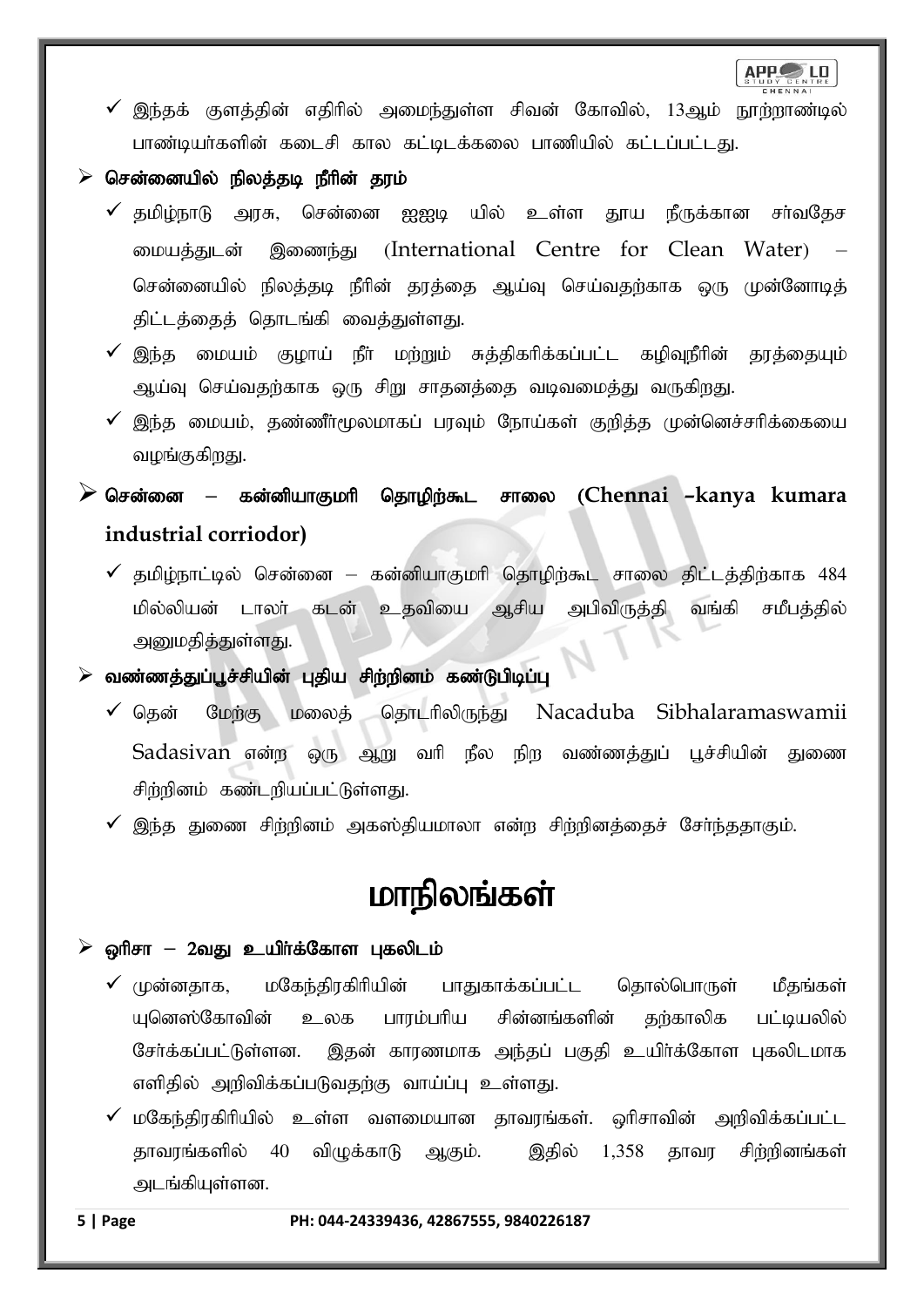# APP LO

### $\triangleright$  லடாக் யூனியன் பிரதேசத்திற்கு அருகில் சூரிய மின்சக்தித் திட்டம்

- $\checkmark$  லடாக் தன்னாட்சி மலைப்பகுதி மேம்பாட்டு கவுன்சில், 50 மெகாவாட் சூரிய சக்தி மின்சார திட்டத்திற்காக, தேசிய சூரிய திட்டத்தை செயல்படுத்தும் மத்திய முகமையாகிய SECI அமைப்புடன் ஒரு நில ஒப்பந்தத்தில் கையெழுத்திட்டுள்ளது.
- $\checkmark$  இந்த யூனியன் பிரதேசத்திற்கு கார்பன் நடுநிலை தரத்தை வழங்குவதை நோக்கமாகக் கொண்ட இந்தத் திட்டமானது, நாட்டிலேயே மிகவும் குறைந்த விலையில், அதாவது ஒரு அலகிற்கு ரூ.2 என்ற விலையில் மின்சாரத்தை வழங்கும்.
- $\checkmark$  இந்தத் திட்டம் லே பிராந்தியத்தில் மின் விநியோகத் தடையை போக்கி, ஹ்ளை லைன் டிரான்ஸ்மிஷன் வழியாக தேசிய தொகுப்பிலிருந்து தருவிக்கப்படும் 40 மெகா வாட் திறனால் மாற்றியமைக்கப்படும்.

#### $\triangleright$  ஒடிசாவில் டால்பின்களின் எண்ணிக்கை

- $\checkmark$  பிட்டர்கனிகா தேசிய பூங்காவில், 39 ஐராவதி டால்பின்கள், 22 பாட்டில்நோஸ் டால்பின்கள் மற்றும் 281 ஹம்ப்பேக் டால்பின்கள் உள்ளிட்ட 342 டால்பின்கள் 2021ஆம் ஆண்டு காணப்பட்டன.
- $\checkmark$  இந்த 2021 டால்பின்கள் கணக்கெடுப்பானது, பிட்டர்கனிகா தேசிய பூஙகாவில் அமைந்துள்ள காஹிரமாதாவே மாநிலத்தில் மிக அதிக அளவில் உள்ள டால்பின்களின் சொந்த இடமாகும் என்பதை உணர்த்தியது.
- $\triangleright$  பிரதமரின் குசும் திட்டத்தின்கீழ், பண்ணை அடிப்படையிலான சூரிய சக்தி மின் உற்பத்தி ஆலையை அமைத்த முதலாவது மாநிலமாக ராஜஸ்தான் ஆகியுள்ளது.
	- $\checkmark$  ஏப்ரல் 1, 2021 அன்று, ராஜஸ்தான் புதுப்பிக்கத்தக்க எரிசக்தி கழகம் லிட் (Rajasthan Renewable Energy Corporation Ltd) என்ற அமைப்பு, இந்தியாவின் முதலாவது பண்ணை அடிப்படையிலான சூரிய சக்தி மின் உற்பத்தி ஆலையை ராஜஸ்தானின் ஜெய்ப்பூரில் உள்ள கோட்பூரியின் பாலோஜி கிராமத்தில், பிரதமரின் குசும் (Pradhan Mantri – Kisan Urja Suraksha evam Utthan Mahabhiyan) திட்டத்தின்கீழ் தொடங்கி வைத்தது.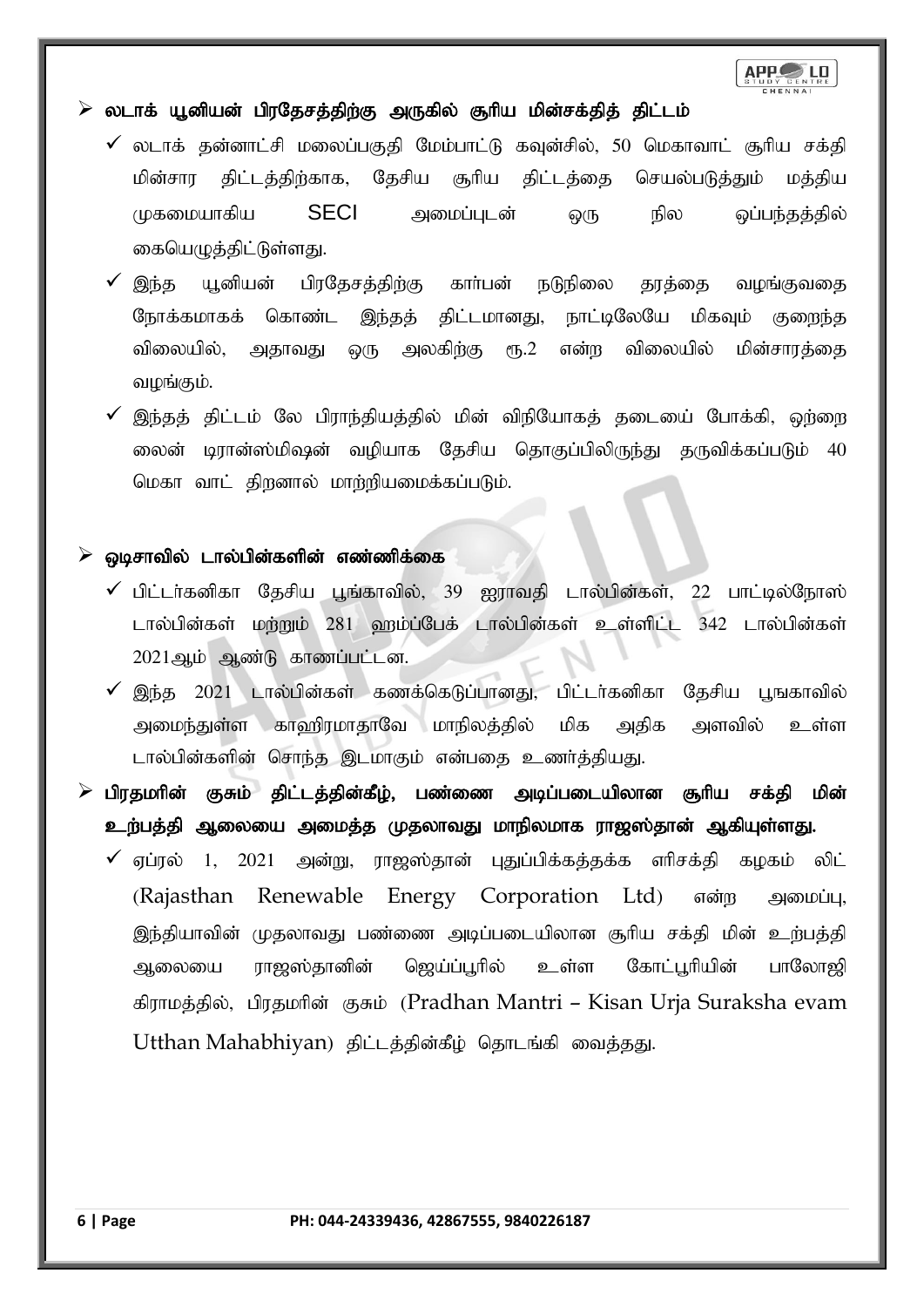

# தேசிய செய்திகள்

- $\triangleright$  SUPACE செயற்கை நுண்ணறிவை அடிப்படையாகக் கொண்ட இந்திய உச்ச நீதி மன்றத்தின் ஆராய்ச்சி போர்ட்டல்
	- $\checkmark$  ஏப்ரல் 6, 2021 அன்று, இந்திய உச்ச நீதிமன்றத் தலைமை நீதிபதி எஸ். ஏ. போப்டே, செயற்கை நுண்ணறிவு அடிப்படையிலான ஒரு கருவியாகிய,  $\cdot$ நீதிமன்றத்தின் திறனை மேம்படுத்துவதற்கு உதவுவதற்காக உச்ச நீதிமன்றத்தின் போர்ட்டல் (Supreme Court Portal for Assistance in Court's Efficiency) ஐ தொடங்கி வைத்தார்.
	- $\checkmark$  இந்த வகையில் இது உலக அளவில் முதலாவது ஆகும். இது வழக்கு சம்பந்தமாக உண்மைகளையும் சட்டங்களையும் சேகரிக்கிறது. இதன் மூலம் நீதியரசர்களுக்கு ஆராய்ச்சி நடவடிக்கைளை எளிதாக்குகிறது.
	- ஒரு வழக்கு சம்பந்தமான தகவல்களைச் சேகரிப்பதற்கு செயற்கை நுண்ணறிவைத் திறம்பட பயன்படுத்துவதால், நீதியரசா்களின் வேலைப்பளு குறையும்.
- $\triangleright$  45 வயதிற்கு மேற்பட்ட அனைவருக்கும் கோவிட்-19 தடுப்பூசி போடும் பணியை ஏப்ரல் 1 அன்று இந்தியா தொடங்கி வைத்தது.
	- $\checkmark$  இதில், மூன்று கோடிக்கும் மேற்பட்டவா்கள் 60 வயதிற்கு மேற்பட்ட முதல் டோஸ் தடுப்பூசி போட்டுக் கொண்டவா்கள், அதே சமயம் 45 முதல் 60 வயதிற்கு உட்பட்ட இணை நோய் உள்ளவர்கள் 76.7 இலட்சம் பேர் தடுப்பூசி போட்டுக் கொண்டனர்.
- $\triangleright$  மத்திய அமைச்சரவை உணவு பதப்படுத்தும் தொழிலுக்கு உற்பத்தியுடன் இணைந்த ஊக்கத் தொகை திட்டத்திற்கு ரூ.10,900 கோடி வழங்க அனுமதி அளித்தது.
	- $\checkmark$  அரசின் கருத்துப்படி, இந்தத் திட்டத்தின் முதல் உட்கூறு நான்கு முக்கிய உணவுப் பொருட்கள் உற்பத்திப் பிரிவுக்கு ஊக்கமளிக்கிறது – அவை சமைப்பதற்குத் தயாரான மற்றும் உண்பதற்குத் தயாரான உணவுகள், பதப்படுத்தப்பட்ட பழங்கள் மற்றும் காய் கறிகள், கடல்சார் உணவுப் பொருட்கள் மற்றும் மொஸரல்லா பாலாடைக் கட்டிகள்.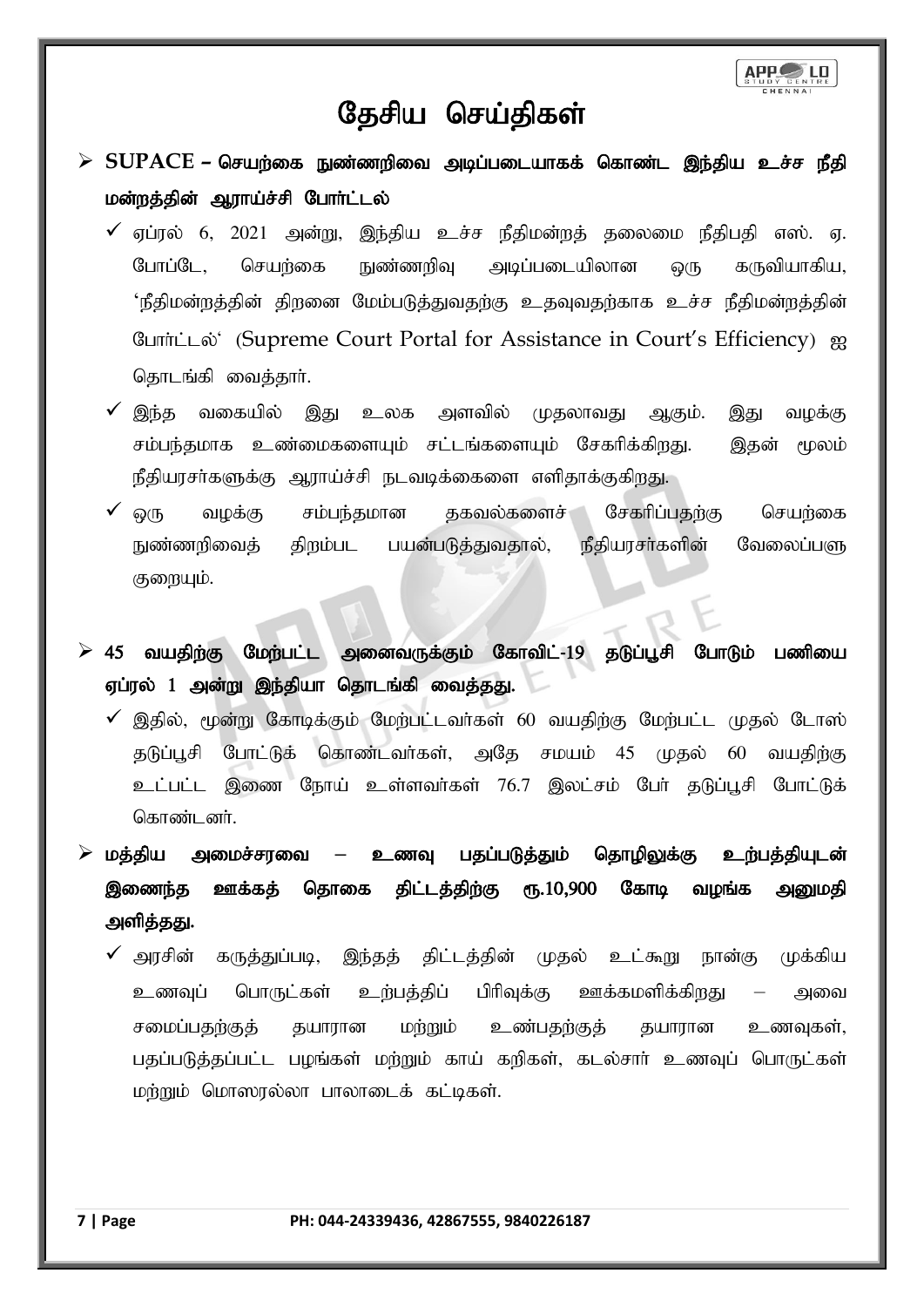### $\triangleright$  நிலக்கரி அடிப்படையிலான மின் உற்பத்தி ஆலைகள் புதிய புகை உமிழ்வு தரங்களைப் பின்பற்ற உள்ளன

- $\checkmark$  ஒப்பீட்டு அளவில் குறைந்த மக்கள் தொகை உள்ள இடங்களில் அமைந்துள்ள நிலக்கரி அடிப்படையிலான மின் உற்பத்தி ஆலைகள் புதிய உமிழ்வு விதிகளைப் பின்பற்றுவதற்கு மூன்று ஆண்டுகள் வரையிலான காலத்தை எடுத்துக் கொள்ளலாம்.
- $\checkmark$  மேலும், நிர்ணயிக்கப்பட்ட காலத்திற்குள் இந்தப் புதிய விதிகளைப் பின்பற்றத் தவறும் ஆலைகள் தகுந்த அபராதத் தொகையைச் செலுத்திவிட்டு, தங்களது செயல்பாடுகளைத் தொடரவும் இந்தப் புதிய விதிகள் அனுமதிக்கின்றன.
- ➢ mg+h;tkhd Neha;fSf;fhd Njrpa nfhs;if (**National Policy for Rare Diseases) 2021**
	- **✓ மத்திய அரசு –** வகை ஒன்றில் பட்டியலிடப்பட்டுள்ள அபூர்வமான நோய்களுக்கு சிகிச்சை அளிப்பதற்காக, தேசிய சுகாதார நிதியிலிருந்து ரூ.20 லட்சம் வரை நிதி உதவி அளிப்பதற்கு ஒரு கொள்கையை வகுத்துள்ளது.
	- $\checkmark$  இந்த நிதியுதவியானது, வறுமைக் கோட்டிற்குக் கீழே உள்ள மக்கள் அனைவருக்கும் அரசு மூன்றாம் நிலை மருத்துவமனைகளில் சிகிச்சை எடுத்துக் கொள்வதற்காக வழங்கப்படும்.
	- பிரதமரின் பொதுமக்கள் ஆரோக்கிய திட்டத்தின் தகுதி வரையறைக்குள் வரும் அனைவரும் இந்தத் திட்டத்தின்கீழ் பயனடைவார்கள். இதன்மூலம் 40 விழுக்காடு மக்கள் இந்தத் திட்டத்தின்கீழ் பயன்பெறுவார்கள்.
	- $\checkmark$  அபூர்வமான நோய்கள் சுமார் 7 கோடி இந்தியர்களைப் பாதிக்கின்றன.
- $\geq$  இந்திய இரயில்வே இதுவரை இல்லாத அளவு மிக அதிகமாக மின்மயமாக்கியுள்ளது
	- $\checkmark$  இந்திய இரயில்வே 2020-21ஆம் ஆண்டில் தனது பிரிவுகளை இதுவரை இல்லாத அளவு மிக அதிகமாக மின்மயமாக்கியுள்ளது.
	- $\checkmark$  இந்தியா தன்னுடைய மின்மயமாக்கப்பட்ட இரயில்வே பாதைகளில் 25 கிலோ வாட் 50 ஹெர்ட்ஸ் ஏசி இழுவைகளைப் பயன்படுத்துகிறது. அதே சமயம் மாநகரங்களில் (மெட்ரோக்களில்) டிசி வகை இழுவைகளைப் பயன்படுத்துகிறது.
	- இந்தியாவில் முதலாவது இரயில் பாதை மின்மயமாக்கும் பணி 1925ஆம் ஆண்டு சத்ரபதி சிவாஜி முனையத்திற்கும் குர்லாவிற்கும் இடையே மேற்கொள்ளப்பட்டது.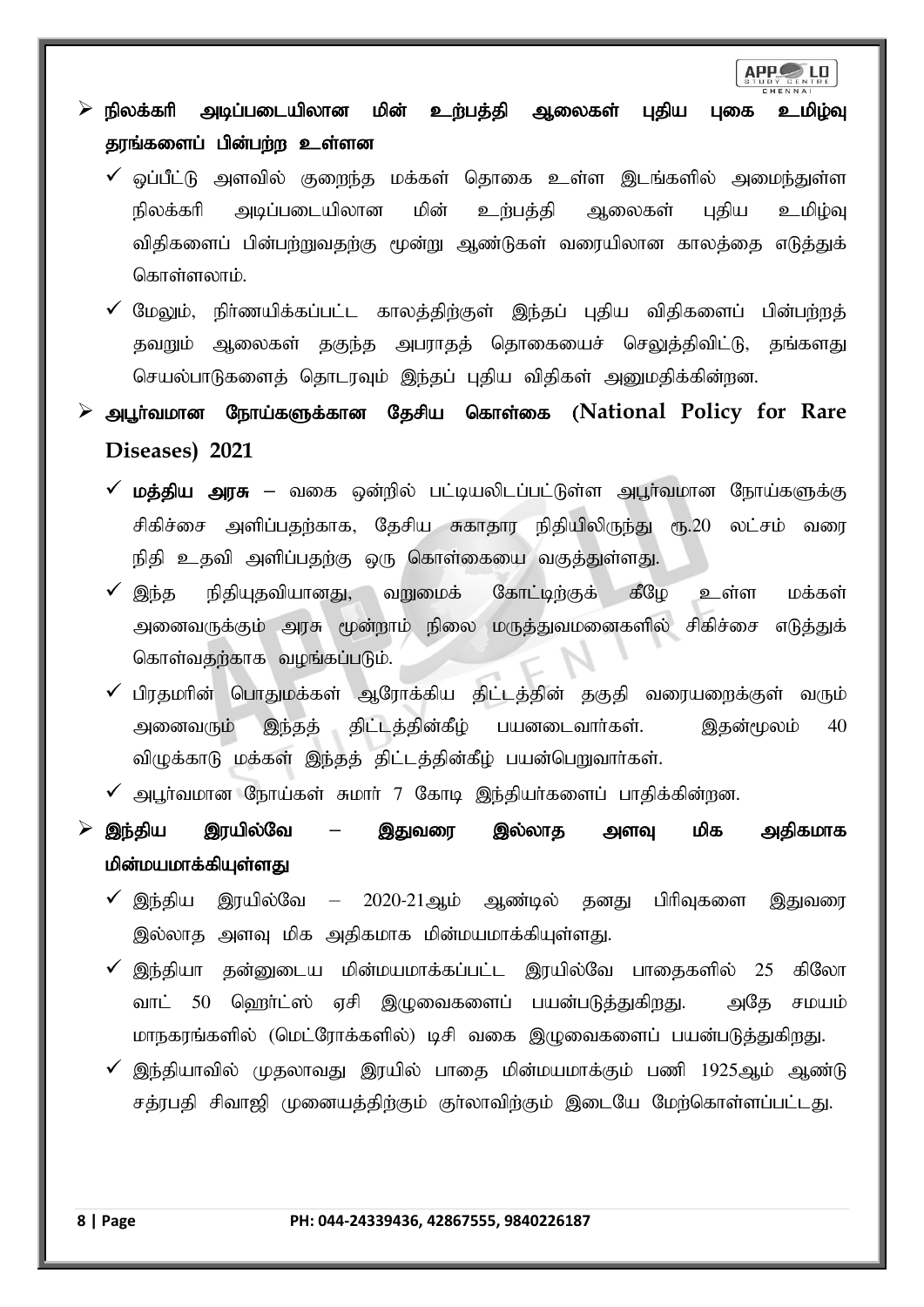

- $\checkmark$  இரயில்வே மின்மயமாக்கலுக்கான மத்திய அமைப்பே (Central Organisation for Railway Electrification). இந்திய இரயில்வேயில் இரயில் பாதைகளை மின்மயமாக்குவதற்கான மக்கிய முகமை ஆகும்.
- $\checkmark$  மின்சார எஞ்சின்கள் முதன்மையாக மேற்கு வங்காளத்தில் உள்ள சித்தரஞ்சன் லேகோமோடிவ் பணிமனையில் உற்பத்தி செய்யப்படுகின்றன.
- $\triangleright$  டிஜிட்டல் கலந்தாலோசனைக்காக " $MyNEP2020$ " என்ற போர்ட்டலை கல்வி அமைச்சா் தொடங்கி வைத்தாா்
	- $\checkmark$  ஆசிரியர்களின் திறன் மேம்பாடு தொடர்பாக 2 வரைவு கொள்கைகளைத் தயாரிப்பதற்காக, பங்குதாரா்களிடமிருந்து கருத்துக்களை டிஜிட்டல் வடிவத்தில் பெறுவதற்காக, மத்திய கல்வி அமைச்சர் ரமேஷ் பொக்ரியால் நிஷாங்க்  $"$ MYNEP2020 $"$  என்ற போர்ட்டலைத் தொடங்கி வைத்தார்.
	- $\checkmark$  ஆசிரியர் கல்விக்கான தேசிய கவுன்சிலின் " $MYNEP2020''$  என்ற போர்ட்டல் ஏப்ரல் 1 முதல் மே 15, 2021 வரை செயல்பாட்டில் இருக்கும்.

### $\triangleright$  சாரதி (SARATHI) போர்ட்டல்

- $\checkmark$  நாட்டில் ஓட்டுநா் உரிமம் இரண்டு முறை எடுப்பதைத் தவிா்ப்பதற்காக சாலைப் போக்குவரத்து அமைச்சகம் - ஓட்டுநா் உரிமத்திற்கான தேசிய பதிவேட்டை உருவாக்கியுள்ளது.
- $\checkmark$  தேசிய தகவலியல் மையத்தின் சாரதி போர்ட்டலில் ஏற்கனவே இடம்பெற்றுள்ள மாநிலங்கள் புதிதாக உருவாக்கப்பட்டுள்ள தேசிய பதிவேட்டிற்கு இடம்பெயருமாறு கேட்டுக் கொள்ளப்பட்டுள்ளன.

### ➢ biu/ngl; (**TRIFED)**

- $\checkmark$  மத்திய அரசின் பழங்குடியினர் நல அமைச்சகத்தின் பழங்குடியினர் கூட்டுறவு சந்தைப்படுத்துதல் அபிவிருத்தி கூட்டமைப்பு லிட்  $(Tribal Cooperator$ Marketing Development Federation Limited) - பழங்குடியின மக்களுக்காக இரண்டு போட்டிகளைத் தொடங்கி வைத்துள்ளது.
- $\checkmark$  அவை 'பழங்குடியின இந்தியாவின் விளம்பர தூதராக இருங்கள்' மற்றும் பழங்குடியின இந்தியாவின் நண்பனாக இருங்கள்' போட்டிகள் ஆகும்.
- $\checkmark$  பழங்குடியினர் மொத்த இந்திய மக்கள் தொகையில் 8 விழுக்காடு அளவுக்கு உள்ளனர்.
- $\checkmark$  கோவிட்-19 பாதுகாப்பு நடவடிக்கைகள் தொடர்பாக பழங்குடியின மக்களுக்கு உணர்த்துவதற்காக யூனிசெப் உதவியுடன் வான் தான் சமூக தொலைநிலை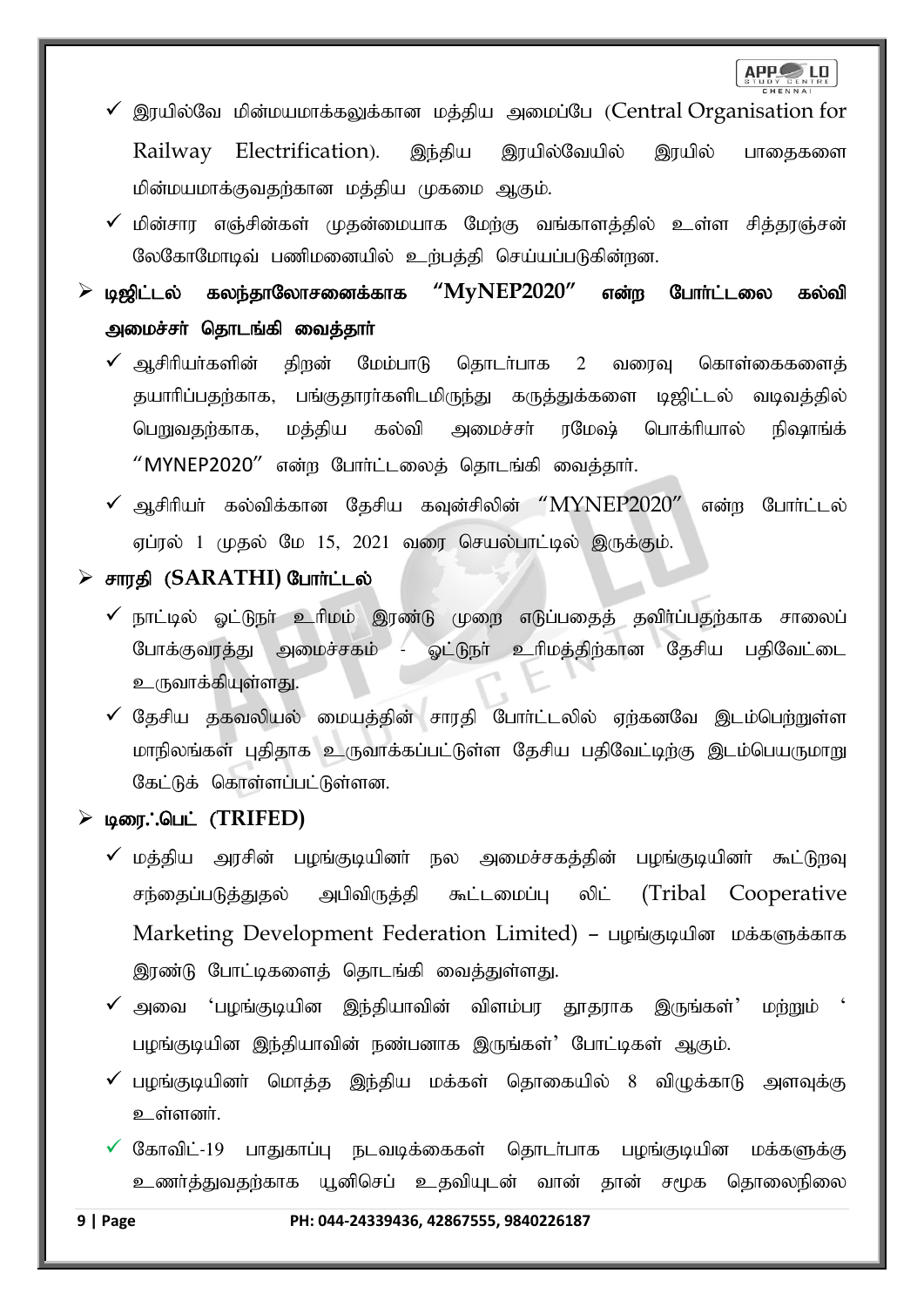விழிப்புணர்வு பிரச்சாரம் (Van Dhan Samajik Doori Jagrookta Abhiyan) தொடங்கி வைக்கப்பட்டுள்ளது.

### ➢ ml;ly; GJik ,af;fk; (**Atal Innovation Mission)**

- $\checkmark$  பொது அமைப்புகளில் புதுமைக்கான மையம் (Centre for Innovations in Public Systems) மற்றும் நிதி ஆயோக் - ஆகியவை பொது அமைப்புகளில் தொழில்முனைவு மற்றும் கண்டுபிடிப்புகளை வலுப்படுத்துவதற்காக இணைந்து செயல்படுவது என்று அறிவித்துள்ளன.
- $\checkmark$  இந்த பொது அமைப்பகளில் பதுமைக்கான மையம் மற்றும் அட்டல் பதுமை இயக்கம் அகியவை உள்ளூர் நிலை நிர்வாக அலுவலர்களைக் கொண்டு, புதுமையான பொருட்கள் மற்றும் தீர்வுகள் குறித்து விமிப்பணர்வை ஏற்படுத்துவதற்காக வட்ட மேசை கூட்டங்களுக்கு ஏற்பாடு செய்யும்.
- $\checkmark$  அவை ஒன்றாகச் சேர்ந்து, தொடர்புடைய தொடக்கநிலை அமைப்புகள் தங்களது கண்டுபிடிப்புகளை வெளிப்படுத்தும் விதமாக அற்றின் ஆதரவுடன் மின்-கண்காட்சிகளை நடத்தும்.
- $\checkmark$  அடிப்படை நிலையில் ஆசிரியர்கள், மாணவர்கள் மற்றும் வழிகாட்டிகளுக்கு புதிய கர்றலை ஊக்குவிப்பதற்காக, 'புதுமையான கற்றல் மேலாண்மை அமைப்பு' <u>ஐ</u> எற்படுத்த வேண்டும் என்பகையே மேற்கண்ட இணைப்ப நோக்கமாகக் கொண்டுள்ளகு.

### இந்தியா எச்2 கூட்டணி (India H2 Alliance)

- $\checkmark$  மின்சார உர்பத்தியில் முன்னணியில் இருக்கும் ரிலையன்ஸ் இன்டஸ்ட்ரீஸ் மற்றும் சாா்ட் இன்டஸ்ட்ரீஸ் ஆகிய நிறுவனங்கள் - ஏப்ரலில் 'இந்தியா எச்2 கூட்டணி' என்ற ஒரு ஆற்றல் பரிமாற்றம் கூட்டணியை கூட்டாக ஏற்படுத்தியுள்ளன.  $\checkmark$  இந்தப் புதிய கூட்டணியானது ஹைட்ரஜன் தொழில்நுட்பங்கள் மற்றும்
- அமைப்புகளை வணிகமயமாக்குவதற்காகவே அர்ப்பணிக்கப்பட்டுள்ளது. இதன்மூலம் நாட்டில் முற்றிலும் பூஜ்ஜிய காா்பன் பாதைகளைக் கட்டமைப்பதற்கு ஊக்குவிக்கப்படுகிறது.

### $\geq 2021$ -30 ஆண்டுகளுக்கான ஹைட்ரஜன் கொள்கை மற்றும் பாதை வரைபடம்

- $\checkmark$  தேசிய பெரிய செயல்விளக்க நிலை திட்டங்களைக் கண்டறிவதற்காக அரசு தனியாா் பங்களிப்புடன் தேசிய ஹைட்ரஜன் பணிக்குழு மற்றும் இயக்கத்தை உருவாக்குவதற்காக.
- $\checkmark$  தேசிய ஹைட்ரஜன் நிதியத்தை ஏற்படுத்துவதற்காக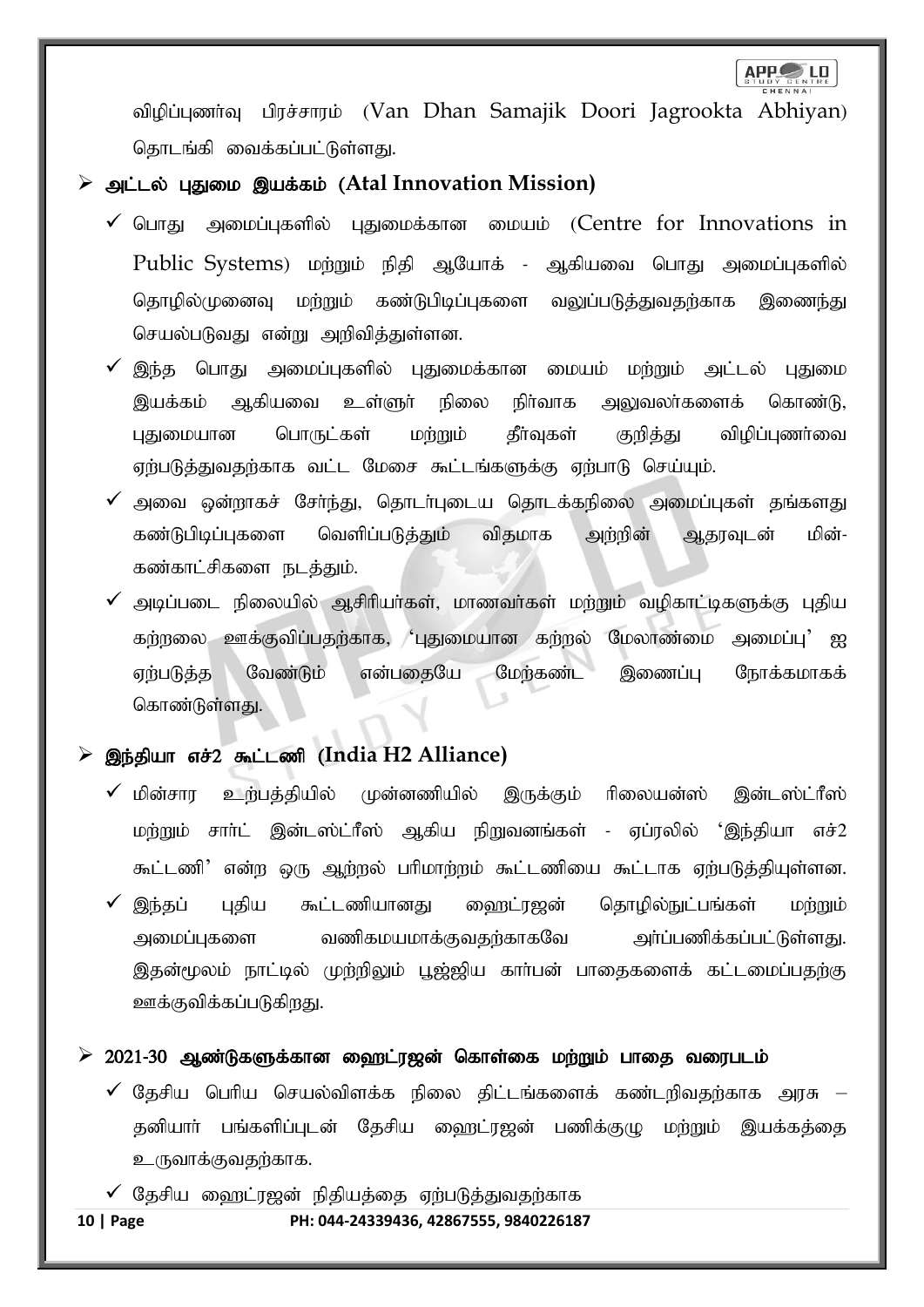**APP** LD

- $\checkmark$  உற்பத்தி, விநியோகம் ஆகியவற்றை உள்ளடக்கிய ஹைட்ரஜன் இணைப்பு திறனை உருவாக்குவதற்காக.
- $\checkmark$  சேமிப்பு, தொழிற்சாலை பயன்பாட்டு நேர்வுகள். தரங்கள் மற்றும் போக்குவரத்து பயன்பாட்டு நேர்வுகள்.
- $\checkmark$  இயற்கை எரிவாயுவை கார்பன் டை ஆக்சைடு மற்றும் வைரட்ரஜன் என பிரிப்பதன் மூலமாக நீல ஹைட்ரஜன் உற்பத்தி செய்யப்படுகிறது.
- $\checkmark$  பச்சை ஹைட்ரஜன் தொல்பொருள் அல்லாத ஆதாரங்களில் இருந்து உற்பத்தி செய்யப்படுகிறது.

## ➢ cah;jpwd; nfhz;l #hpa gp.tp. njhFjpfs; gw;wpa Njrpa jpl;lk; (**National Programme on High Efficiency Solar PV Modules)**

- $\checkmark$  இந்தத் திட்டம், 'உயர்திறன் கொண்ட சூரிய பி.வி. தொகுதிகள் பற்றிய தேசிய திட்டம' என்று அழைக்கப்படுகிறது.
- $\checkmark$  இந்த புதிய திட்டம் 'ஆத்மநிா்பாா் பாரத்' முனைப்பை ஊக்குவிப்பதையும், சூாிய பி.வி. செல்கள் மற்றும் தொகுதிகளின் இறக்குமதியைச் சாா்ந்திருப்பதைக் குறைப்பதையும் நோக்கமாகக் கொண்டுள்ளது.

### ➢ kJf;uhe;jp Nghh;l;ly; (**Madhukranti Portal)**

- $\checkmark$  மத்திய வேளாண்மை மற்றும் விவசாயிகள் நலன் அமைச்சர் திரு. நரேந்திர சிங் தோமா் - புது டெல்லியில் மதுக்ராந்தி போா்ட்டலையும், NAFED இல் தேனி சதுக்கத்தையும் (Honey Corners of NAFED) தொடங்கி வைத்தார்.
- $\checkmark$  டிஜிட்டல் தளங்களில் தேன் மற்றும் பிற தேனீ தயாரிப்புகளின் கண்டுபிடிக்கக்கூடிய மூலத்தை அடைய ஆன்லைன் பதிவுக்காக இந்த போர்ட்டல் உருவாக்கப்பட்டுள்ளது.
- $\checkmark$  நாட்டில் அறிவியல் ரீதியான தேனீ வளர்ப்பு மற்றும் தேன் உற்பத்தியை அதிகரிப்பதற்காக தேசிய தேனீ வளர்ப்பு மற்றும் தேன் இயக்கத்தை அரசு தொடங்கி வைத்துள்ளது.
- ➢ **MOFPI –** Ez; czT gjg;gLj;Jk; epWtdq;fs; (**Micro Food Processing Enterprises)**
	- ✔ இந்தத் திட்டம் 2020-21 முதல் 2024-25 வரையிலான காலத்தில் செயல்படுத்தப்படும்.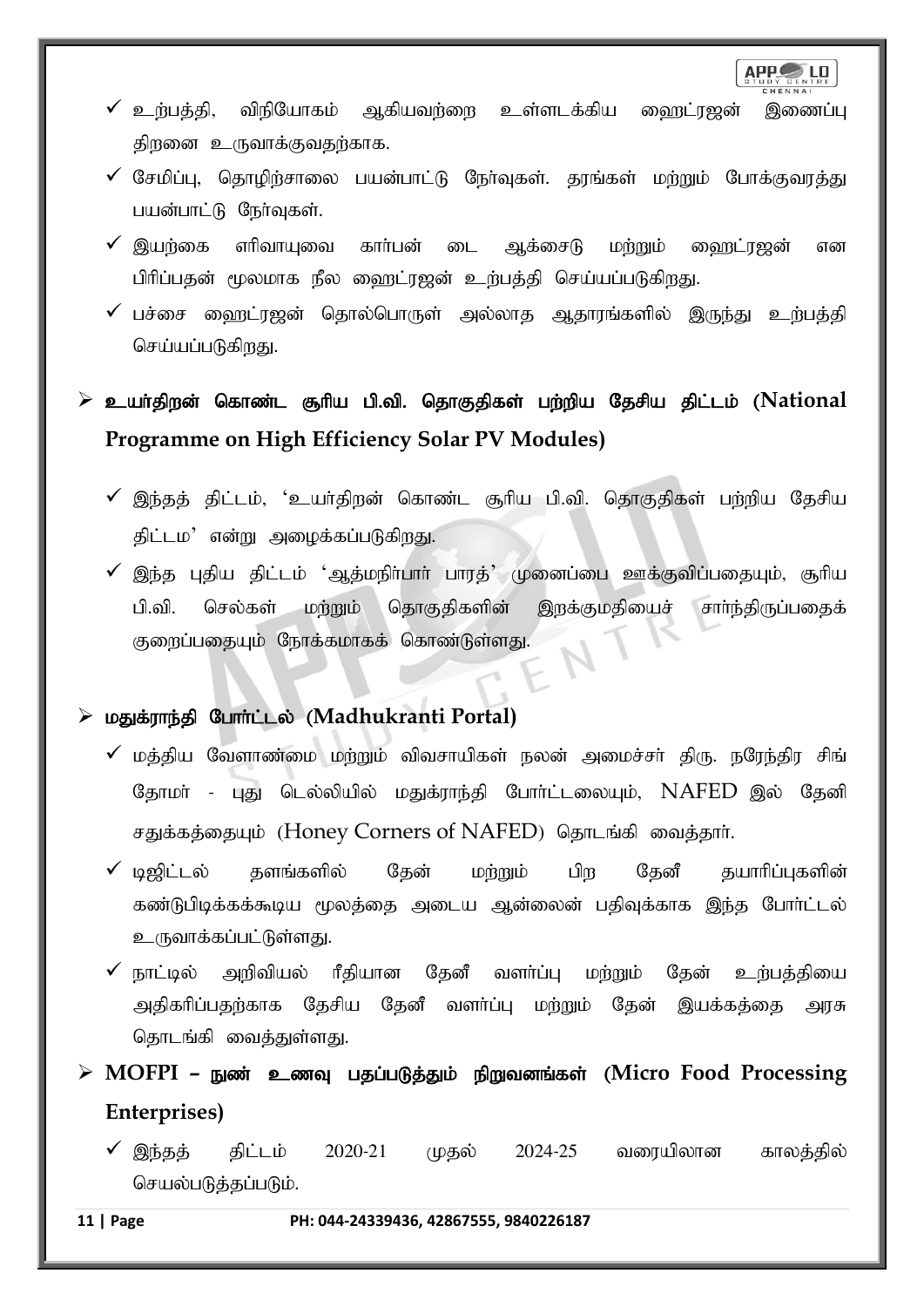- இந்தத் திட்டத்தைச் செயல்படுத்துவதற்காக, மத்திய சாலை மேம்பாட்டு அமைச்சகத்தின்கீழ் செயல்படும் தீன்தயாள் அந்தியோதயா யோஜனா - தேசிய <u>ஊரக</u> வாழ்வாதார இயக்கம் (The Deendayal Antyodaya Yojana - National Rural Livelihood Mission), மத்திய உணவு பதப்படுத்தும் தொழில்கள் அமைச்சகத்துடன் இணைந்து செயல்பட உள்ளது.
- $\checkmark$  இந்தத் திட்டத்தின்கீழ், விதை மூலதன ஆதரவாக ரூ.40,000 சுய உதவிக் குழு உறுப்பினர்களுக்கு வழங்கப்படும்.
- $\checkmark$  அமைப்பு சாரா துறையில் செயல்படும் மைக்ரோ பிராசசிங் அலகுகளுக்கு நிதி உதவி வழங்குவதே இத்திட்டத்தின் நோக்கமாகும்.
- $\checkmark$  இந்தத் திட்டம் பெண்கள் தொழில்முனைவோர் மற்றும் விருப்பார்ந்த மாவட்டங்களை மையமாகக் கொண்டுள்ளது.

அனமயா – பழங்குடியினா் சுகாதார கூட்டுப்பணி

 $\checkmark$  மத்திய சுகாதாரம் மற்றும் குடும்ப நல அமைச்சா் டாக்டா். ஹா்ஷ் வா்த்தன் மற்றும் மத்திய பழங்குடியினர் விவகாரங்கள் அமைச்சர் அர்ஜுன் முன்டா – 'அனமயா' என்ற பழங்குடியினா் சுகாதார கூட்டுப் பணியை ஏப்ரல் 07 அன்று காணொலி காட்சி வாயிலாக கூட்டாகத் தொடங்கி வைத்தனர்.

### டிக்கா உத்சவ் - தடுப்பூசித் திருவிழா

- இந்தத் திருவிழாவின் முதன்மை நோக்கம், முடிந்தவரை அதிகமான மக்களுக்கு தடுப்பூசி போடுதல் மற்றும் கோவிட்-19 எதிா்ப்பு தடுப்பூசியை முற்றிலும் விரயம் செய்யக் கூடாது என்பதில் கவனம் செலுத்துவது.
- $\checkmark$  நடப்பில் மகாராஷ்டிரா, ராஜஸ்தான் மற்றும் குஜராத் ஆகிய மாநிலங்கள் -அதிக அளவு தடுப்பூசி டோஸ்களைப் பெறுகின்றன.
- $\checkmark$  இந்த அரசு அதன் தடுப்பூசித் திட்டத்தின்கீழ், ஜுலை 2021க்குள் 'அதிக  $\mu$ ன்னுரிமை $^{\prime}$  பிரிவில் சேர்க்கப்பட்டுள்ள 250 மில்லியன் மக்களுக்கு கடுப்பூசி போட வேண்டும் என்று திட்டமிட்டுள்ளது.

### ➢ Ngh~d; fpahd; (**Poshan Gyan)**

- $\checkmark$  நித்தி ஆயோக் 'போஷன் கியான்' என்ற உடல்நலம் மற்றும் ஊட்டச்சத்து பற்றிய ஒரு தேசிய டிஜிட்டல் களஞ்சியத்தைத் தொடங்கி வைத்தது.
- இது அசோகா பல்கலைக் கழகத்தைச் சேர்ந்த சமூக மற்றும் நடத்தை மாற்ற மையம் மற்றும் பில் - மெலிண்டா கேட்ஸ் அறக்கட்டளை ஆகியவற்றுடன் இணைந்து ஏப்ரல் 13, 2021 அன்று தொடங்கி வைக்கப்பட்டது.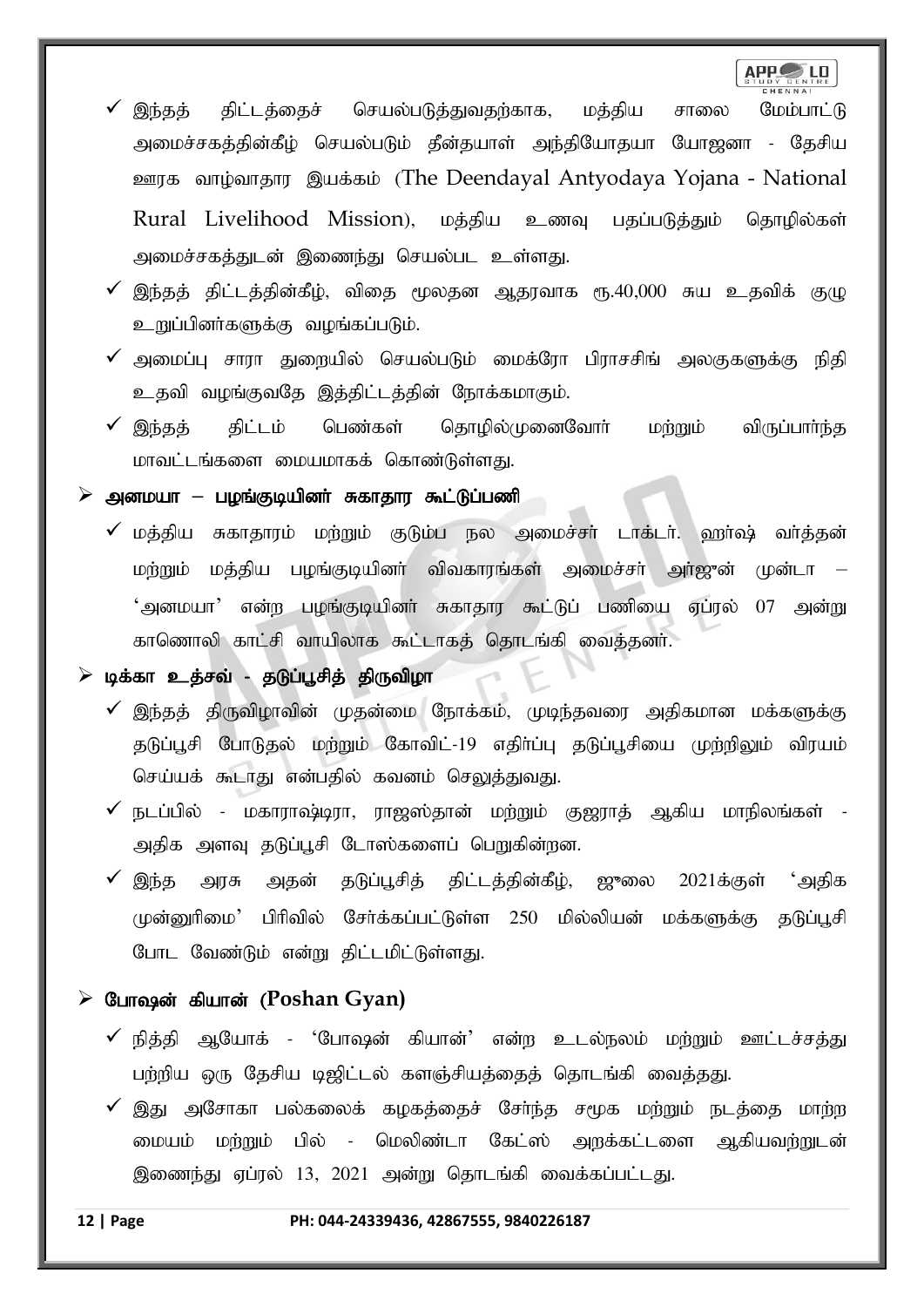$\checkmark$  குறையீடு செய்யும் உணவு அளித்தல், பிறப்புக்கு முந்தைய பராமரிப்பு, இளம்பருவ ஆரோக்கியம், இரத்த சோகை தடுப்பு, உணவு பன்முகத் தன்மை போன்ற பல தலைப்புகளை உள்ளடக்கிய பொருட்களை இந்த போஷன் கியான் கொண்டிருக்கிறது.

### ➢ Mfhh; fpuhe;jp (**Aahaar Kranti)**

- $\checkmark$  இந்த இயக்கத்தின் நோக்கம் 'நல்ல உணவு நல்ல அறிவாற்றல்' என்பதாகும்.
- $\checkmark$  நாட்டில் மூன்றில் ஒரு பங்கு குழந்தை இறப்புக்கான முதன்மையான காரணம் ஊட்டச்சத்து பற்றாக்குறையே ஆகும்.
- $\checkmark$  குழந்தைகள் அல்லாமல், நாட்டில் உள்ள 23 விழுக்காடு பெண்கள் மற்றும் 20 விழுக்காடு ஆண்கள் ஊட்டச்சத்து குறைபாடு கொண்டிருக்கின்றனர்.

### ➢ b[pl;ly ; gz;izak; (**Digital farming)**

- $\checkmark$  இது தொடா்பாக, அறுவடைக்குப் பிந்தைய மேலாண்மை மற்றும் விநியோகத்திற்காக, விவசாயிகளுக்கான இடைமுகத்தை உருவாக்கும் பொருட்டு மத்திய வேளாண்மை அமைச்சகம், மைக்ரோசாப்ட் நிறுவனத்துடன் ஒரு புரிந்துணா்வு ஒப்பந்தத்தை மேற்கொண்டுள்ளது.
- $\checkmark$  இந்தத் திட்டமானது விவசாயிகளுக்கான உள்ளீட்டு செலவைக் குறைப்பதையும், பண்ணையம் செய்வதை எளிமையாக்குவதையும் நோக்கமாகக் கொண்டுள்ளது.
- $\checkmark$  ஆறு மாநிலங்களில் உள்ள 10 மாவட்டங்களில், 100 கிராமங்களில் முன்னோடிக் திட்டத்தைச் செயல்படுத்துவதற்காக, மைக்ரோசாப்ட் இந்தியா நிறுவனம், அதன் உள்ளுர் துணை நிறுவனமாகிய கிராப்டேட்டாவை இணைத்துள்ளது.
- $\checkmark$  சரியான மற்றும் செலவு குறைந்த முடிவுகளை எடுப்பதற்கு விவசாயிகளுக்கு உதவுவதற்காக டிஜிட்டல் தொழில்நுட்பம் மற்றும் தரவுகள் பயன்படுத்தப்படும்.

### ➢ ghypd ciuahly; (**Gender samvaad)**

- $\checkmark$  ஊரக அபிவிருத்தி அமைச்சகம் பாலினம் தொடர்பான இடையீடுகள் குறித்த விழிப்புணர்வை ஏற்படுத்துவதற்காக  $\mathrm{DAY\text{-}NRLM}$  ன்கீழ் ஏப்ரல் மாதத்தில் பாலின உரையாடல் நிகழ்ச்சியை சமீபத்தில் நடத்தியது.
- $\checkmark$  இது DAY-NRLM மற்றும் IWWAGE ஆகியவற்றின் கூட்டு முயற்சி ஆகும்.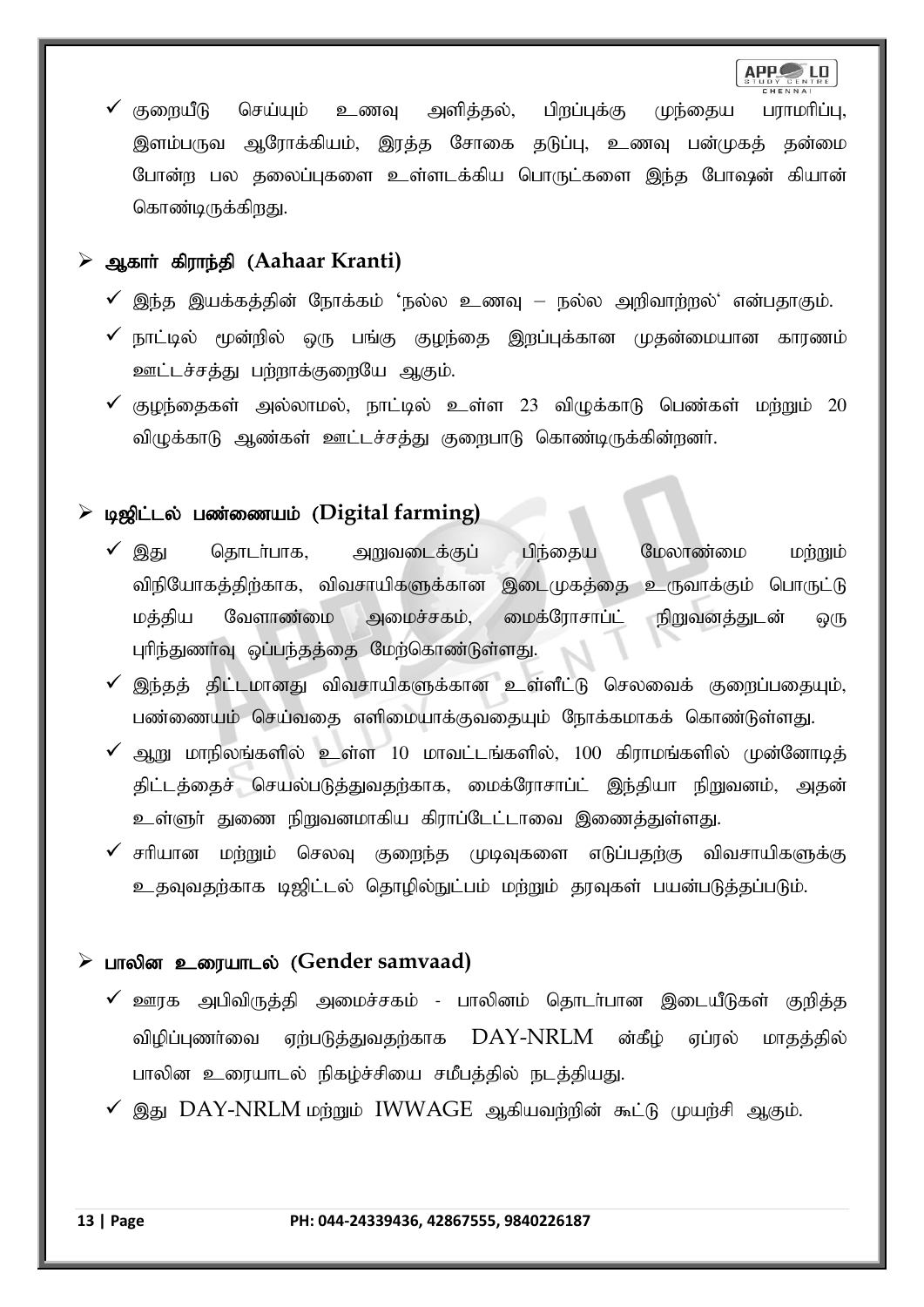- $\checkmark$  DAY-NRLM என்பது தீன்தயாள் அந்தியோதயா திட்ட தேசிய ஊரக வாழ்வாதாரப் பணி (DeendayalAntyodayaYojana National Rural Livelihood Mission) என்பதைக் குறிக்கும்.
- $\checkmark$  IWWAGE என்பது பெண்கள் மற்றும் சிறுமிகளை பொருளாதாரத்தில் முன்னேற்றுவதற்காக எது செயல்படுகிறது என்பதற்கான முயற்சி (Initiative for What Works to Advance Women and Girls in the Economy) என்பதைக் குறிக்கும்.
- **E**  $\dot{F}$  = простивности такив; (Eatsmart cities)
	- $\checkmark$  ஈட் ஸ்மார்ட் நகரங்கள் சவாலின் முதன்மை நோக்கம் சரியான உணவு நடைமுறைகள் மற்றும் பழக்கங்களைக் கொண்ட சூழலை ஏற்படுத்துவதே ஆகும்.
- $\triangleright$  தேசிய தொடக்க நிலை ஆலோசனைக் குழுக் கூட்டம் ஏப்ரலில் நடைபெற்றது
	- $\checkmark$  யுனிகார்ன்கள் என்பவை குறைந்தபட்சம் 1 பில்லியன் அமெரிக்க டாலர்கள் சந்தை மதிப்பைக் கொண்ட தொடக்க நிலை நிறுவனங்களாகும்.
	- $\checkmark$  நாட்டில் தொடக்கநிலை நிறுவனங்களின் வளர்ச்சிக்கு வலுவான சுற்றுச் சூழல் அமைப்பை உருவாக்குவதற்காக மத்திய அரசு 2016ல் ஸ்டாா்ட் அப் இந்தியாவை உருவாக்கியது.

**≻ தீர்ப்பாய சீர்திருத்த அவசரச் சட்டம் 2021 (Tribunal Reforms Ordinance 2021)** 

- $\checkmark$  இந்த அவசரச் சட்டமானது கீழ்க்கண்ட ஒன்பது சட்டங்களின்படியான மேல்முறையீட்டுத் தீர்ப்பாயங்களைக் கலைத்<u>த</u>து:
- $\checkmark$  ஒளிப்பதிவுச் சட்டம், 1952
- $\checkmark$  பதிப்புரிமை சட்டம், 1957
- வர்த்தக அடையாளச் சின்னங்கள் சட்டம், 1999
- $\checkmark$  சுங்க சட்டம், 1962
- $\checkmark$  இந்திய விமான நிலைய ஆணைய சட்டம், 1994
- $\checkmark$  சரக்குகளின் புவியியல் குறிப்புகள் (பதிவு மற்றும் பாதுகாப்பு) சட்டம், 1999
- $\checkmark$  தேசிய நெடுஞ்சாலைகள் கட்டுப்பாட்டு (நிலம் மற்றும் போக்குவரத்து) சட்டம், 2002
- $\checkmark$  தூவர வகைகள் மற்றும் விவசாயிகளின் உரிமைகள் பாதுகாப்புச் சட்டம், 2001
- $\checkmark$  காப்புரிமைச் சட்டம், 1970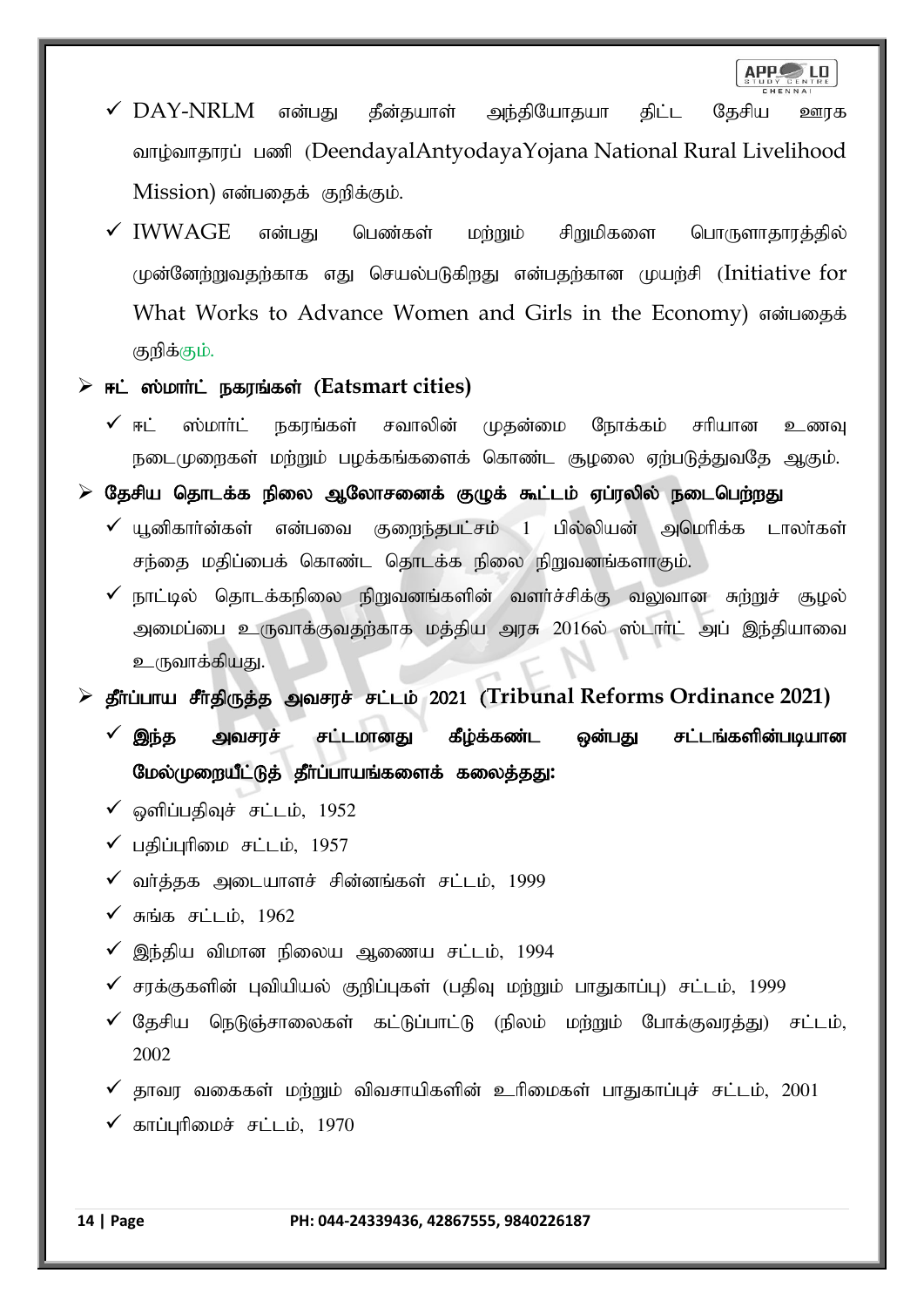

### $\triangleright$  NIXI அகாடமி, IP குரு மற்றும் NIXI-IP-INDEX

- $\checkmark$  அடுத்த தலைமுறை இணைய நெறிமுறை தரநிலை,  $\text{IPv6}}$  பற்றி தொழில்நுட்பம் மற்றும் தொழில்நுட்பம் அல்லாத பொதுமக்களுக்கு அறிவுறுத்துவதற்காக, இந்திய தேசிய இணைய பரிமாற்றம் (National Internet Exchange of India) இந்த முயற்சிகளை அறிமுகப்படுத்தியுள்ளது.
- $\checkmark$  ஐபி குரு என்பது, ஐபிவி6க்கு மாறுதவதற்கும் அதை ஏற்றுக் கொள்வதற்கும் தொழில்நுட்ப ரீதியாக சவாலாக உள்ள அனைத்து இந்திய நிறுவனங்களுக்கும் ஆதரவை வழங்கும் ஒரு குழு ஆகும்.
- நாட்டில் இணைய வளங்களை சிறப்பாக நிர்வகிப்பதற்காக ஐபிவி 6 போன்ற தொழில்நுட்பங்களைப் பற்றி, இந்தியாவில் தொழில்நுட்ப மற்றும் தொழில்நுட்பம் my;yhjth;fSf;F mwpTWj;Jtjw;fhf NIXI mfhlkp உருவாக்கப்பட்டுள்ளது.

### $\triangleright$  விவாதத்துடன் நம்பிக்கை கொளவோம் (Vivad se Vishwas)

- $\checkmark$  வரி பொகுமன்னிப்ப கிட்டமாகிய 'விவாவ் சீ விஷ்வாஸ்' என்பகு மிகவம் வெற்றிகரமான நேரடி வரிகள் தகராறு தீர்க்கும் திட்டங்களில் ஒன்றாகும்.
- $\checkmark$  காலக்கெடு நிர்ணயிக்கப்பட்ட மார்ச்  $31$ ஆம் தேதிக்குள் ஏற்கனவே உறுதிமொழிகளைத் தாக்கல் செய்த வரிசெலுத்துவோர், ஜுன் 30ம் தேதி வரை கூடுதல் தொகையோ அபராதத்தையோ செலுத்தாமல் பணம் செலுத்தலாம்.
- ஆக்சிஜன் எக்ஸ்பிரஸ்
	- $\checkmark$  இந்திய இரயில்வே நாட்டில் பல்வேறு பகுதிகளுக்கு ஆக்சிஜன் எக்ஸ்பிரஸ் இரயில்களை இயக்கியதால், சுமாா் 150 டன் மருத்துவ ஆக்சிஜன் விநியோகிக்கப்பட்டதாக தெரிவித்துள்ளது.
	- $\checkmark$  இந்த ஆக்ஸிஜன் எக்ஸ்பிரஸ் இரயில்கள் நாட்டில் நிலவிய ஆக்சிஜன் தட்டுப் பாட்டைப் போக்குவதற்கு நாட்டிற்கு உதவுவதற்காக இயக்கப்பட்டன.
	- இந்தச் சிக்கலை எதிர்கொள்வதற்காக, அரசு பிரதமரின் பொது நிவாரண நிதியிலிருந்து ( $PM\text{-}\text{CARES}$ ) முப்பத்தி இரண்டு மாநிலங்களில் 162 ஆக்சிஜன் ஆலைகளை நிறுவத் திட்டமிட்டுள்ளது.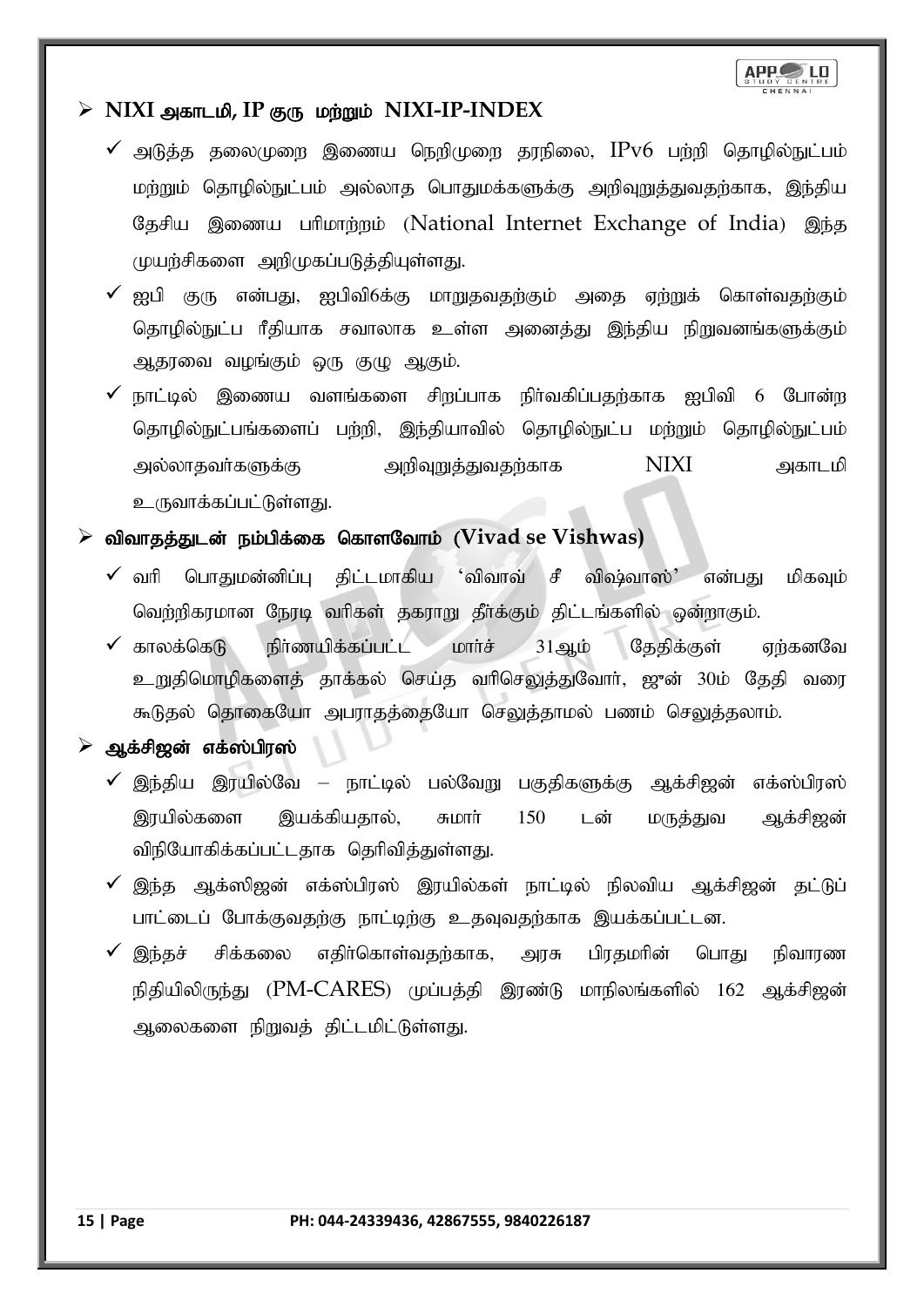ஐஐடி காரக்பூர், கோவிட்-19 வைரஸைக் கண்டறிவதற்காக, 'கோவிராப்' (COVIRAP) எனப்படும் நோய் கண்டறியும் தொழில்நுட்பத்தை வெற்றிகரமாக வணிகமயமாக்கியுள்ளது.

- இந்தத் தொழில்நுட்பமானது, இன்.'.பளுயென்சா, டெங்கு, மலேரியா, காசநோய் மற்றும் ஜப்பானிய என்செபலைடிஸ் போன்ற மற்ற நோய் பரப்பும் கிருமிகள் மூலமாகப் பரவும் நோய்களையும் சோதிக்கும் திறன் கொண்டது ஆகும்.
- $\checkmark$   $_{\rm{eff.500}}$  மட்டுமே விலை கொண்ட, இந்த சாகனம், நிகம்நோ பிசிஅர் எந்திரங்கள் மற்றும் வெப்ப சுழற்சி கருவிகளின் பயன்பாட்டை குறைக்கும். கோவிராப் என்பது, கனசதுர வடிவம் கொண்ட கையடக்க சோதனைக் கருவியாகும். இது ஒரு மணி நேரத்திற்குள்ளாகவே, பரிசோதனை முடிவுகளை வழங்கிவிடும்.
- $\checkmark$  இது ஒரு ஸ்வாப் மாதிரியைப் பயன்படுத்தி, கோவிட்-19 பரிசோதனையை நிகழ்த்தவல்லது ஆகும். இதற்கு ஆர்என்ஏ-வை பிரித்தெடுக்கும் வசதி தனியாக கேவைப்படுவதில்லை.

# திட்டங்கள்

### $\triangleright$  உரிமை (SWAMITVA) திட்டம்

- $\checkmark$  பிரதமா் நரேந்திர மோடி தேசிய பஞ்சாயத்து ராஜ் தினத்தை முன்னிட்டு ஏப்ரல் மாதம் 'ஸ்வாமித்வா' திட்டத்தின்கீழ், மின் சொத்து அட்டைகளை விநியோகிப்பார்.
- $\checkmark$  ட்ரோன்களைப் பயன்படுத்துவது போன்ற நவீன தொழில்நுட்பத்தைப் பயன்படுத்தி, கிராமப்புறங்களில் குடியிருப்பு நில உரிமையை வரைபடமாக்க இந்தத் திட்டம் முயல்கிறது.
- $\checkmark$  இந்தத் திட்டத்தின்கீழ், சொத்து ஆவணங்கள், சொத்து உரிமையாளர்களுக்கு வழங்கப்படும் மற்றும் அவை நில வருவாய் பதிவுத் துறையால் அங்கீகரிக்கப்படும்.
- $\checkmark$  இந்தத் துல்லியமான சொத்து ஆவணங்களைக் கொண்டு கிராமவாசிகள் தங்கள் சொத்துகளைப் பிணையமாக வைத்து, வங்கி நிதியை கோரி அணுக முடியும்.
- இந்தத் திட்டம் 2021-25ஆம் ஆண்டுக்கிடையில் நாடு முழுவதிலும் உள்ள 6.62 இலட்சம் கிராமங்களைச் சென்றடையும்.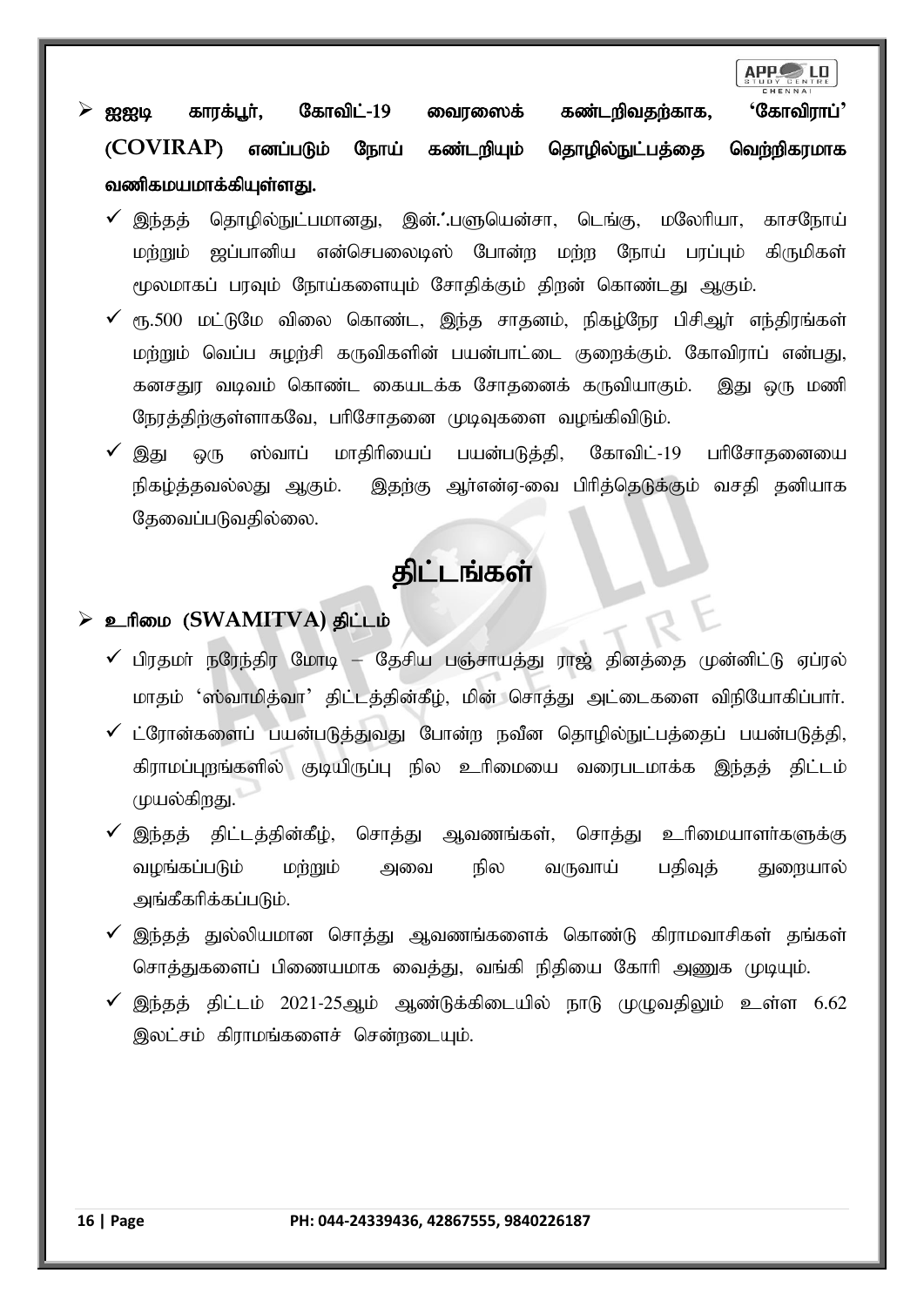

# நீதி மன்றத் தீா்ப்புகள்

- $\triangleright$  ஏப்ரல் 20 அன்று, உச்ச நீதி மன்றம் முதன் முறையாக சட்டப் பிரிவு 224ஏ-ஐ செயல்படுத்தியது.
	- $\checkmark$  அரசியலமைப்புச் சட்டத்தின் இந்த 224 பிரிவின்கீழ், ஒய்வு பெற்ற உயர்நீதி மன்ற நீதிபதிகளை இரண்டு முதல் ஐந்து ஆண்டுகள் வரை தற்காலிக நீதிபதிகளாக நியமித்துக் கொள்ள உயா்நீதி மன்ற தலைமை நீதிபதிகளுக்கு உச்ச நீதி மன்றம் அனுமதி வழங்கியது.
	- $\checkmark$  சட்டப் பிரிவு 224ஏ, அசல் அரசியலமைப்புச் சட்டத்தில் இடம் பிடித்திருந்தது. ஆனால் 1956ல் நீக்கப்பட்டது. இது 1963ல்தான் மீண்டும் அறிமுகப்படுத்தப்பட்டது.
- $\triangleright$  ஏப்ரல் 27, உச்ச நீதி மன்றம் வேதாந்தா நிறுவனத்திற்கு அனுமதி வழங்கியது.
	- $\checkmark$  வேதாந்தா நிறுவனம் தனது ஆக்சிஜன் உற்பத்தி ஆலையை தூத்துக்குடி ஸ்டெர்லைட் செப்பு கரைக்கும் பிரிவில் செயல்பட அனுமதியளித்தது.

# குழுக்கள்

R<sup></sup>

### > Съянш цяющь япониць (National Green Tribunal)

- $\checkmark$  தேசிய பணிக்குழுவானது (The national task force), என்ஏசி-களுக்கு அப்பால், காற்றின் தரம் மோசமாக இருக்கும் இடங்களில், ஏற்கனவே அடையாளம் காணப்பட்ட காற்று மாசுபட்ட இடங்களில், காற்று தர நிலை அமலாக்கத்தைக் கண்காணிக்கும்.
- $\checkmark$  (முன்னுரிமை அடிப்படையில் மாசு குறைப்பு நடவடிக்கைகளை எடுப்பதற்காக, பல்வேறு பிரிவுகளில் காற்றின் தரத்தின் அடிப்படையில், நகரங்கள் அல்லது மாவட்டங்களை சிவப்பு, ஆரஞ்சு, மற்றும் பச்சை போன்று வகைப்படுத்துவதன் மூலம், 'தேசிய காற்று தர அட்லஸை' உருவாக்கலாமா என்றும் இந்தத் தீர்ப்பாயம் தேசிய பணிக்குழுவைக் கேட்டது.
- $\checkmark$  இந்த 124 என்ஏசி-கள், 2014-19ஆம் ஆண்டில் தேசிய சுற்றுப்புற காற்றின் தரத்தைப் பூர்த்தி செய்யாதவை ஆகும்.
- ஒரு அவசரச் சட்டத்தின்மூலமாக, தலைநகர் டெல்லி மற்றும் அதனைச் சுற்றியுள்ள பகுதிகளில் உள்ள மாசுபாட்டைக் கையாள்வதற்கான காற்று தர மேலாண்மை தொடர்பான ஒரு ஆணையத்தை இந்த மையம் முன்மொழிந்துள்ளது.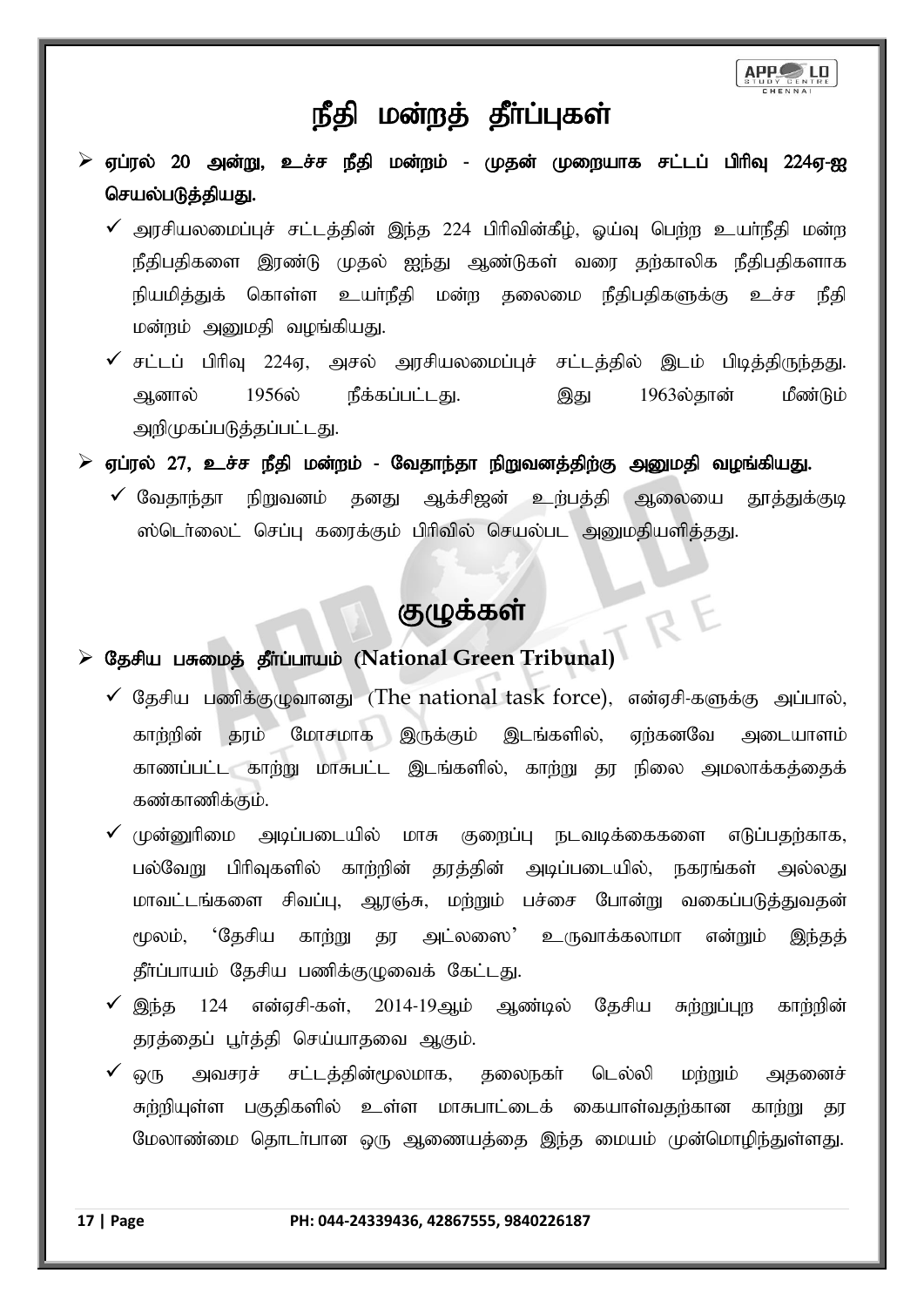

# சர்வதேச செய்திகள்

### <sup>2</sup>கார்னிவேக் - கோவ் (Carnivac – Cov)

- $\checkmark$  புதிய தடுப்பூசிகள், நாய்கள், புனைகள், நரிகள் மற்றும் மிங்குகளில் நச்சுயிரிகளுக்கு எதிராக உயிர் எதிர்ப்புப் பொருட்களை உற்பத்தி செய்கின்றன என்று மாதிரி பரிசோதனைகள் தெரிவிக்கின்றன.
- $\checkmark$  ஏப்ரல் மாதத்தில் தடுப்பூசிகள் பெருமளவு உற்பத்தி செய்யப்படும் என்று எதிர்பார்க்கப்படுகிறது.

### நிம்பஸ் (NIMBUS)

 $\checkmark$  இஸ்ரேல் - சுமார் 1 பில்லியன் டாலர் மதிப்பில் 'நிம்பஸ்' திட்டம் தொடங்கப்படுகிறது என்று இஸ்ரேல் அறிவிக்கது.

### ≽ நீல இயற்கைக் கூட்டணி (Blue Nature Alliance)

 $\checkmark$  'நீல இயற்கைக் கூட்டணி' என்ற ஒரு புதிய உலகளாவிய கூட்டமைப்பு – அடுத்த 5 ஆண்டுகளில் உலக பெருங்கடல்களின் 5 விழுக்காடு அல்லது 18 மில்லியன் சதுர கிமீ பரப்பரளவை மீட்டமைக்க வேண்டும் என்பதற்காக ஏப்ரலில் தொடங்கி வைக்கப்பட்டது.

### ➢ gpjhd; (**Python) – 5** ,];Nuyp FWfpa J}u nraw;iff; Nfhs;

 $\checkmark$  பாதுகாப்பு ஆராய்ச்சி மற்றும் அபிவிருத்தி அமைப்பு (DRDO) - இஸ்ரேலின் குறுகிய தூரம் சென்று தாக்கும் ஆயுதமாகிய பிதான் -5 வின்னில் இருந்து வின்னில் சென்று தாக்கும் ஏவுகனையை, கோவாவில் இருந்து உள்நாட்டிலேயே தயாரிக்கப்பட்ட தேஜாஸ் குறைந்த எடை விமானம் மூலமாக வின்னில் அனுப்பி சோதித்துப் பார்த்தது.

### $\triangleright$  'டியான்காங் (Tiangong) – சீன வின்வெளி நிலையம்

- $\checkmark$  சீனா 'டியான்காங்' என்ற பெயரில் உத்தேசிக்கப்பட்டுள்ள நிலையான விண்வெளி நிலையத்திற்காக, ஆளில்லா தொகுதி ஒன்றை அனுப்பியது.
- $\checkmark$  சீனா கன்னுடைய சொந்த விண்வெளி நிலையக்கை 2022 இறுகிக்குள் அமைக்கு முடிக்க வேண்டும் என்று திட்டமிட்டுள்ளது.
- $\checkmark$  டியான்ஹே (Tianhe), அல்லது 'சொர்க்கத்தின் இணக்கம்' என்ற பெயரிலான தொகுதியானது, சீனாவின் மிகப்பெரிய ராக்கெட் தாங்கியாகிய லாங் மார்ச் 5 பி மூலமாக, ஹெய்னான் என்ற தென் தீவிலுள்ள வெஞ்சாங் விண்வெளி நிலையத்திலிருந்து வின்னில் ஏவப்பட்டது.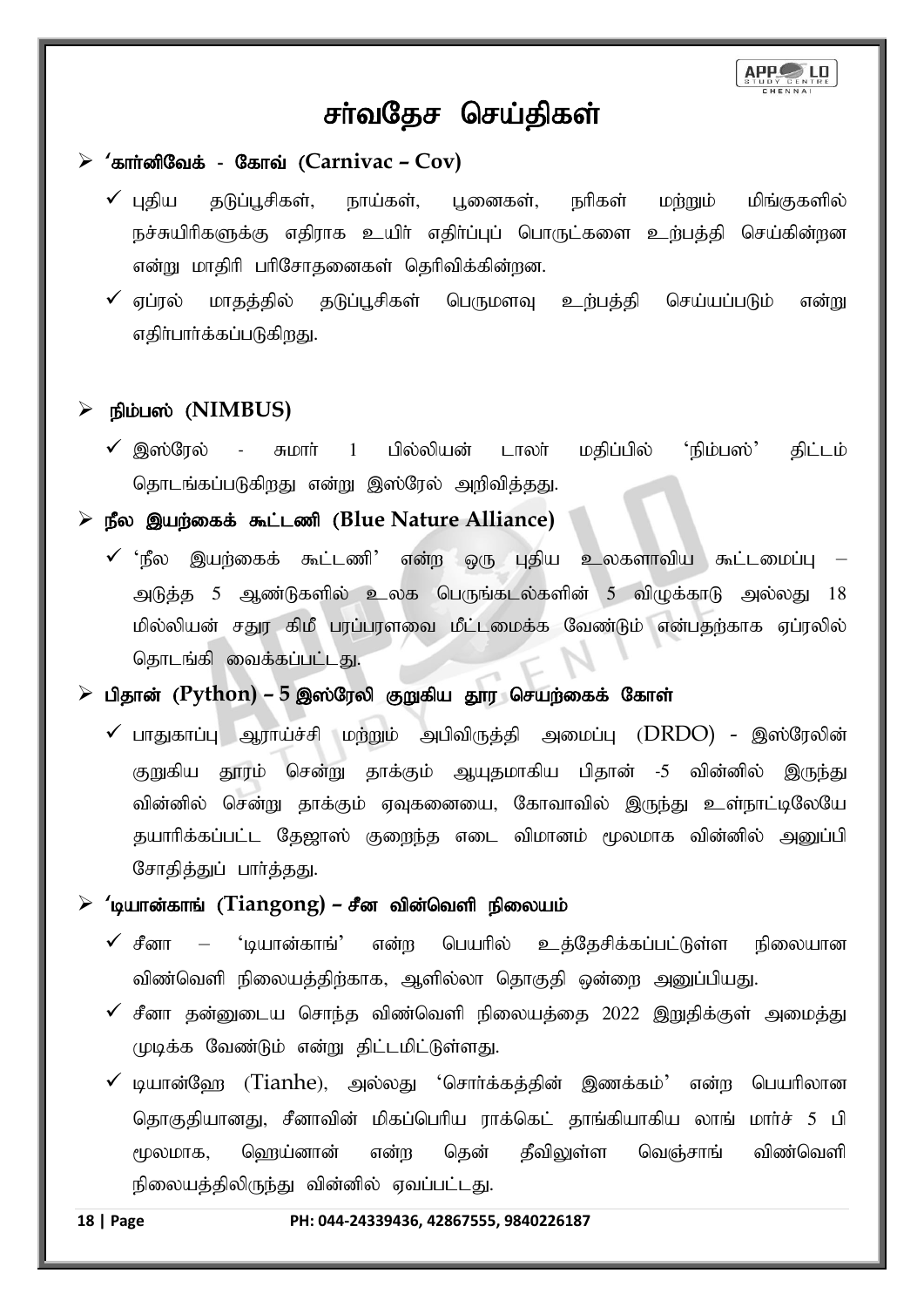

### ➢ ~he;jph ; Mf;nuhN~dh **(Shantir Ogroshena) 2021.**

- $\checkmark$  வங்காளதேசத்தில் நடைபெற்ற பன்னாட்டு இராணுவப் பயிற்சியாகிய 'ஷாந்திர் ஆக்ரொஷேனா' 2021ல் இந்தியா கலந்துகொண்டது.
- $\checkmark$  மையக் கருத்து 'வலுவான அமைதி காக்கும் செயல்பாடுகள்'
- $\checkmark$  நடைமுறைகளை வலுப்படுத்துவதற்காகவும், அண்டை நாடுகளுக்கு இடையே (பூட்டான், இலங்கை, வங்காளதேசம்) செயல்படும் தன்மையை மேம்படுத்துவதற்காகவும்

# இந்தியாவும் இதர நாடுகளும்

### $\triangleright$  நேபாளத்தின் தெராய் பகுதியில் சாலை கட்டமைப்பு

- $\checkmark$  காத்மாண்டுவில் உள்ள இந்திய தூதரகம் நேபாளத்தின் தெராய் பகுதியில் உள்ள சாலை உட்கட்டமைப்பை வலுப்படுத்துவதற்காக, இந்திய அரசு நேபாளத்திற்கு ரூ.800 கோடி நிதி உதவியை வழங்கியுள்ளது என்று தெரிவித்தது.
- $\checkmark$  இந்த சாலைகள் ஹுலகி ராஜ்மார்க் (Hulaki Rajmarg) என்றும் அழைக்கப்படுகின்றன. அவை கிழக்கு – மேற்கு நெடுஞ்சாலையில் அமைந்துள்ள முக்கிய நகரங்களை இந்தியா மற்றும் நேபாளத்தின் எல்லையுடன் இணைக்கின்றன.

### ≻ செஷெல்ஸ் ஆர்ச்சிபெலாகோ (Seychelles archipelago)

- $\checkmark$  பிரதமர் நரேந்திர மோடி மற்றும் செஷெல்ஸ் அதிபர் வேவெல் ராம்கலாவன் -ஏப்ரல் 8 அன்று செஷெல்ஸ் ஆர்ச்சிபெலாகோவில் பல வகையான இந்திய திட்டங்களைக் கூட்டாகத் தொடங்கி வைக்க உள்ளனர்.
- $\checkmark$  இந்த மெய்நிகர் நிகழ்வில், செஷெல்சில் ஒரு புதிய நீதிபதிகளுக்கான நீதி மன்றக் கட்டிடம் திறந்து வைப்புடு, செஷெல்ஸ் கடலோர காவல் படைக்கு விரைவான ரோந்து கப்பலை ஒப்படைத்தல், 1 மெகாவாட் சூரியசக்தி மின் உற்பத்தி நிலையம் மற்றும் 10 உயர் தாக்க சமூக மேம்பாட்டுத் திட்டங்களைப் ஒப்படைத்தல் ஆகிய நிகழ்ச்சிகள் நடைபெறும்.
- $\checkmark$  செஷெல்சின் ரோமெய்ன்வில்தீவில் 1 மெகாவாட் தரையில் அமைக்கப்பட்ட சூரிய மின்சக்தி உற்பத்தி நிலையமானது, செஷெல்சில் இந்தியாவால் மானிய உதவி அடிப்படையில் செயல்படுத்தப்படும் 'சோலாா் பி.வி ஜனநாயகமயமாக்கல் திட்டத்தின்' ஒரு பகுதியாக நிறைவு செய்யப்பட்டது.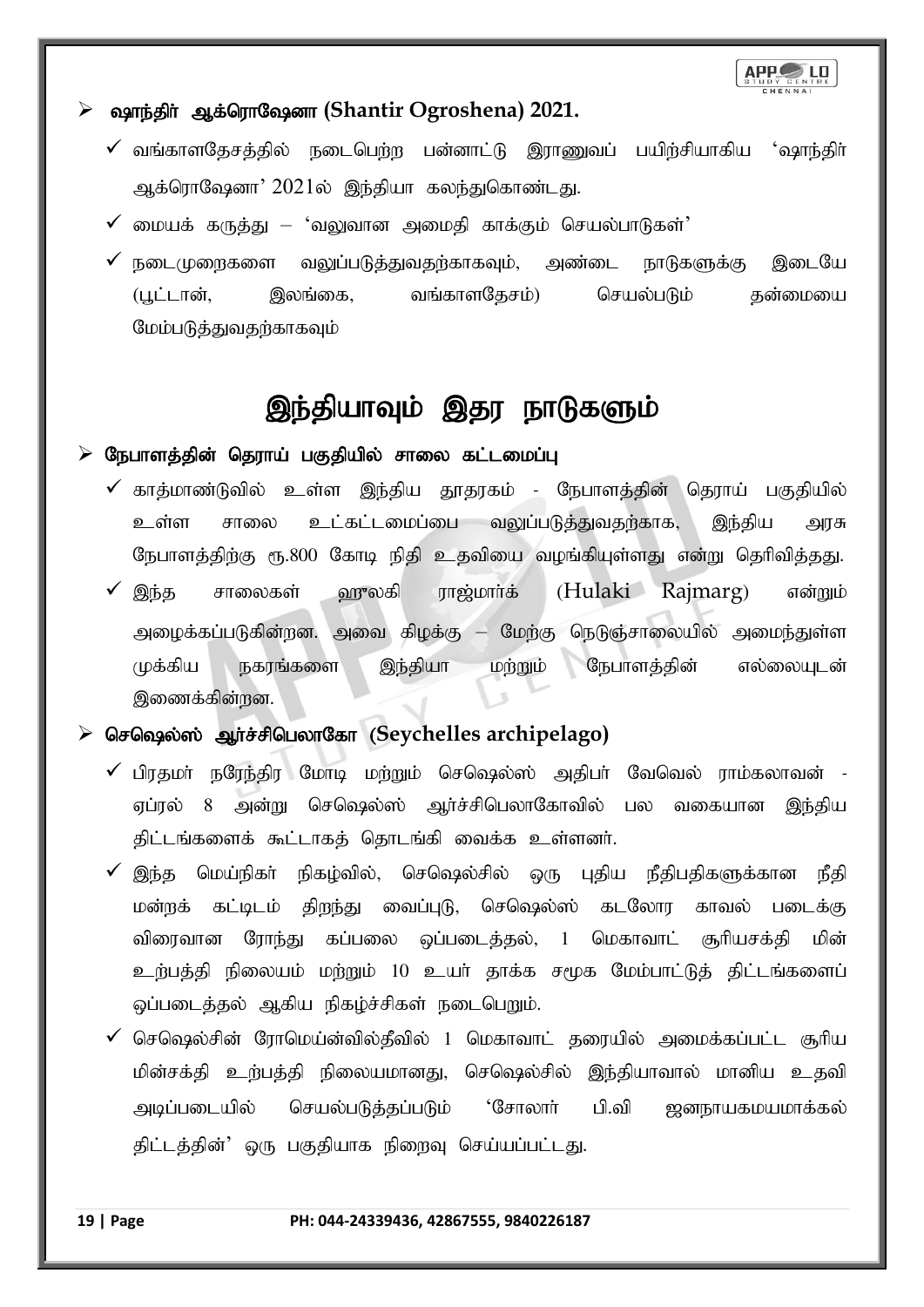# மாநாடுகள் மற்றும் உச்சி மாநாடுகள்

- $\triangleright$  பேசிக் ( $\text{BASIC}$ ) நாடுகளின் அமைச்சர்கள் நிலையிலான கூட்டம்
	- $\checkmark$  இந்தியா பேசிக் நாடுகளின் 30வது அமைச்சர்கள் நிலையிலான கூட்டத்தை ஏப்ரலில் இந்தியா நடத்தியது. மத்திய சுற்றுச் சூழல் அமைச்சர் பிரகாஷ் ஜவடேகா் இந்தக் கூட்டத்திற்குத் தலைமை வகித்தாா்.
	- $\checkmark$  இந்தக் கூட்டத்தின்போது, பேசிக் நாடுகள் பிரேசில், தென் ஆப்பிரிக்கா, இந்தியா மற்றும் சீனா — ஐரோப்பிய ஒன்றியம் தன்னுடைய பச்சை தள்ளலின் டைந பகுதியாக 'கார்பன் எல்லை வரி'யை அறிமுகப்படுத்த முனைவதை கூட்டாக எதிர்த்தன.
	- $\checkmark$  ஐரோப்பிய ஒன்றியமானது, வளர்ந்து வரும் பொருளாதார நாடுகள் பொருட்களை உற்பத்தி செய்யும்போது தூய்மையான (புதை படிவம் அல்லாத எரிபொருள் அடிப்படையிலானது) நடைமுறைகளைப் பின்பற்ற வேண்டும் என்பதற்காக, இருக்குமதிகள் மீது 'கார்பன் எல்லை வரி' (காாபன் எல்லை சரிசெய்தல்)யை விதிக்கத் திட்டமிட்டுள்ளது.

### $\triangleright$  ரெய்சினா பேச்சு வார்த்தை  $2021$

- $\checkmark$  பிரதமா் நரேந்திர மோடி 2021ஆம் ஆண்டுக்கான 'ரெய்சினா பேச்சுவாா்த்தையை' காணொலி காட்சி வாயிலாகத் தொடங்கி வைத்தார்.
- $\checkmark$  கொரோனா வைரஸ் பெருந்தொற்று காரணமாக, முதல் முறையாக முற்றிலும் டிஜிட்டல் வடிவத்தில் 2021, ஏப்ரல் 13 முதல் 16 வரை ஏற்பாடு செய்யப்பட்ட வருடாந்திர பேச்சு வார்த்தையின் ஆறாவது பதிப்பாக ரெய்சினா பேச்சு வார்த்தை 2021 உள்ளது.
- $\checkmark$  2021 மாநாட்டிற்கான மையக் கருத்து, 'வைரல் உலகம்: நோய்க்கிளர்ச்சிகள், வெளியீட்டாளர்கள் மற்றும் கட்டுப்பாட்டுக்கு வெளியே'.
- இந்தியா அமெரிக்க காலநிலை மற்றும் தூய்மையான ளிசக்தி நிகழ்ச்சி நிரல் 2030  $\delta$ <sub>u</sub>LIT amos (India-US climate and clean energy Agenda 2030 **partnership)**
	- $\checkmark$  இந்தியா அமெரிக்க காலநிலை மற்றும் தூய்மையான எரிசக்தி நிகழ்ச்சி நிரல் 2030 கூட்டாண்மை தொடங்கப்படுவதாக பிரதமர் நரேந்திர மோடி அறிவித்தார்.
	- $\checkmark$  2030க்குள் 450 ஜிகாவாட் புதுப்பிக்கத்தக்க எரிசக்தி என்ற இலட்சிய இலக்கை எட்டுவதற்கு இந்தியாவுக்கு உதவுவதில் தூய்மையான எரிசக்தி தொடர்பான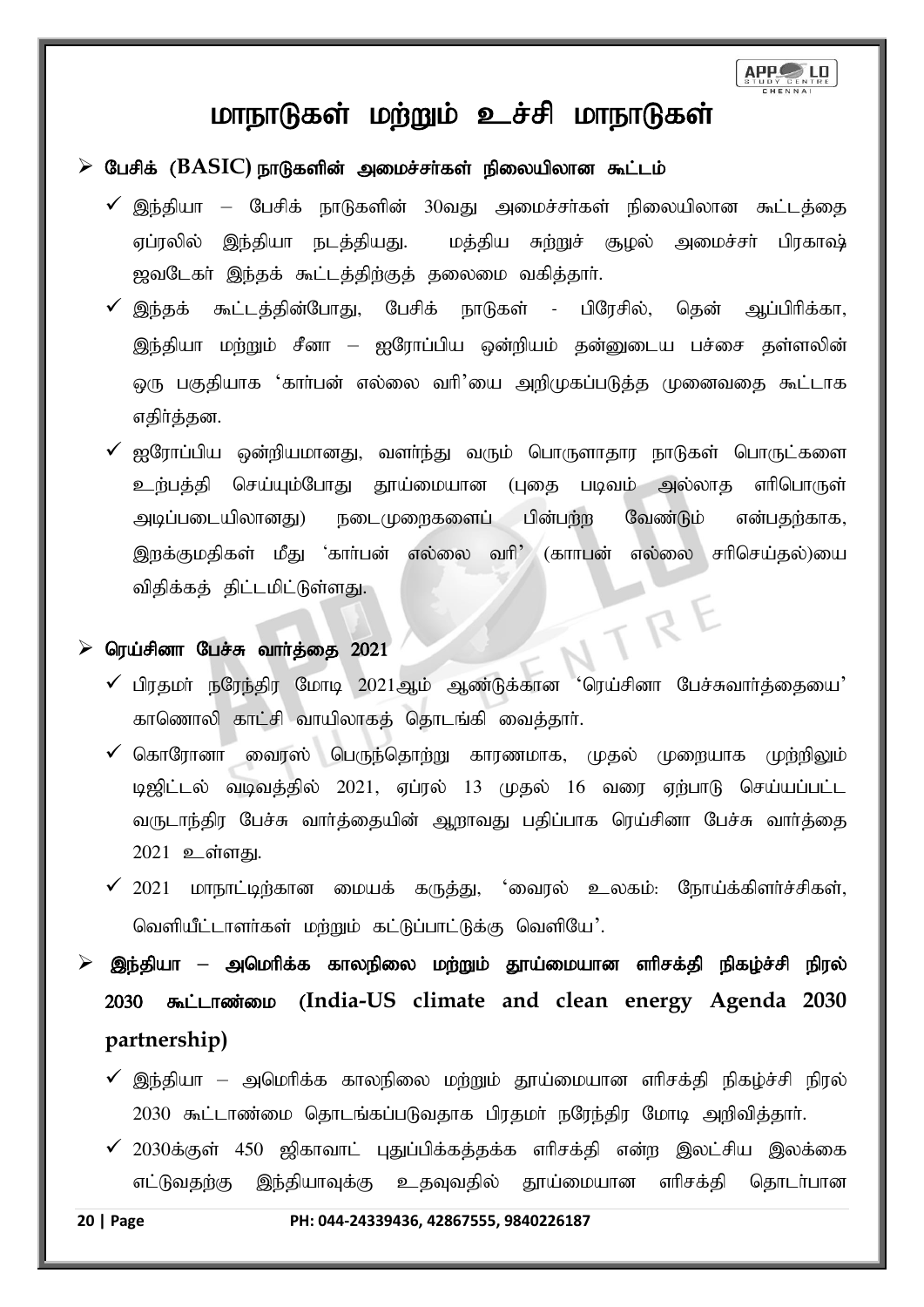

இந்தியா – அமெரிக்க ஒத்துழைப்பு முக்கிய பங்கு வகிக்கும் என்று எதிர்பார்க்கப்படுகிறது.

- $\checkmark$  புதிய உறுதிப்பாட்டின்கீழ், அதிபர் ஜோ பைடன் 2030 ஆம் ஆண்டு வாக்கில் அமெரிக்க பசுமை இல்ல வாய வெளியேற்றக்கை 50-52 விமுக்காடு குறைப்பதாக உறுதியளித்தார்.
- $\checkmark$  உச்சி மாநாட்டின்போது, புத்த மதத் தலைவர் தலாய் லாமா உட்பட சுமார் 101 நோபல் பரிசு பெற்றவர்கள், 'புதைபடிவ எரிபொருள் பரவல் தடை ஒப்பந்தத்தில்' கையெழுத்திடுவதற்கு அழைப்பு விடுத்தனர்.

### பாதுகாப்பு

### புதிய எடை குறைவான குண்டு துளைக்காத ஆடை

- $\checkmark$  13 இலட்சம் வலுவான இராணுவத்தினரைக் கொண்ட இராணுவத்தின் தேவைகளைப் பூர்த்தி செய்வதற்காக 9 கிலோ எடையுள்ள புதிய இலகுரக குண்டு துளைக்காத ஜாக்கெட்டை இந்தியா உருவாக்கியுள்ளது.
- $\checkmark$  இந்த புதிய ஜாக்கெட்டை கான்பூரைச் சேர்ந்த பாதுகாப்பு பொருட்கள் மற்றும் கடைகள் ஆராய்ச்சி மற்றும் மேம்பாட்டு நிறுவனம் உருவாக்கியுள்ளது. இது பாதுகாப்பு ஆராய்ச்சி மற்றும் அபிவிருத்தி அமைப்பின் ஒரு ஆய்வுக்கூடமாகும்.
- $\checkmark$  இந்தியா  $18$  நாடுகளுக்கு குண்டு துளைக்காத ஜாக்கெட்டுகளை ஏற்றுமதி செய்கிரகுட

➢ i`l;Nuhfpuhgpf; rh;Nt (**Hydrographic Survey)**

 $\checkmark$  ஐஎன்எஸ் சர்வேக்ஷக் என்ற ஒரு ஹைட்ரோகிராபிக் சர்வே கப்பல் - மொரீசியஸ் அதிகாரிகளுடன் இணைந்து மொரீசியசில் கூட்டு வைரட்ரோகிராப் சர்வேக்களை நடத்த உள்ளது.

#### ➢ fQ;rh; (**Khanjar)**

 $\checkmark$  இந்தியாவும் கிர்கிஸ்தானும் - கஞ்சர் என்று அழைக்கப்படும் கூட்டு சிறப்பு படையின் இராணுவ பயிற்சியின் 8வது பதிப்பை ஏப்ரல் 16 அன்று தொடங்கின.

# பொருளாதாரம்

### $\triangleright$  மார்ச் மாதத்தில் சரக்கு மற்றும் சேவை வரி வசூல் 1.23 இலட்சம் கோடி

 $\checkmark$  ஜுலை 2017ல் ஜிஎஸ்டி அறிமுகம் செய்யப்பட்டதில் இருந்து, மார்ச் 2021ல் மிக அதிக அளவாக ரூ.1.23 கோடி ரூபாய்க்கு மேல் ஜிஎஸ்டி வருவாய் ஈட்டப்பட்டுள்ளது என்று நிதி அமைச்சகம் அறிவித்தது.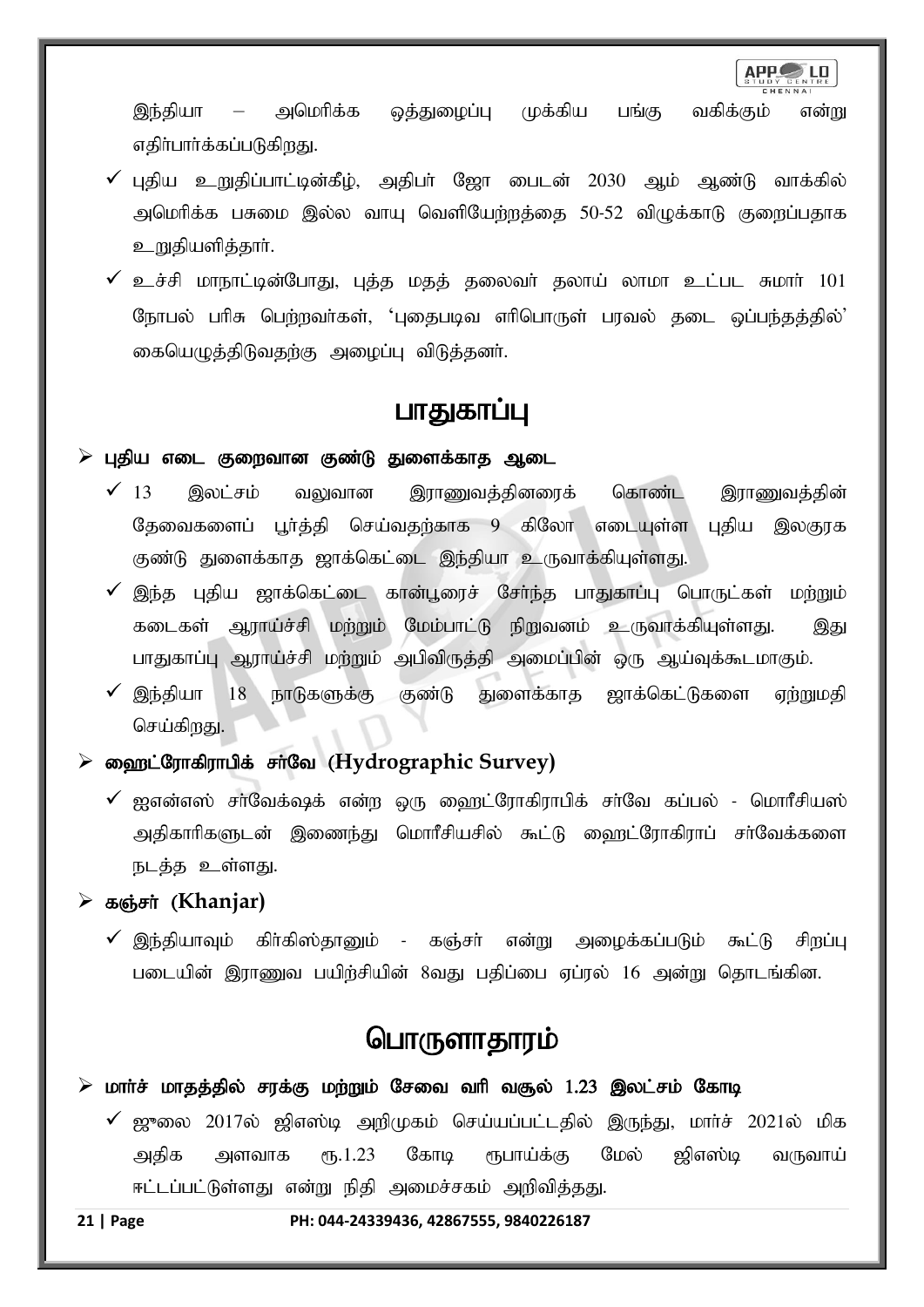- இந்த மாதத்தில் மத்திய ஜிஎஸ்டிரு.22,973 கோடியாகவும், மாநில ஜிஎஸ்டி ரூ.29,329 கோடி ஆகவும், ஐஜிஎஸ்டி ரூ.62,842 கோடியாகவும், வரி ரூ.8,757 கோடியாகவும் இருந்தது.
- $\checkmark$  இந்த வருவாய்க்கு முக்கிய பங்களிக்கும் மகாராஷ்டிரா 14 விழுக்காடு வளர்ச்சியை பதிவு செய்துள்ளது. அதே சமயம் குஜராத், கா்நாடகா, தமிழ்நாடு, ஹரியானா மற்றும் டெல்லி ஆகிய மாநிலங்கள் முறையே 20 விழுக்காடு, 11 விமுக்காடு, 23 விழுக்காடு, 17 விழுக்காடு மற்றும் 20 விழுக்காடு உயர்வைக் கண்டன.
- $\triangleright$  சா்வதேச நாணய நிதியம் வளா்ச்சி மதிப்பீடு
	- $\checkmark$  சர்வதேச நாணய நிதியம் (International Monetary Fund) இந்தியாவுக்கான 2021-22ஆம் ஆண்டு வளர்ச்சி மதிப்பீடுகளை, அதனுடைய ஜனவரி மதிப்பீடாகிய  $11.5$  விழுக்காட்டிலிருந்து  $12.5$  விழுக்காடாக அதிகரித்துள்ளது. இதன்மூலம், உலக அளவில் மிக வேகமாக வளர்ந்து வரும் பொருளாதார நாடுகளில் ஒன்றாக இந்தியா ஆகியுள்ளது.
- $\triangleright$  பண வீக்கத்தைக் கட்டுப்படுத்துவதற்காக இந்திய ரிசா்வ் வங்கியின் முறைகள்
	- $\checkmark$  இந்திய ரிசா்வ் வங்கி ஏப்ரல் 7 அன்று அரசு பத்திரங்கள் கையகப்படுத்தும் திட்டத்தை  $(G-SAP 1.0)$  அறிவித்தது.
	- $\checkmark$  இந்தத் திட்டத்தின்கீழ், முதலாவது காலாண்டில் ரூ.1 இலட்சம் கோடி மதிப்பிலான பத்திரங்களை வாங்குவதற்கு இந்திய ரிசா்வ் வங்கி உறுதியளித்துள்ளது.
	- $\checkmark$  ரூ.25,000 கோடிக்கான முதலாவது கொள்முதல் ஏப்ரல் 15, 2021 அன்று மேற்கொள்ளப்படும்.
	- $\checkmark$  வளர்ச்சியை ஆதரிப்பதற்காக வட்டி விகிதங்களை கட்டுக்குள் வைத்திருக்க இந்த முன் மாதிரியில்லாத நடவடிக்கை எடுக்கப்பட்டுள்ளது.
	- $\checkmark$  நீண்ட கால ரெப்போ $/$  ரிவா்ஸ் ரெப்போ ஏலம், அந்நிய செலாவணி செயல்பாடுகள், செயல்பாட்டு திருப்பம் மற்றும் சந்தை சாா்ந்த பிற திறந்த சந்தை நடவடிக்கைகள் போன்ற இதர திட்டங்களுடன் அரசு பத்திரங்களைக் கையகப்படுத்தும் திட்டமும் செயல்படுத்தப்படும் என்று இந்திய ரிசர்வ் வங்கி தெளிவுபடுத்தியுள்ளது.
- $\triangleright$  துணிகர முதலீடு அமேசான்
	- $\checkmark$  அமேசான் நாட்டின் தொடக்கநிலை நிறுவனங்களை டிஜிட்டல் மயமாக்குவதற்காக 250 மில்லியன் டாலா் முதலீட்டு நிதியத்தை இந்தியாவில் அமைத்துள்ளது.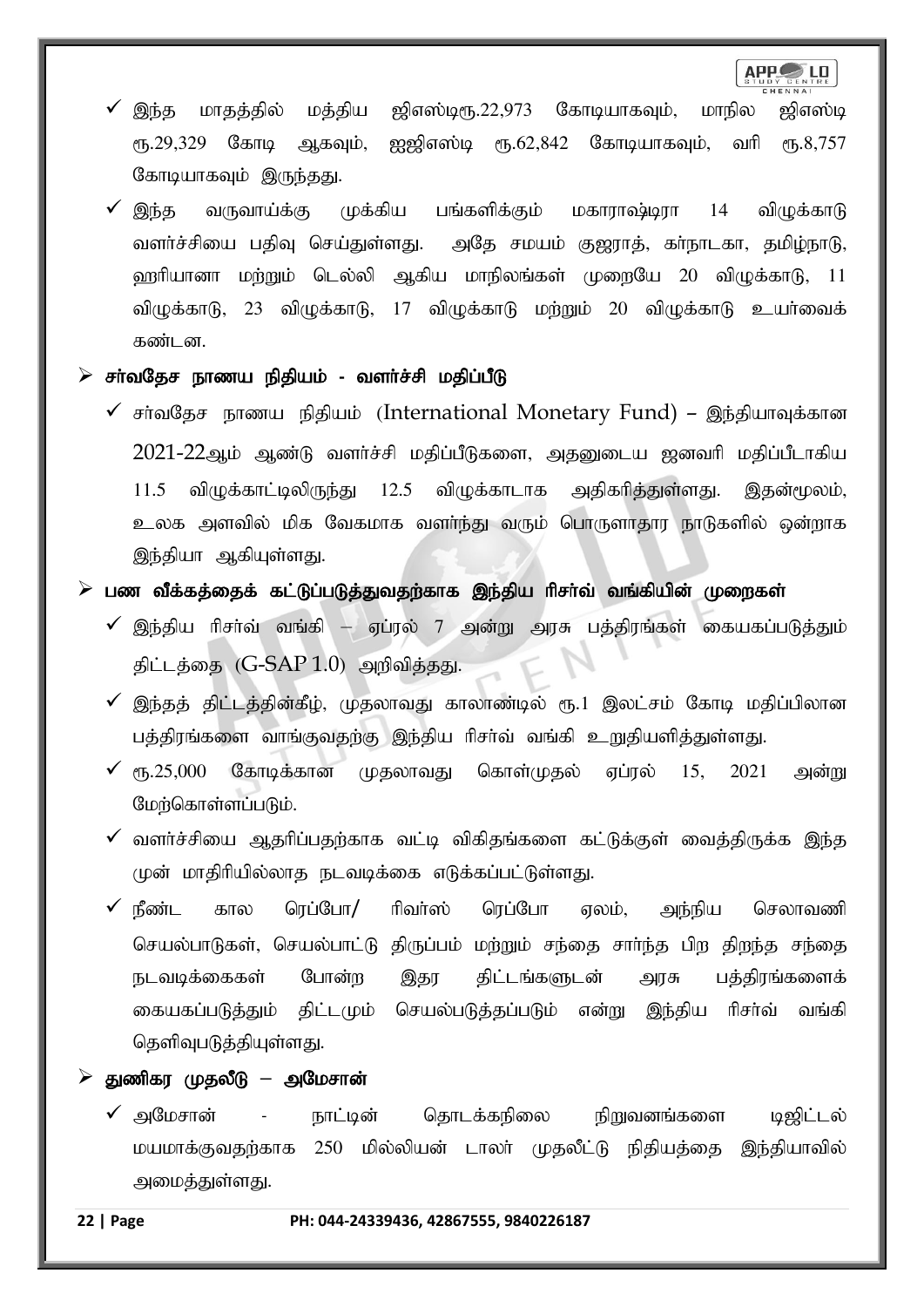RE

- இந்த சில்லறை வணிகப் பெருநிறுவனம் இந்தியாவில் 2020 மற்றும் 2025க்கு இடைப்பட்ட காலத்தில்1 மில்லியன் கூடுதல் வேலைவாய்ப்புகளை உருவாக்குவதோடு அல்லாமல், 10 பில்லியன் டாலா் மதிப்புள்ள மின்வணிக ஏற்றுமதியை நோக்கமாகக் கொண்டுள்ளது.
- $\checkmark$  இது 3 பில்லியன் டாலா் மதிப்புள்ள உள்ளுா் பொருட்களை அதன் வெளிநாட்டு சந்தைகளுக்கு, பெரும்பாலும் அமெரிக்காவிற்கு ஏற்றுமதி செய்துள்ளது.
- $\triangleright$  ரஷ்யா அடுத்த நான்கு ஆண்டுகளில் மூன்று ராக்கெட்டுகளை சந்திரனுக்கு அனுப்பத் திட்டமிட்டுள்ளது.
	- $\checkmark$  லூனாா் -A என்பது லூனா 25 திட்டத்தின் உத்தேச சுற்றுப்பாதையாக இருந்தது.
	- $\checkmark$  இது மண்ணின் மாகிரிகளை சேகரிப்பகர்காக எந்கிர கை மர்மும் குணையிடும் வன்பொருள் உள்ளிட்ட 30 கிலோ அறிவியல் கருவிகளை கொண்டு செல்லும்.
	- $\checkmark$  இது, இன்றுவரை எந்த விண்கலமும் எட்டாத, சந்திரனின் தென் துருவத்தைச் சுற்றியுள்ள வெளிப்புறத்தை ஆய்வு செய்யும்.
	- $\checkmark$  இந்தத் திட்டத்திற்கு ரோஸ்கோஸ்மாஸ் நிதியுதவி அளிக்கிறது.

### ≻ SaaS நிறுவனம் சார்ஜ்பீ (SaaS firm Chargebee)

- $\checkmark$  இந்திய தொடக்கநிலை நிறுவனம் யூனிகார்ன்ஸ் 2021.
- $\checkmark$  சார்ஜ்பீ-யின் வாடிக்கையாளர்கள் பெரும்பாலும் அமெரிக்காவைச் (50 விமுக்காடு) சேர்ந்தவர்களாகவும் மற்றும் ஐரோப்பாவைச் (40 விழுக்காடு) சேர்ந்தவர்களாகவும் இருப்பர்.

 $\triangleright$  கல்வி தொழில்நுட்ப முன்னணி நிறுவனமாகிய பைஜுஸ் ( $\text{B}$ y $\text{j}u\text{'s})$  – விரைவில் 16.5 பில்லியன் டாலா் மகிப்பீட்டில் இந்கியாவில் மிகவும் மகிப்பு மிக்க இணைய தொடக்க நிலை நிறுவனமாக ஆக உள்ளது.

- $\checkmark$  இது 16 பில்லியன் டாலா் மதிப்புள்ள சாப்ட்-வங்கி மற்றும் அலிபாபா அதரவுடைய பேடிஎம்-ஐ முந்த உள்ளது.
- $\checkmark$  பைஜுஸ் நிறுவனம், யுபிஎஸ் குழுமத்திலிருந்து மற்றொரு  $150 200$  மில்லியன் டாலரைத் திரட்டுவதற்கு பேச்சுவார்த்தைகளின் மேம்பட்ட கட்டத்தில் உள்ளது. இதன்மூலம் அதன் மதிப்பீடு சுமார் 16.5 பில்லியன் டாலராக இருக்கும்.
- $\checkmark$  தற்போது, பைஜுவின் மதிப்பீடு பல்வேறு புதிய மற்றும் ஏற்கனவே உள்ள முதலீட்டாளர்களிடமிருந்து 15 பில்லியன் டாலருக்கும் அதிகமாக உள்ளது.
- $\checkmark$  கடந்த ஆண்டு பைஜு, 1 பில்லியன் டாலா் மூலதனத்தைத் திரட்டியது.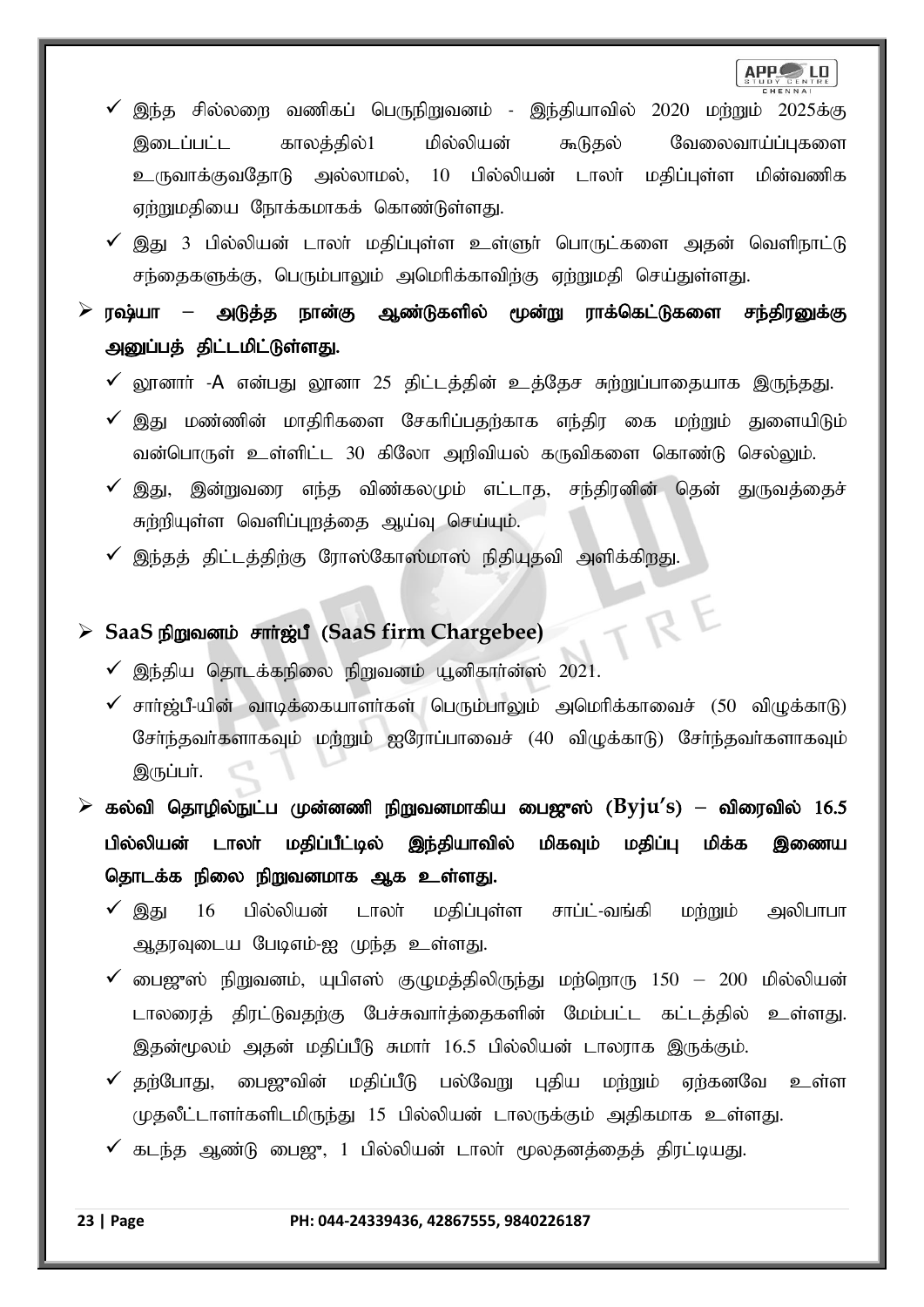

### தர வரிசைப்பட்டியல்கள்

- $\triangleright$  உலகப் பொருளாதார மன்றத்தின் உலகளாவிய பாலின இடைவெளி அறிக்கை 2021
	- $\checkmark$  இந்தியா உலகப் பொருளாதார மன்றத்தின் உலகளாவிய பாலின இடைவெளி அறிக்கை 2021இல் 156 நாடுகளில், 28 இடங்கள் சரிந்து 140வது இடக்கைப் பிடித்தது.
	- $\checkmark$  உலகளாவிய பாலின இடைவெளி குறியீடு 2020ல், 153 நாடுகளில் இந்தியா  $112$ வது இடத்தில் இருந்தது.

# நியமனங்கள்

### $\triangleright$  **ட.** :பே (TAFE)- சிஎம்டி – மல்லிகா ஸ்ரீனிவாசன்

- $\checkmark$  அவர்  $PSEB$  ன் தலைவராக,  $PSEB$  சங்கிலி ட $\dot{o}$ .பே- சிஎம்டி ஆக நியமிக்கப்பட்டார்.
- $\triangleright$  வெங்கட ரமனா, உச்ச நீதி மன்றத்தின் 48வது புதிய தலைமை நீதிபதியானார்.
	- $\checkmark$  குடியரசுத் தலைவா் ராம் நாத் கோவிந்த் உச்ச நீதி மன்றத்தின் மூத்த நீதியரசராகிய நீதியரசா் நுத்தலப்பட்டி வெங்கட ரமனா-வை இந்திய உச்ச நீதிமன்றத்தின் அடுத்த தலைமை நீதிபதியாக நியமித்தாா்.
- $\triangleright$  எண்ணெய் மற்றும் இயற்கை ளிவாயு கழகத்தின்  $\mathrm{ONGC}$  () புதிய தலைவா் மற்றும் மேலாண்மை இயக்குநா்
	- $\checkmark$  சுபாஷ் குமார் எண்ணெய் மற்றும் இயற்கை எரிவாயு கழகத்தின் தலைவர் மற்றும் மேலாண்மை இயக்குநராக இருந்த ஷஷி ஷங்கா் ஏப்ரலில் ஓய்வு பெற்றதைத் தொடர்ந்து, அந்தப் பதவியை கூடுதல் பொறுப்பில் ஏற்றுக் கொண்டார்.

### $\triangleright$  தருண் பஜாஜ்

 $\checkmark$  அரசு – தருண் பஜாஜ் அவர்களை புதிய வருவாய் செயலாளராக அறிவித்தது.

 $\triangleright$  முன்னாள் தலைமைச் செயலாளர் கிரிஜா வைத்தியநாதன்

- $\checkmark$  சென்னையில் உள்ள தேசிய பசுமைத் தீர்ப்பாயத்தின் தென் மண்டல வல்லுநா் குழு உறுப்பினராக நியமனம் செய்யப்பட்டார்.
- ➢ R~py; re;jpuh **–**Gjpa jiyikj; Njh;jy ; Mizah;
	- $\checkmark$  சுஷில் சந்திரா புதிய தலைமைத் தேர்தல் ஆணையராக நியமனம் செய்யப்பட்டார்.
- ≽ இந்திய வழக்கறிஞர் மன்றம் (Bar Council of India)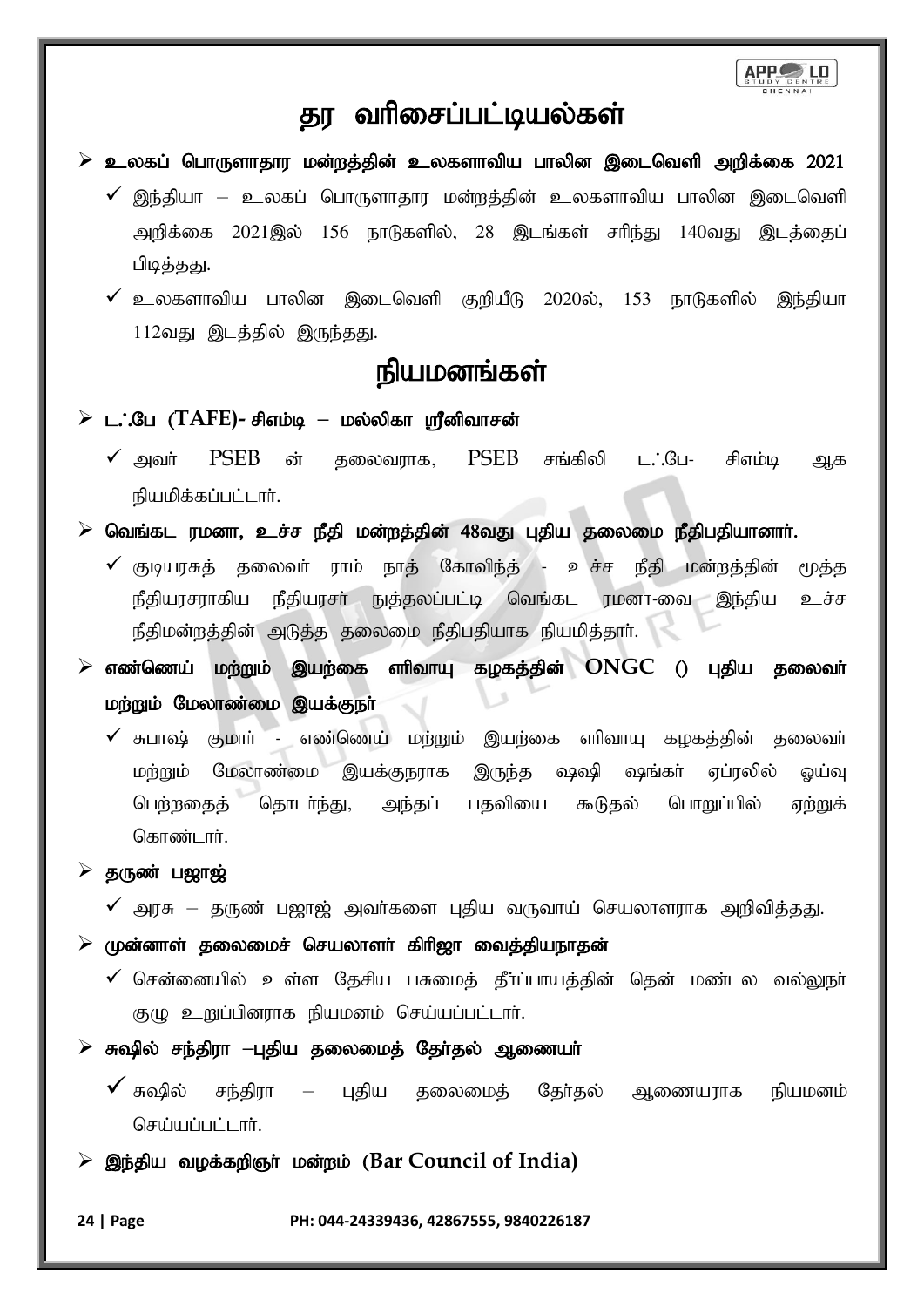

- $\checkmark$  திரு.எஸ். பிரபாகரன் இந்திய வழக்கறிஞர் மன்றத்தின் துணைத் தலைவராக தேர்வு செய்யப்பட்டார்.
- $\triangleright$  தமிழ்நாடு டாக்டர். அம்பேத்கார் சட்டப் பல்கலைக் கழகம் துணை வேந்தர்
	- $\checkmark$  தமிழ்நாடு ஆளுநா் பன்வாரிலால் புரோகித் என்.எஸ். சந்தோஷ் குமாா் அவர்களை தமிழ்நாடு டாக்டர் அம்பேத்கார் சட்டப் பல்கலைக் கழகத்தின் துணை வேந்தராக நியமனம் செய்தார்.

# விருதுகள்

### ➢ **AICTE** yPyhtjp tpUJfs;> 2020 **–** GJ nly;ypapy ;

- $\checkmark$  மத்திய கல்வி அமைச்சா் ரமேஷ் பொக்ாியால் நிஷா்ங்க் சமீபத்தில் புது டெல்லியில் 2020ஆம் அண்டுக்கான ஏஐசிடிஇ லீலாவதி விருதுகளை வழங்கினார்.
- $\checkmark$  12ஆம் நூற்றாண்டில் இரண்டாம் பாஸ்கரா என்ற கணிதவியல் வல்லுநரால் எழுதப்பட்ட 'லீலாவதி' என்ற புத்தகத்தை அடிப்படையாகக் கொண்டு இந்தப் பரிசுக்கு பெயரிடப்பட்டது.

TR

- $\checkmark$  லீலாவதி, இரண்டாம் பாஸ்கராவின் மகள் ஆவார்.
- $\checkmark$  வெற்றியாளர்களின் பெயர்கள்:
- $\checkmark$  'மகளிர் தொழில்முனைவோர்' என்ற துணை மையக் கருத்தின் அடிப்படையில், தமிழ்நாட்டைச் சேர்ந்த, சோனா காலேஜ் ஆப் டெக்னாலஜியைச் சேர்ந்த சோனா மகளிர் தொழில்முனைவோர் மற்றும் பயிற்சி நிலையம் விருதை வென்றது.
- $\checkmark$  தமிழ்நாட்டைச் சேர்ந்த இன்னொரு கல்லூரி, செயின்ட் ஜோசப் காலேஜ் ஆப் எஞ்சினியரிங்கில் இருந்து பரித்ரானா 'சுய பாதுகாப்பு' என்ற துணை மையக் கருத்துக்காக வென்றது.

### $\triangleright$  லாரன்ஸ் கஸ்மேன்

- $\checkmark$  கணினி அறிவியல் பேராசிரியர் எமரிட்டஸ், ஆல். பிரட் வி. அஹோஹாஸ், 2020 கம்ப்யூட்டிங் மெஷினரி கூட்டமைப்பு ஏ.எம். டூரிங் விருதினை வென்றார். இந்த விருது கம்ப்யூட்டிங்குக்கான நோபல் பரிசு என்று அதிகாரபூர்வமற்ற வகையில் அழைக்கப்படுகிறது.
- $\triangleright$  93வது அகாடமி விருதுகள் (ஆஸ்கா் விருதுகள்) அறிவிக்கப்பட்டன
	- $\checkmark$  93வது அகாடமி விருதுகள் வழங்கும் விழா (ஆஸ்கா் விருது என்றும்கூட அழைக்கப்படுகிறது), ஏப்ரல் 25, 2021 அன்று லாஸ் ஏஞ்செல்சில் நடைபெற்றது.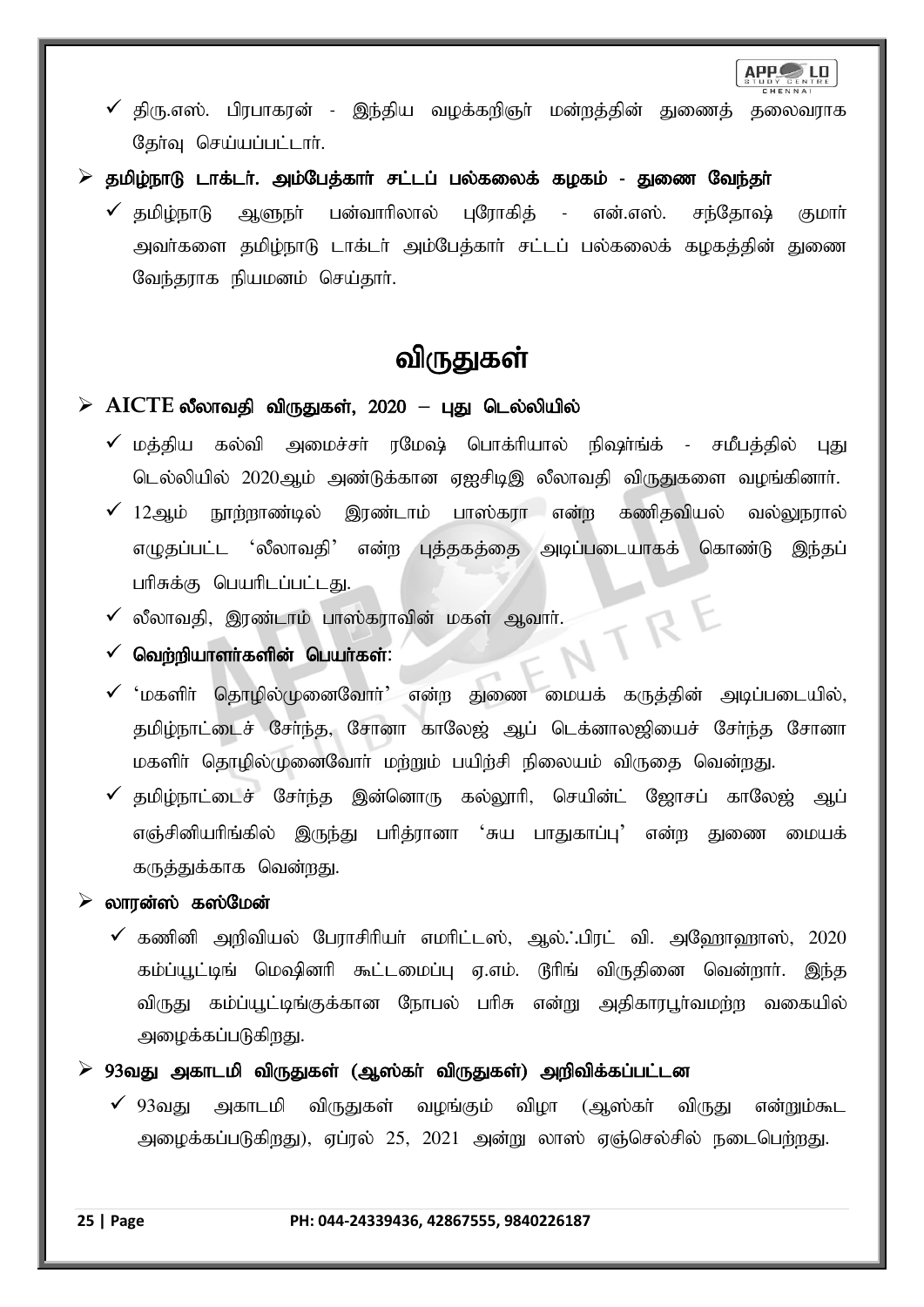APP LD

- $\checkmark$  'நாடோடி நிலம்' (Nomadland) என்ற அமெரிக்க நாடகம் அதிகபட்சமாக மூன்று விருதுகளை வென்றது.
- $\checkmark$  இந்த நிகழ்ச்சியின்போது நடைபெற்ற 'நினைவுகூறலின்'போது, இந்திய திரைப் பிரபலங்கள் இர். பான் கான் மற்றும் பானு அத்தையா ஆகியோர் கௌரவிக்கப்பட்டனர்.
- $\checkmark$  வெற்றி பெற்றவர்களின் பட்டியல்:
- 1. சிறந்த திரைப்படம்: நொமாட் லேண்ட்
- 2. சிறந்த இயக்குநா்: க்ளோயி ஜாவோ, நொமாட் லேண்ட்
- 3. சிறந்த நடிகை: பிரான்செஸ் மெக் டார்மண்ட், நொமாட் லேண்ட்
- $4.$  சிறந்த நடிகர்: ஆந்தணி ஹாப்கின்ஸ், தி . பாதர்

# முக்கிய ஆளுமைகள்

### ➢ rr;rh [h/g;hp (**SachaJafri)**

- $\checkmark$  இந்திய வம்சாவளியைக் கொண்ட துபாயைச் சேர்ந்த பிரிட்டிஷ் கலைஞரான சச்சா ஜா. ப்ரி – தனது ஓவியத்தின் 70 துண்டுகளுக்காக கிடைத்த 62 மில்லியன் டாலா்களை, துபாய் கோ்ஸ், யுனெஸ்கோ, யூனிசெப் மா்றும் குளோபல் கி. ப்ட் அறக்கட்டளைகளுக்கு நன்கொடையாக வழங்கியுள்ளாா்.
- $\checkmark$  கேன்வாசில் வரையப்பட்ட உலகின் மிகப்பெரிய ஒவியம் மற்றும் வாமும் கலைஞரால் வரையப்பட்ட இரண்டாவது மிகவும் விலையுயர்ந்த ஒவியமாகிய 'வாழும் மனிதநேயம்' () வரைவதற்கு ஜா.:ப்ரி ஏழு மாதங்களாக ஒரு நாளைக்கு இருபது மணி நேரம் செலவிட்டார்.
- இந்த ஓவியம் துபாயில் உள்ள 'அப்தவுன்' என்ற அருங்காட்சியகத்தில் வைக்கப்படும். அங்கு அவர் வறிய நிலையில் உள்ள குழந்தைகளை பறக்க வைப்பதற்கு திட்டமிட்டுள்ளார்.

# அறிவியல், தொழில்நுட்பம் மற்றும் சுற்றுச் சூழல்

### $\triangleright$  இந்தியாவில் ஸ்புட்னிக் வி தடுப்பூசி

 $\checkmark$  இந்தியாவில், டாக்டர் ரெட்டியின் ஆய்வகங்கள் இந்தத் தடுப்பூசிக்கான இணைப்பு ஆய்வுகளை மேற்கொண்டு வருகின்றன.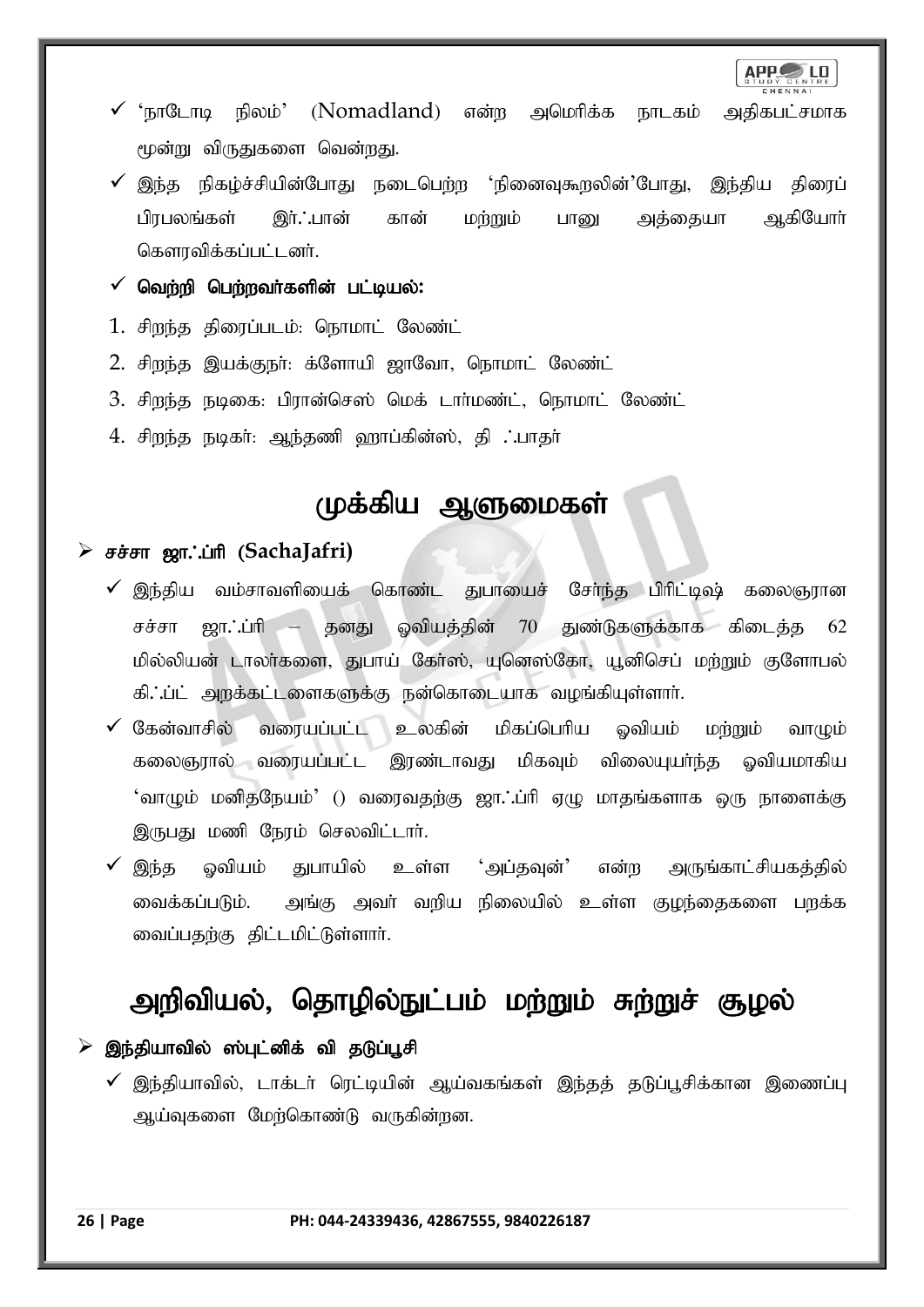- $\checkmark$  டாக்டர் ரெட்டியின் ஆய்வகங்கள் இந்தியாவில் தடுப்பூசி செலுத்திக்கொள்வோரின் மருத்துவ பரிசோதனை நடத்துவதற்காக ரஷ்ய நேரடி முதலீட்டு நிதியத்துடன்  $(RDIF)$  கூட்டு சேர்ந்துள்ளது.
- $\checkmark$  ஸ்புட்னிக் வி தடுப்பூசியானது, ஆர்டிஐஎப் மற்றும் கமலேயா தோற்றுநோயியல் மற்றும் நுண்ணுயிரியல் ஆராய்ச்சி நிறுவனம் ஆகியவற்றால் இணைந்து தயாரிக்கப்பட்டது.
- $\checkmark$  ஸ்புட்னிக் வி தடுப்பூசியானது அடினோவைரஸ் குடும்பத்தைச் சேர்ந்த  $\operatorname{Ad}26$ மர்றும் Ad5 ஆகிய இரண்டு வெவ்வேறு வைரஸ்களால் ஆனது.
- $\triangleright$  ஜீனோபோட்ஸ் (Xenobots)
	- $\checkmark$  ட. ப்ட்ஸ் பல்கலைக் கழகத்தைச் சேர்ந்த விஞ்ஞானிகள் தவளைகளின் ஸ்டெம் செல்களைப் பயன்படுத்தி சமீபத்தில், உலகின் முதல் 'வாழ்க்கை' மற்றும் 'சுயசிகிச்சை' ரோபோக்களை 'ஜெனோபோட்ஸ்' என்ற பெயரில் உருவாக்கியுள்ளனர்.
	- $\checkmark$  ஜீனோபாட்களின் நினைவகத்தைத் தக்க வைத்துக் கொள்ளும் திறனுக்கு  $\mathrm{EosFP}$ என்ற புரதம் உதவுகிறது.
- $\triangleright$  விண்வெளிக்கு அனுப்பப்படுவதற்காகத் தேர்வு செய்யப்பட்டுள்ள நான்கு வீரர்கள் -ரஷ்யாவில் தங்கள் ககன்யான் பயிற்சியை வெற்றிகரமாக முடித்து பெங்களுருக்கு வந்துள்ளனர்.
- ➢ Mh;l;nlkp]; ehrh (**Artemis-NASA)**
	- $\checkmark$  தேசிய வானூர்தி மற்றும் விண்வெளி நிர்வாகம் (The National Aeronautics and Space Administration - NASA) - அதன் 'ஆர்ட்டெமிஸ்' திட்டத்தின்கீழ் வண்ணத்தில் முதல் நபரையும் முதல் பெண்ணையும் சந்திரனில் தரையிறக்கத் திட்டமிட்டுள்ளது.
	- $\checkmark$  நாசாவின் கூற்றுப்படி, சந்திரனுக்குத் திரும்பும் விண்வெளி வீரா்களுக்கு இந்த அர்ட்டெமிஸ் திட்டம் ஒரு நிரூபிக்கும் களமாக செயல்படும். பின்னர் அவர்கள் செவ்வாய் கிரகத்திற்கு அனுப்பப்படுவார்கள்.
	- இந்தத் திட்டம் ஆர்ட்டெமிஸ் l. ll மற்றும் lll என்ற மூன்று பகுதிகளாக செயல்படுத்தப்படும்.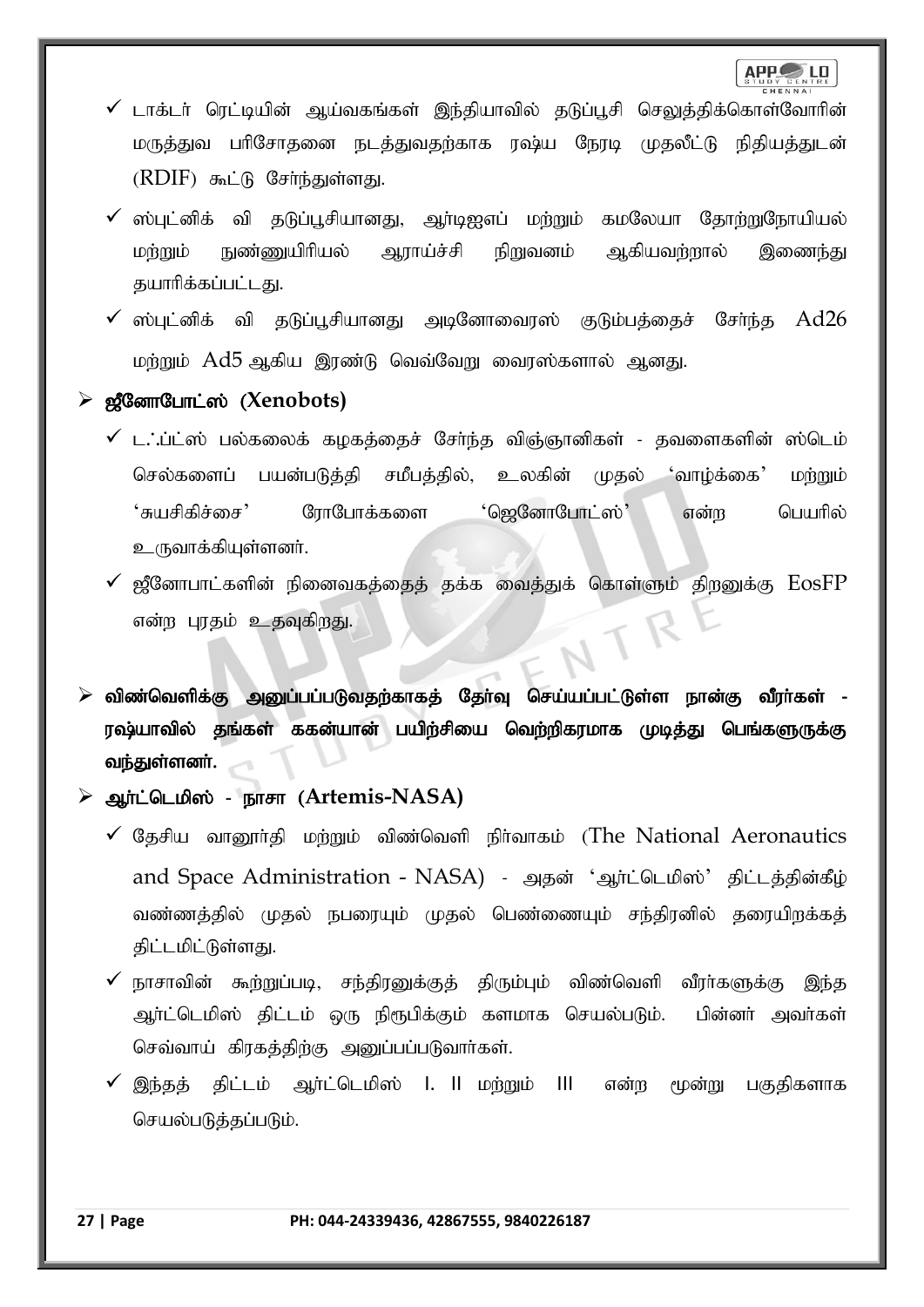- $\checkmark$  (மகல் பகுதி 2021ஆம் ஆண்டில் விண்வெளி ஏவுதல் அமைப்பு மற்றும் ஓரியன் விண்கலத்தைச் சோதிப்பதற்காக ஒரு குழு இல்லாத விமானமாக ஏவப்பட உள்ளது.
- $\checkmark$  இரண்டாவது பகுதி 2023 ஆம் ஆண்டில் முதல் குழு விமான சோதனையாகத் தொடங்கப்படும்.
- $\checkmark$  கடைசிப் பகுதியானது விண்வெளி வீரர்களை 2024க்குள் சந்திரனின் தென் துருவத்தில் தரையிறக்கும்.

### $\triangleright$  இருள் சைரன்கள் (Dark Sirens)

 $\checkmark$  இருள் சைரன்கள் எனப்படுபவை நியூட்ரான் நட்சத்திரங்கள் அல்லது கருந்துளைகளை அடித்து நொறுக்குவதால் வெளிப்படும் உயர் ஆற்றல் ஈர்ப்பு அலைகள் ஆகும்.

### **Example 1** Fugenuity செவ்வாய் கிரக ஹெலிகாப்டர் (Ingenuity mars helicopter)

 $\checkmark$  ஏப்ரல் 19 அன்று, Ingenuity ஹெலிகாப்டர் - வரலாற்றில் மற்றொரு கிரகத்தில் பறக்கும் முதல் விமானமாக வெற்றிகரமாக மாறியுள்ளது.

### **≻ குாபோ தாவரம் (ROBO Plant)**

- $\checkmark$  சிங்கப்பூரைச் சேர்ந்த விஞ்ஞானிகள் 'ரோபோ தாவரம்' என்ற ஒரு தொழில்நுட்பத்தைப் பயன்படுத்தி தாவரங்களுடன் உரையாடுவதற்கு ஒரு தொழில்நுட்பத்தை உருவாக்கியுள்ளனர்.
- $\checkmark$  ஸ்மார்ட் போன் செயலிகளைப் பயன்படுத்தி தாவரங்களைக் கட்டுப்படுத்த இந்தத் தொழில்நுட்பம் உதவி செய்கிறது.
- $\checkmark$  வருங்காலங்களில், இந்தத் தொழில்நுட்பத்தைப் பயன்படுத்தி விவசாயிகள் தாவரங்களில் உள்ள நோய்களைக் கண்டுபிடிக்க முடியும்.
- $\checkmark$  தாவரங்களை மின்முனைகளுடன் (electrodes) இணைத்து விஞ்ஞானிகள் இந்தத் தொழில்நுட்பத்தை உருவாக்கியுள்ளனர்.
- $\checkmark$  இந்த மின்முனைகள் பச்சைத் தாவரங்கள் வெளிப்படுத்தும் பலவீனமான மின் துடிப்புகளைக் கண்காணிக்கும் திறன் கொண்டவை ஆகும்.
- ஒரு பொறியமைப்பைக் கொண்டு, இரையைப் பிடிக்கும் வீனஸ் பிளைடிராப்  $(Venus$   $Flytrap$  என்ற ஒரு மாமிச தாவரத்தில் விஞ்ஞானிகள் இந்தத் தொழில்நுட்பத்தைப் பயன்படுத்தினாாகள்.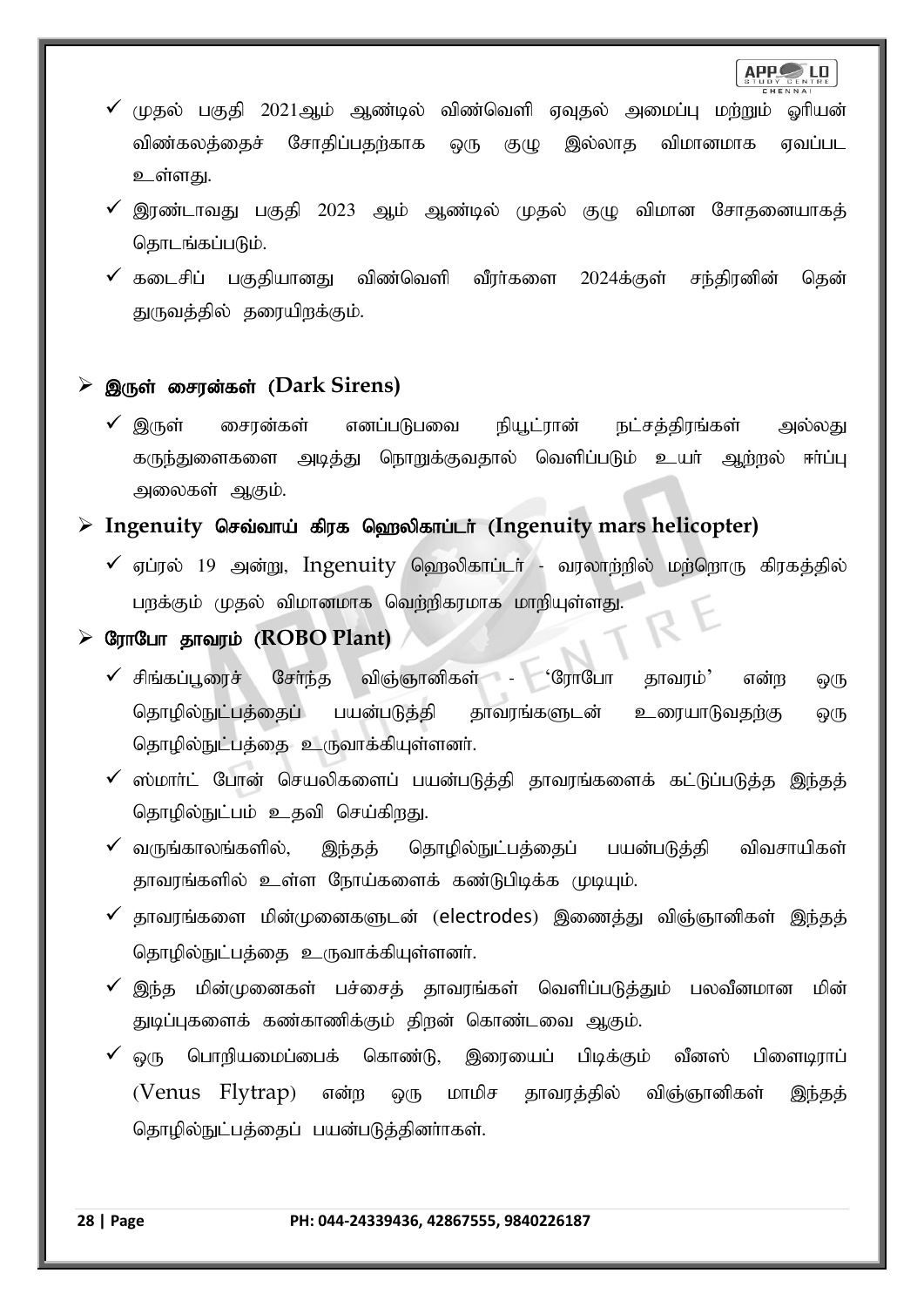**APP** LD

- $\checkmark$  ஐயூசிஎன் அமைப்பு இந்தத் தாவரத்தை 'பாதிக்கப்படக் கூடிய நிலையில் உள்ளது' என்ற இடத்தில் வைத்துள்ளது.
- ஆரியபட்டா ஆராய்ச்சி நிறுவனத்தின் விஞ்ஞானிகள் காமா கதிர்களை வெளியேற்றும் ஒரு புதிய விண்மீனைக் கண்டபிடித்துள்ளனர்.
- $\triangleright$  ரஷ்யா அடுத்த நான்கு ஆண்டுகளில் சந்தினுக்கு மூன்று விண்கலங்களை அனுப்ப திட்டமிட்டுள்ளது.
	- $\checkmark$  லூனா 25 மிஷனின் முன்மொழியப்பட்ட சுற்றுப் பாதையாக சந்திரன்-ஏ இருந்தது.
	- $\checkmark$  இது மண்ணின் மாதிரிகளைச் சேகரிப்பதற்காக ரோபோ கை மற்றும் துளையிடும் வன்பொருள் உள்ளிட்ட 30 கிலோ அறிவியல் கருவிகளை கொண்டு செல்லும். இது, இதுவரை எந்த விண்கலமும் சென்றிராத, சந்திரனின் தென் துருவத்தைச் சுற்றியுள்ள வெளிப்புறத்தை ஆய்வு செய்யும்.
	- $\checkmark$  இந்தத் திட்டத்திற்கு ரோஸ்கொஸ்மாஸ் நிதியுதவி செய்கிறது.

### ➢ khf;rp (**MOXIE)**

- $\checkmark$  மாக்சி என்பது செவ்வாய் ஆக்சிஜன் இன் சிட்டு வள பயன்பாட்டு பரிசோதனை ஆகும்.
- $\checkmark$  மாக்சி அதனுடைய முதல் ஓட்டத்தில் ஐந்து கிராம் ஆக்சிஜனை உற்பத்தி செய்தது.
- $\checkmark$  மாக்சி ஒரு மணி நேரத்தில் பத்து கிராம் ஆக்சிஜனை உருவாக்கும் திறன் கொண்டது.
- $\checkmark$  இதை மாசசூசெட்ஸ் தொழில்நுட்ப நிறுவனம் (Massachusetts Institute of Technology) வடிவமைத்துள்ளது.
- $\checkmark$  எம்ஐடி இல் உள்ள விஞ்ஞானிகளின் கூற்றுப்படி, மாக்சி இன் ஒரு டன் பதிப்பானது, 25 டன் ஆக்சிஜனை உற்பத்தி செய்யும் திறன் கொண்டது.

# விளையாட்டு

### $\triangleright$  டோக்கியோ விளையாட்டுகளுக்கான இந்திய துப்பாக்கி சுடும் குழு

- $\checkmark$  டோக்கியோ விளையாட்டுப் போட்டிகளுக்கான இந்திய துப்பாக்கி சுடும் அணியில் இருப்புப் பட்டியலில் தமிழக துப்பாக்கி சுடும் வீராங்கனைகளாகிய காயத்ரி மற்றும் பி ஸ்ரீநிவேதா ஆகியோர் இடம் பெற்றுள்ளனர்.
- $\checkmark$  பெண்கள் 10 மீ ஏர் பிஸ்டல் பிரிவில் ஸ்ரீநிவேதாவும், பெண்கள் 50 மீ ரைபிள் 3ஆம் நிலை போட்டியின் ஒரு பகுதியாக காயத்ரியும் இடம் பெறுவார்கள்.
- $\checkmark$  ஒலிம்பிக்கிற்குத் தேர்ந்தெடுக்கப்பட்ட இறுதி அணியில் இடம்பெற்றுள்ளவர்கள் -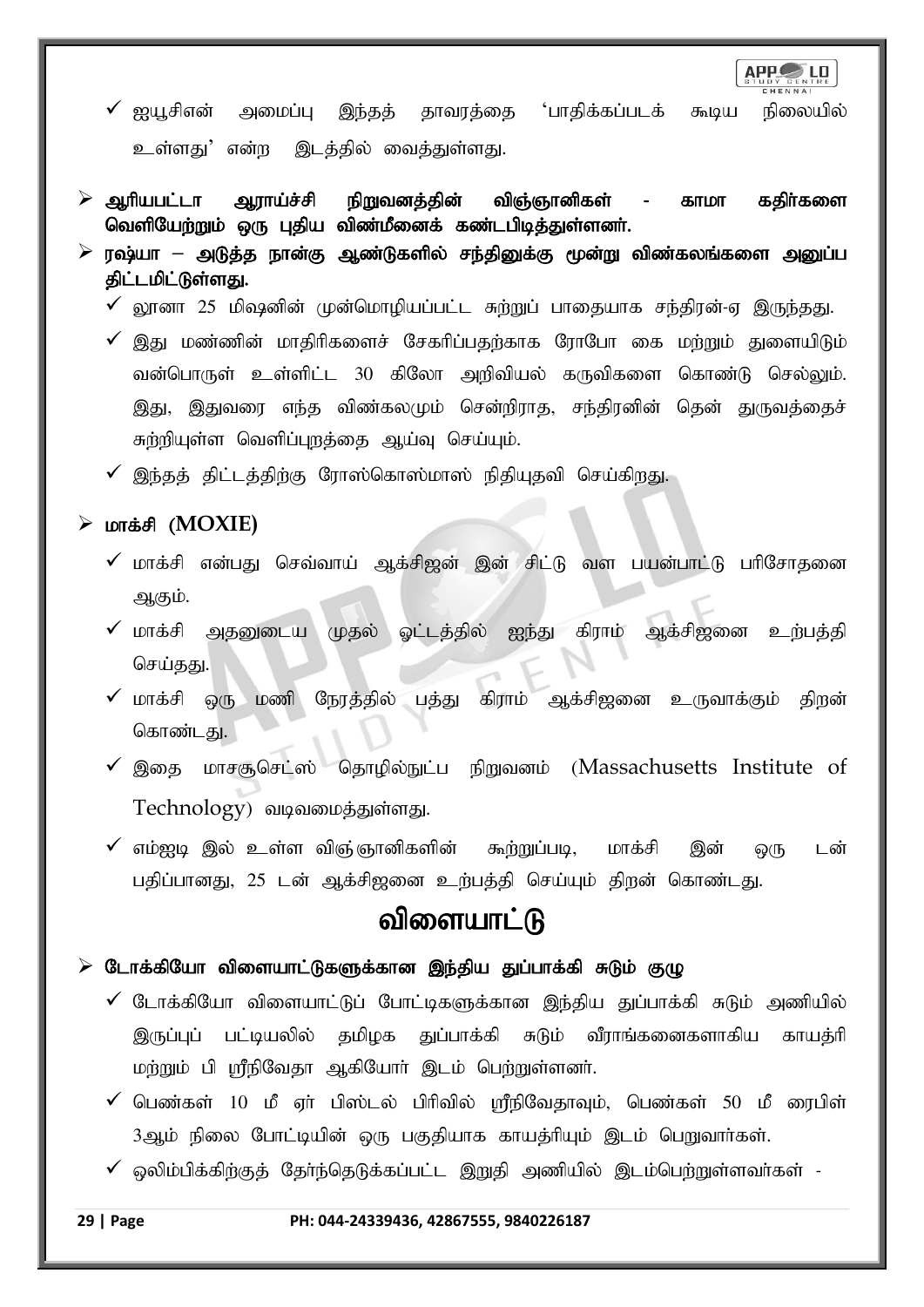| ➤<br>ஆடவா்                                                                              |
|-----------------------------------------------------------------------------------------|
| $\checkmark$ 10 மீ ஏர் ரைபிள் - திவ்யான்ஷ் சிங் பன்வார், தீபக் குமார்                   |
| $\checkmark$ 50 மீ ரைபிள் 3 நிலை — சஞ்சீ ராஜ்புத், ஐஷ்வரியா பிரதாப் சிங் தோமா           |
| $\checkmark$ 10 மீ ஏா் பிஸ்டல் - சௌரப் சௌத்ரி, அபிஷேக் வொ்மா, ஸ்கீா் - அங்காத்விா்      |
| சிங், பாஜ்வா, மைராஜ் அஹமத் கான்                                                         |
| மகளிர்<br>➤                                                                             |
| $\checkmark$ 10 மீ ஏர் ரைபிள் - அபூர்வி சந்தேலா, இளவேனில் வளரிவன்                       |
| $\checkmark$ 50 மீ ரைபிள் 3 நிலை — அஞ்சும் மௌட்கில், தெஜஸ்வினி சாவந்த்                  |
| $\checkmark$ 10 மீ ஏர் பிஸ்டல் - மானு பேக்கர், யஷஸ்வினி சிங் தேஸ்வால்                   |
| $\checkmark$ 25 மீ ஸ்போர்ட்ஸ் பிஸ்டல் - ராஹி சர்னோபட், மானு பேக்கர்                     |
| $\triangleright$ கலப்பு இரட்டையா்                                                       |
| $\checkmark$ 10 மீ ஏா் ரைபிள் - திவ்யான்ஷ் சிங் பன்வாா், இளவேனில் வளாிவன். தீபக்        |
| குமார், அஞ்சும் - மௌட்கில்                                                              |
| $\checkmark$ 10 மீ ஏா் பிஸ்டல் குழு — சௌரப்சௌதாாி, மானு பேக்கா், அபிஷேக் வா்மா,         |
| யஷஸ்வினி சிங் தேஸ்வால்.                                                                 |
| RE<br>நேத்ராகுமணன்<br>➤                                                                 |
| $\checkmark$ ஒலிம்பிக்கிற்குத் தகுதி பெற்ற முதல் இந்திய பெண் மாலுமி                     |
| ✔ நான்கு இந்திய மாலுமிகள்                                                               |
| நேத்ரா குமணன் (லேசா் ரேடியல் வகுப்பு)<br>$\checkmark$                                   |
| $\checkmark$ விஷ்ணு சரவணன் (லேசர் ஸ்டாண்டர்டு)                                          |
| $\checkmark$ கே.சி கணபதி மற்றும் வருண் தக்கார் ஆகிய இரட்டையர்கள்                        |
| $\checkmark$ ஆடவா் 49er வகுப்பு — டோக்கியோ விளையாட்டுகளுக்குத் தகுதி பெற்றனா்           |
| அன்ஷு மாலிக் மற்றும் சோனம் மாலிக்<br>➤                                                  |
| $\checkmark$ இந்தியாவின் இளம் மல்யுத்த வீரா்கள் அன்ஷு மாலிக் மற்றும் சோணம் மாலிக்       |
| - ஏப்ரலில் கஜகஸ்தானின் அல்மாட்டியில் நடைபெற்ற ஆசிய<br>ஆகியோா்                           |
| விளையாட்டுப் போட்டிகளில் சிறப்பாக விளையாடி தகுதி பெற்றதைத் தொடர்ந்து                    |
| டோக்கியோ ஒலிம்பிக் போட்டிகளுக்குத் தகுதி பெற்றனர்.                                      |
| $\triangleright$ சாிதா மா் - ஆசிய மல்யுத்த சாம்பியன்ஷிப் போட்டிகளில் தொடா்ச்சியாக இரண்ட |
| தங்கப் பதக்கங்களை வென்ற முதல் இந்திய பெண் என்ற பெருமையைப் பெற்றாா்.                     |
| $\triangleright$ தீபக் புனியா மற்றும் சஞ்சீட் - ஏப்ரலில் அல்மட்டியில் நடைபெற்ற ஆசிய     |

சாம்பியன்ஷிப் போட்டிகளில் வெள்ளி மற்றும் வெண்கலப் பதக்கங்களை வென்றனர்.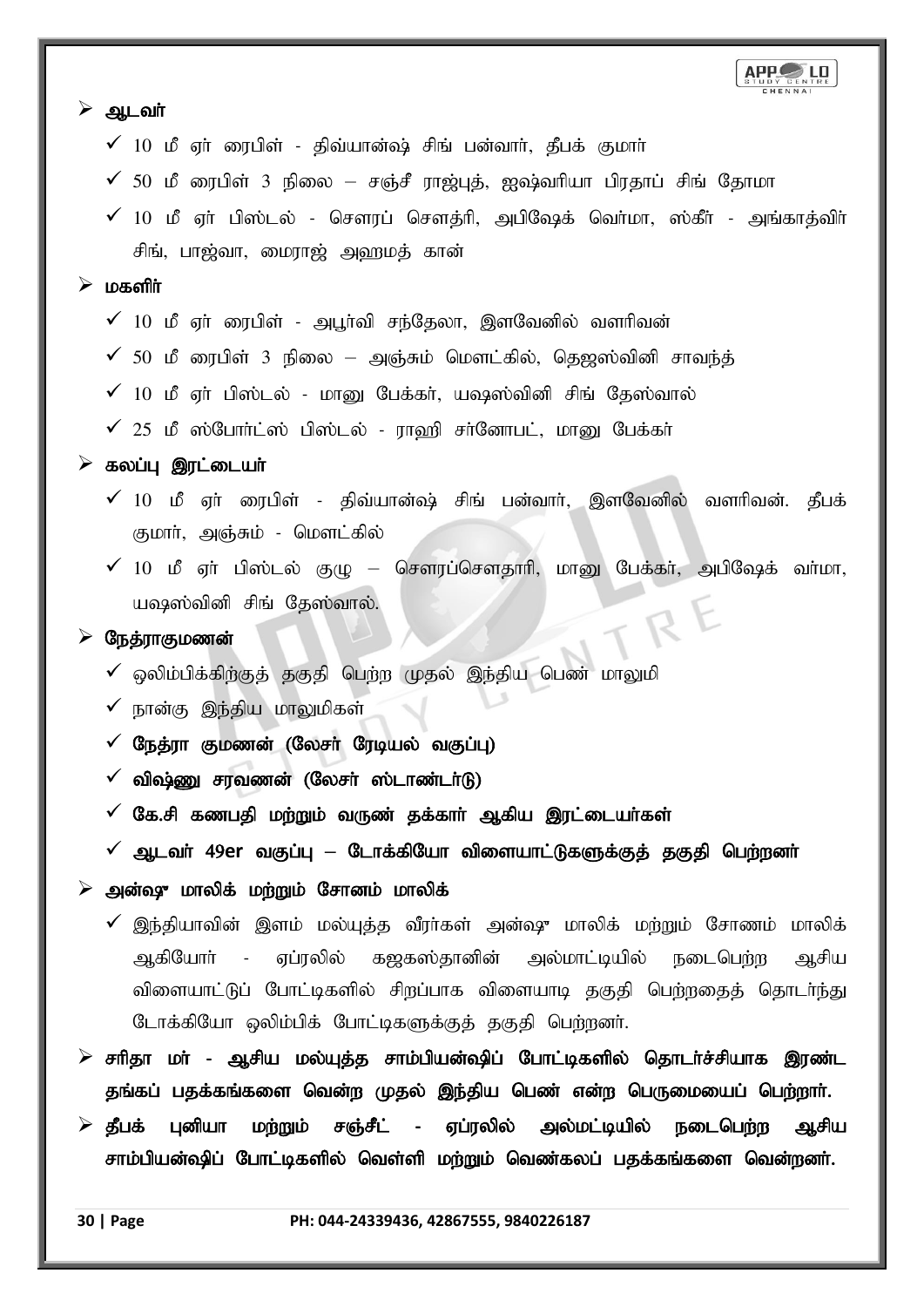

தமிழ்நாட்டின் அா்ஜுன் கல்யாண் - இந்தியாவின் 68வது கிராண்ட் மாஸ்டராக ஆனார்.

- $\checkmark$  சொ்பியாவில் நடைபெற்று வரும் ஜி.எம். ரவுண்ட் ராபின் 'ருஜ்னா ஜோரா -3' போட்டியின் 5வது சுற்றில் இந்த 18 வயது நபர் 2500 என்ற ELO எல்லையைத் காண்டினார்.
- $\triangleright$  பிரியங்கா மோஹிததி
	- $\checkmark$  மேற்கு மகாராஷ்டிராவில் உள்ள சதாராவைச் சேர்ந்த இவர் மவுண்ட் அன்னபூர்ணா என்ற உலகின் 10வது மிக உயரமான மலை உச்சியை அடைந்தார்.
	- $\checkmark$  உலகிலேயே 10வது மிக உயரமான சிகரம், இந்த சிகரத்தை அடைந்த முதல் இந்திய பெண் மலையேற்ற வீரர் என்ற பெருமையைப் பெற்றார்.
	- $\checkmark$  நேபாளத்தில் அமைந்துள்ள இமயமலையில் உள்ள அன்னபூர்ணா சிகரம் 8,000 மீட்டருக்கு மேல் உள்ள ஒரு சிகரத்தை உள்ளடக்கியுள்ளது. இது ஏறுவதற்கு கடினமான மலைகளில் ஒன்றாகக் கருதப்படுகிறது. TRE

# இரங்கல் செய்திகள்

### வி. ஆனைமுத்து (பெரியாா் அறிஞா் - 96 வயது)

- $\checkmark$  ஆனைமுக்கு ஈ.வெ.ரா. பெரியார் குறிக்க அகிகாரபர்வ அராய்ச்சியாளர் அவார். இவர் சமூக நீதிக்காக குரல் கொடுத்தவரும் ஆவார்.
- $\checkmark$  இவரது தொடர் புத்தகங்களான 'பெரியார் ஈ.வெ. ரா. சிந்தனைகள், சமூக நலம் மற்றும் சமூக நீதி போன்ற பல்வேறு தலைப்புகளில் பல்வேறு சந்தர்ப்பங்களில் பெரியாரின் பேச்சுகளைக் கொண்டுள்ளது, இது பெரியார் பற்றி ஆராய்ச்சி செய்ய நினைக்கும் எவருக்கும் ஒரு மிக முக்கிய கருவூலமாக விளங்குகிறது.
- $\checkmark$  இவர் மார்க்சிய பெரியாரிய பொதுவுடைமை கட்சியைத் தோற்றுவித்தார். ஆனைமுத்து தன்னுடைய 'சிந்தனையாளன்' என்ற பத்திரிகை மூலமாக சமூக சீர்திருத்தங்கள் பற்றிய பெரியாரின் கருத்துக்களைப் பரப்பினார்.
- $\triangleright$  ராணி எலிசபெத்தின் கணவர், இளவரசர் பிலிப் 99 வயதில் காலமானார் என்று பக்கிங்காம் அரண்மனை அறிவித்தது.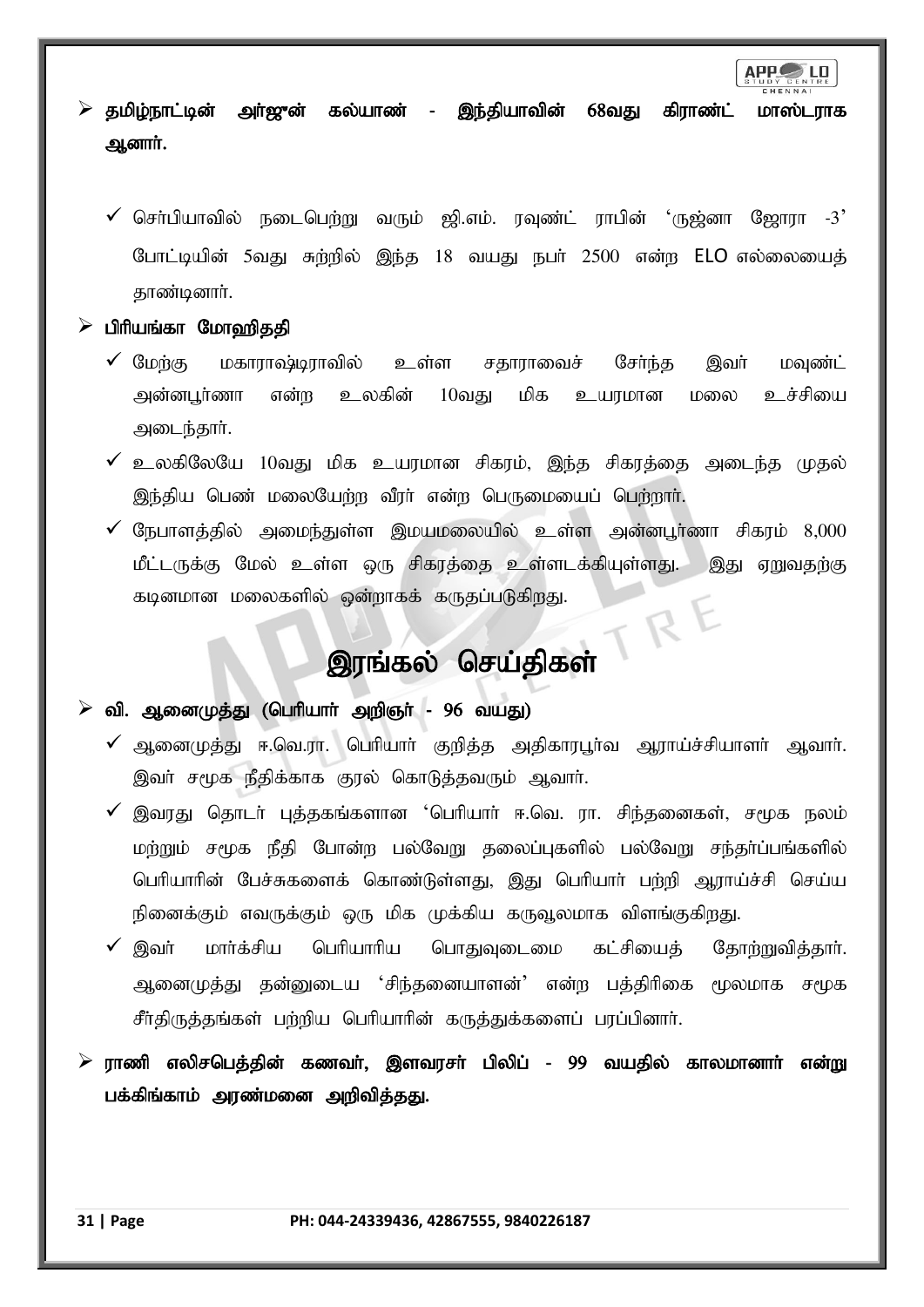

- $\triangleright$  புகழ்பெற்ற தமிழ் நடிகர் விவேக் ஏப்ரல் 17 அன்று மாரடைப்பு காரணமாக மருத்துவமனையில் அனுமதிக்கப்பட்டு சென்னையில் காலமானார்.
	- $\checkmark$  அவருக்கு 2009ஆம் ஆண்டு பக்மாரீ விருது வழங்கப்பட்டது.
	- $\checkmark$  அவர் தன்னுடைய நகைச்சுவையை, பழம்பெரும் 'கலைவானர்' என்.எஸ். கிருஷ்ணனைப் போலவே நிகழ்த்தி சமூக செய்திகளை தன்னுடைய நகைச்சுவையின் வாயிலாக வெளிப்படுத்தியவர். இதனால் அவர் சின்னக் கலைவானர் என்றே அழைக்கப்பட்டார்.
	- $\checkmark$  இந்த நடிகர் தன்னுடைய ஆயுட்காலம் முழுவதும், 'பசுமை கலாம் இயக்கத்'தின் மூலமாக மரம் நடும் பிரச்சாரத்தில் ஈடுபட்டு வந்தார். அதைப் பின்னர் பசுமை உலகம் என்று மாற்றிக் கொண்டார். அவர் அதை 2010ஆம் ஆண்டு முன்னாள் குடியரசுத் தலைவா் ஏபிஜெ அப்துல் கலாம் அவா்களின் வழிகாட்டுதலின்போில் தொடங்கி வைக்கார்.
- $\triangleright$  மைடாவொலு நரசிம்மன் இந்தியாவில் 'வங்கித் துறையின்' சீர்திருத்தத்தின் தந்தை என்று அழைக்கப்பட்டவர் - ஏப்ரல் 20 அன்று காலமானார்.
	- நரசிம்மன் மத்திய வங்கியின் ஒரு பணியாளராக இருந்தவர். பின்னர் நிதி அமைச்சகத்திற்கு மாறினாா்.
	- $\checkmark$  ஒரு மூத்த ஆா்பிஐ அலுவலா் என்ற நிலையில், 1969ஆம் ஆண்டு வங்கிகள் தேசியமயமாக்கலின்போது மேற்கொள்ளப்பட்ட கொள்கையில் அவர் தாக்கம் செலுத்தினாா். அவா் 1991ல் ஒரு அறிக்கையை தயாாித்து அளித்தாா். அதுதான் தனியார் வங்கிகளுக்கு வழிவகுத்தது.
	- $\checkmark$  2008 உலகளாவிய நிதி நெருக்கடியின்போது இந்திய வங்கித் துறையின் பின்னடைவு, இந்த சீர்திருத்தங்களின் விளைவாகவே நிகழ்ந்ததாகக் கருதப்படுகிறது.
	- $\checkmark$  1998ல் வங்கியியல் சீர்திருத்தங்களின் முன்னேற்றத்தை மறு ஆய்வு செய்யும் பணி அவருக்கு மீண்டும் வழங்கப்பட்டது.
	- அவரது குழுவின் பரிந்துரைகள்தான் நிதி சொத்துக்களின் பாதுகாப்பு மற்றும் புனரமைப்பு மற்றும் பாதுகாப்பு வட்டி அமலாக்கச் சட்டம், 2002ஐ செயல்படுத்த வழிவகுத்தது.

# முக்கிய தினங்கள்

#### உலக சுகாதார நாள் - ஏப்ரல் 17

இந்த நாள் ஒவ்வொரு ஆண்டும் உலக சுகாதார நிறுவனத்தால் கொண்டாடப்படுகிறது.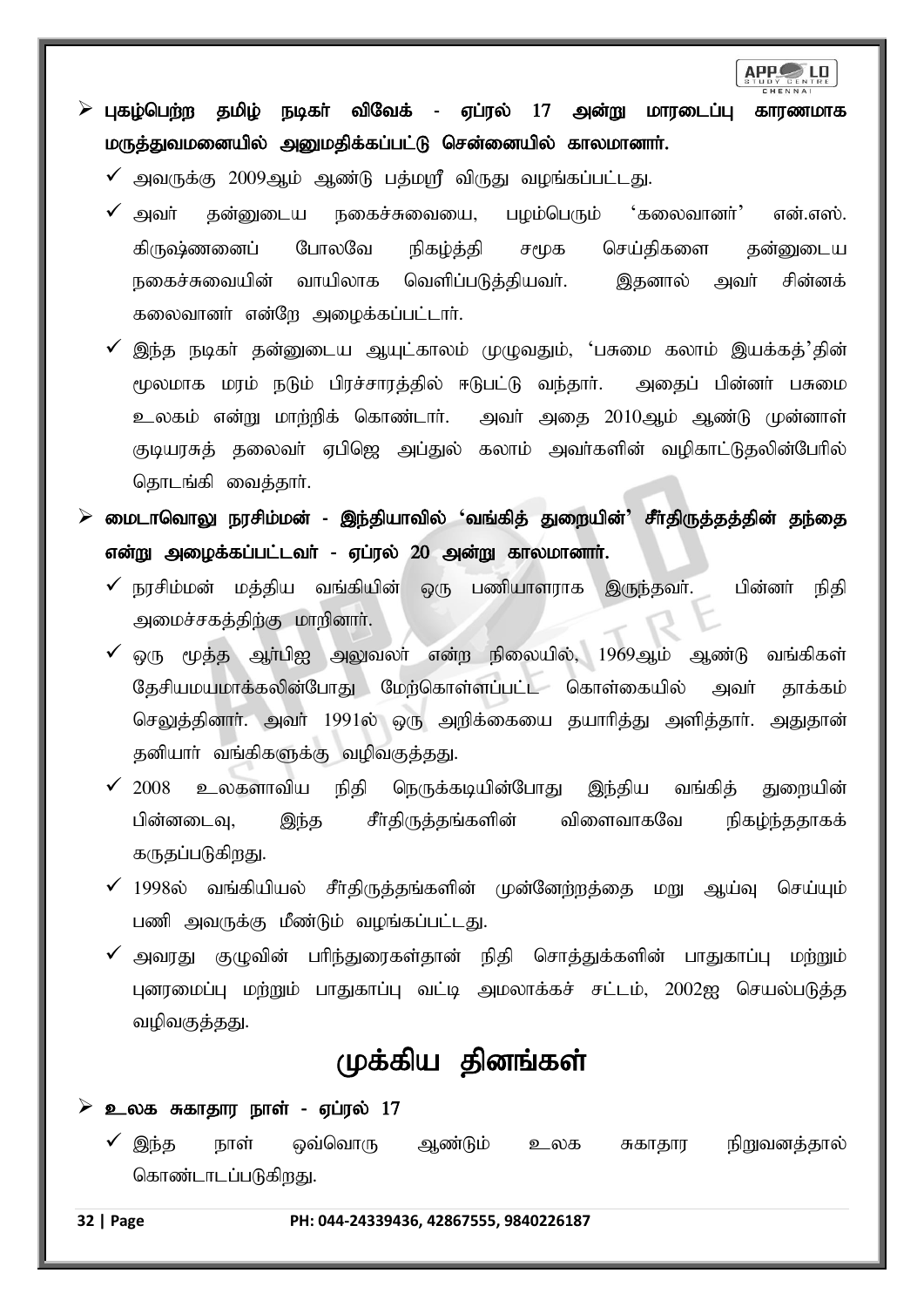

- $\checkmark$  மையக் கருத்து 2021 -
- $\checkmark$  Theme 2021 ஒவ்வொருவருக்கும் சிறந்த, ஆரோக்கியமான உலகத்தை உருவாக்குதல்.
- உலக ஹோமியோபதி தினம் ஏப்ரல் 10
	- $\checkmark$  இந்தியாவில் இந்த நாளுக்கான இந்த ஆண்டின் மையக் கருத்து,  $"$ ஹோமியோபதி : ஒருங்கிணைந்த மருத்துவத்திற்கான பாதை வரைபடம் $'.$

### $\triangleright$  ஜாலியன் வாலாபாக் படுகொலை – ஏப்ரல் 13

- $\checkmark$  இது 13 ஏப்ரல் 1919 அன்று அமிர்தசரசில் நடைபெற்றது. இது அமிர்தசரஸ் படுகொலை என்றும்கூட அழைக்கப்படுகிறது.
- $\checkmark$  இந்த நாளில், ஜெனரல் டயர் தலைமையிலான ஆங்கிலேய படையினர், இந்தியாவின் பஞ்சாப்பில் உள்ள அமிர்தசரசில் ஆயுதம் ஏதுமில்லாமல் குழுமியிருந்த இந்தியா்கள் மீது துப்பாக்கிச் சூடு நடத்தினா்.
- $\checkmark$  இதில் பலநூற்றுக்கணக்கான மக்கள் கொல்லப்பட்டனர், பல நூற்றுக்கணக்கான மக்கள் காயமடைந்தனர்.

### $\triangleright$  பீம் ஜெயந்தி – ஏப்ரல் 14

- $\checkmark$  அம்பேத்கார் தனது வாழ்நாள் முழுவதும் சமத்துவத்திற்காகப் போராடியதால், இந்த நாள் 'சமத்துவ தினம்' என்று கொண்டாடப்படுகிறது.
- $\checkmark$  இந்தியாவில் தலித் புத்த இயக்கத்தின் பின்னணியில் தூண்டுகோலாக அவர் விளங்கினாா். அவா் நாட்டின் முதலாவது சட்டம் மற்றும் நீதித்துறை அமைச்சராக சேவையாற்றினார்.
- $\checkmark$  1932ல் அவர், மதன் மோகன் மாளவியா அவர்களுடன் பூனா ஒப்பந்தத்தில் கையெமுத்திட்டார்.
- $\checkmark$  1936ஆம் ஆண்டு அம்பேத்காா் சுதந்திர தொழிலாளா் கட்சியைத் தொடங்கினாா். 1956ஆம் ஆண்டு புத்த மதத்திற்கு மாறினார்.
- $\checkmark$  ஏப்ரல் 14, 1990 முதல் ஏப்ரல் 14, 1991 வரையிலான காலம் 'சமூக நீதிக்கான அண்டு' என்று அனுசரிக்கப்பட்டது.
- உலக பாரம்பரிய தினம் (நினைவுச் சின்னங்கள் மற்றும் இடங்களுக்கான சாவதேச தினம்) – ஏப்ரல் 18
	- $\checkmark$  இந்த நாள் உலக நினைவுச் சின்னங்கள் மற்றும் வரலாற்று இடங்களின் மனித பாரம்பரியம், பாதிப்பு மற்றும் பன்முகத் தன்மையை பாதுகாப்பதை நோக்கமாகக் கொண்டுள்ளது.
- **33 | Page PH: 044-24339436, 42867555, 9840226187**  $\checkmark$  மையக் கருத்து 2021 – சிக்கலான கடந்த காலங்கள் - பன்முக எதிர்காலம்